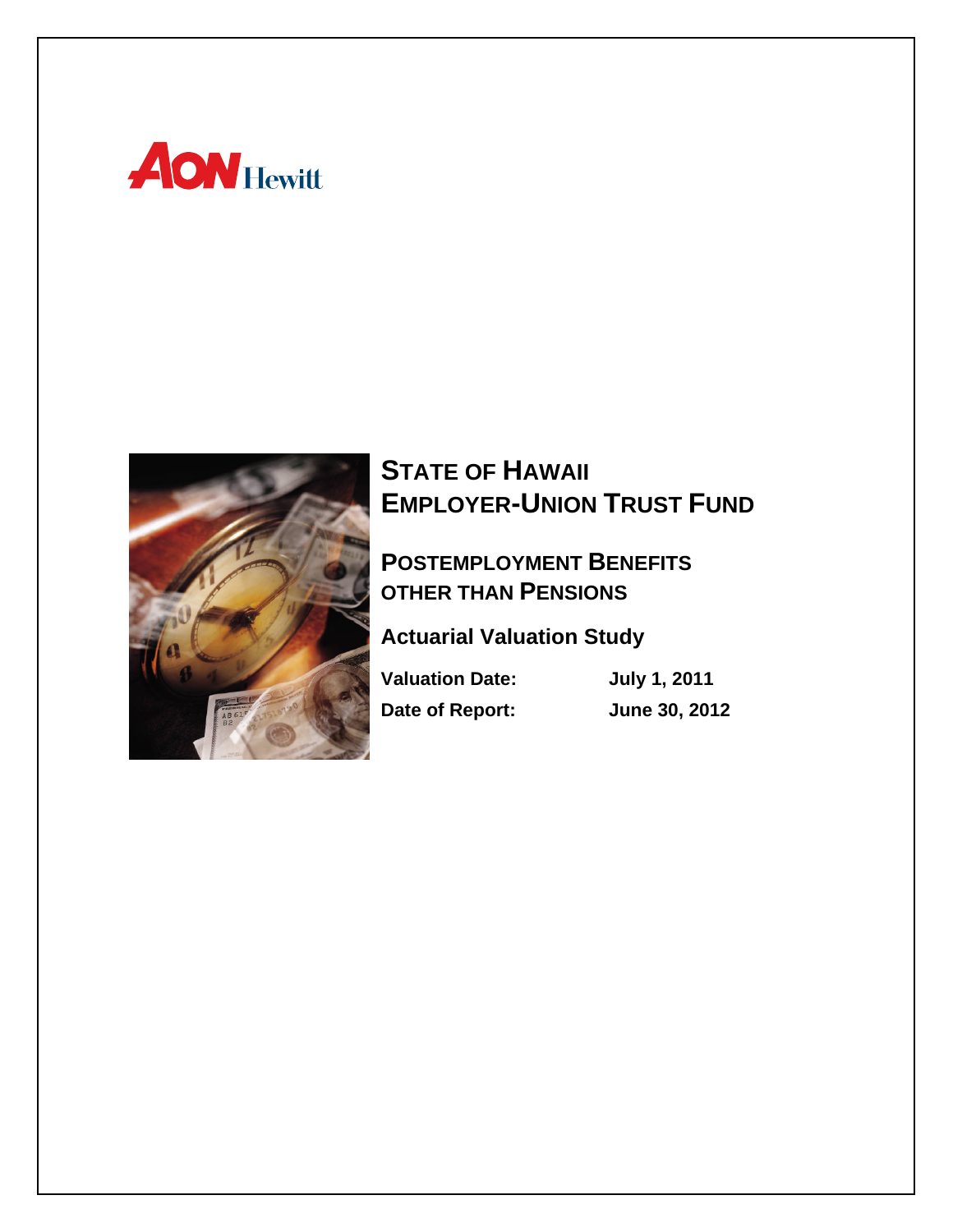

June 30, 2012

Ms. Barbara Coriell EUTF Administrator P.O. Box 2121 Honolulu, Hawaii 96805-2121

#### **Re: GASB 43 / 45 Actuarial Valuation Report**

This report contains the results of the July 1, 2011 actuarial valuation of the Hawaii Employee-Union Trust Fund's (EUTF) Other Postemployment Benefits (OPEB).

The results are prepared in accordance with GASB 43 and 45, which address accounting and financial reporting requirements for OPEB plans and employers. The purpose of the report is to:

- Determine the actuarial obligations for EUTF benefits under GASB 43.
- Develop the Annual Required Contribution (ARC) and Annual OPEB Cost (AOC) for employers under GASB 45 for the fiscal year ending June 30, 2013. (Other circumstances may result in the use of this valuation to also determine the ARC for the fiscal year ending June 30, 2012.)
- Provide information needed by auditors for financial statement entries and footnote disclosures in conformity with the disclosure requirements under GASB Statements No. 43 and 45.
- Present the financial condition of the plan as measured for accounting purposes.

This report is prepared for the sole use of the EUTF and the participating employers and supplies information consistent with the stated purposes of the report. It may not be appropriate to use this report for other business applications. Accordingly, additional discussion may be helpful in understanding the assumptions, methodologies, and limitations applied in the report.

Aon Hewitt is pleased to present this report and we look forward to discussing it with you.

Respectfully submitted,

Bradley Ch

Senior Vice President

V:\State of Hawaii EUTF\OPEB Plan\2011\11 Reports\2011 EUTF Ret Med Rpt 2012-06-30 (rev for VB).doc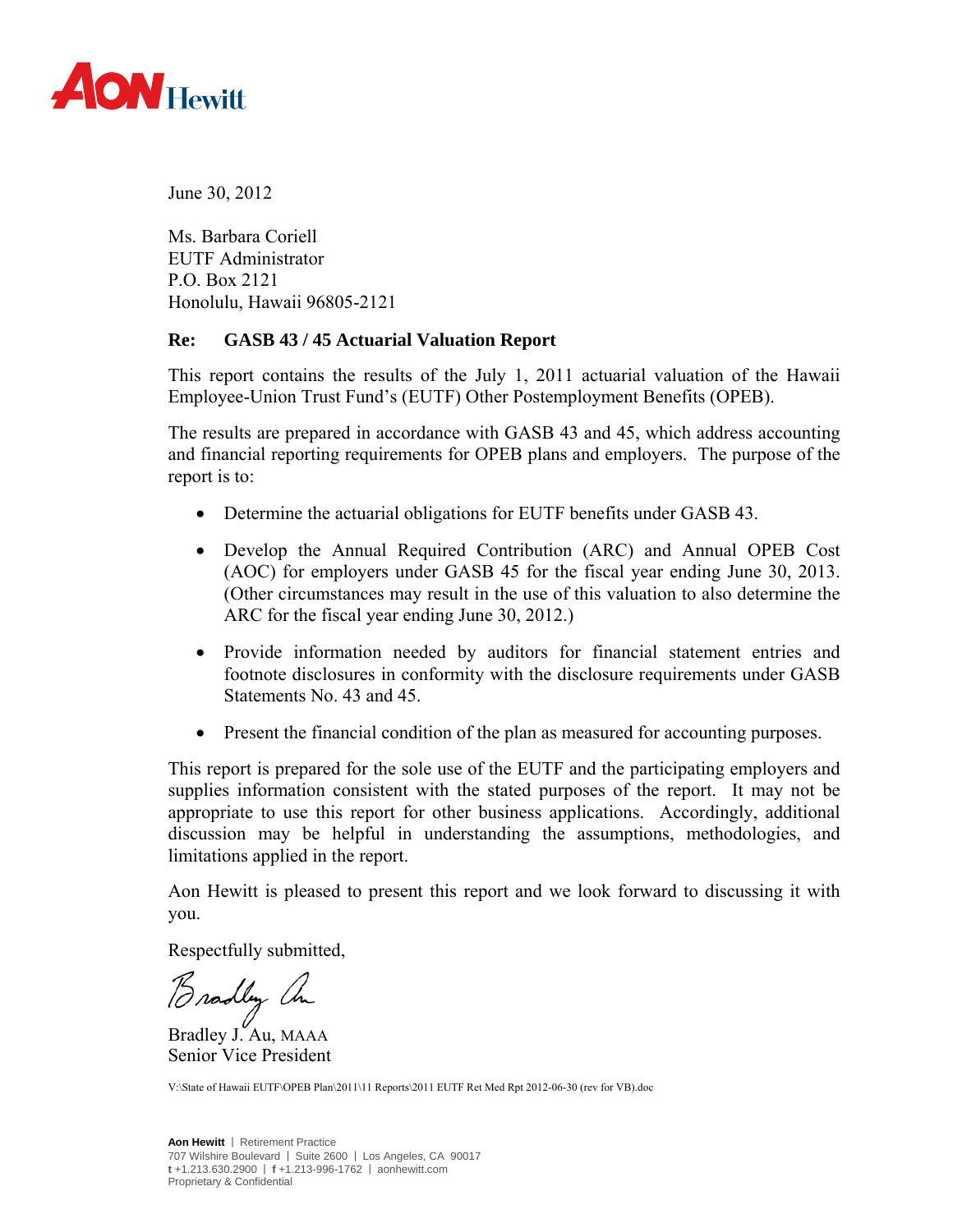## **Table of Contents**

| <b>Exhibits</b> | Page |
|-----------------|------|
| 1.              |      |
| 2.              |      |
| 3.              |      |
| 4.              |      |
| 5.              |      |
| 6.              |      |
| 7.              |      |
| 8.              |      |
| 9.              |      |
| 10.             |      |
| 11.             |      |
|                 |      |
|                 |      |

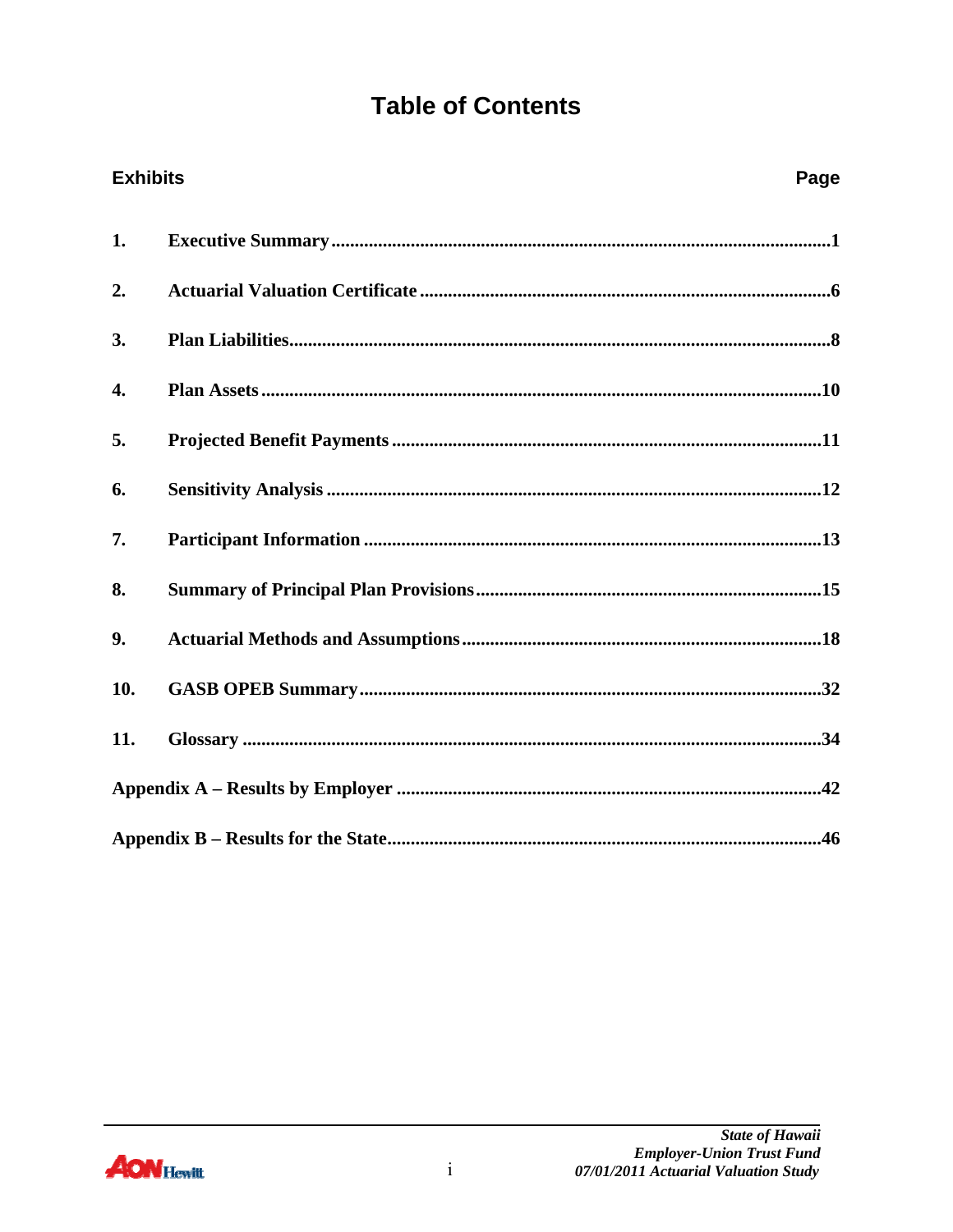# **1. Executive Summary**

*For reference, a glossary of terms is provided in Exhibit 11.* 

#### <span id="page-3-0"></span>**Background**

The State of Hawaii and its subdivisions (i.e., counties) provide healthcare benefits to public employees, retirees, and their dependents through the Hawaii Employer-Union Health Benefits Trust Fund (EUTF). As an agency of the State, the EUTF contracts with providers of medical, dental, vision, and life insurance plans.

The provisions for coverage and eligibility of benefits are set forth in Hawaii Revised Statutes (HRS) Chapter 87A. Generally, retirees and their dependents may receive health care coverage if they are eligible for their employer's public pension system. Employers make contributions to EUTF based on an employee's hire date and years of service. Retirees pay the portion of the premium not paid by the employer. These retiree healthcare benefits constitute the other postemployment benefits (OPEB) discussed in this report.

The EUTF provides coverage for all public employees in the State, including Hawaii State Teachers Association (HSTA) members. Prior to 2011, HSTA member benefits were provided through a separate VEBA trust, and a separate actuarial valuation was performed for those benefits.

#### **GASB 43 and 45**

Governmental Accounting Standards Board (GASB) Statements 43 and 45 address accounting and financial reporting for Postemployment Benefits Other Than Pensions. GASB 43 addresses financial reporting for OPEB plans and was initially effective for EUTF for the 2006-2007 fiscal year. GASB 45 addresses financial reporting for employers of OPEB plans and was initially effective for the State and other employers for the 2007-2008 fiscal year. The plan's liabilities and employer costs for the retiree benefits are calculated in this actuarial valuation in accordance with GASB 43 and 45.

It is important to note that only current active, deferred inactive and retired participants are valued in this actuarial study. To better understand GASB 45's long term effect, the State and other employers may want to further study the impact of future new entrants or any projected growth in employee population.

#### *Health Care Reform*

The liabilities and costs presented in this report consider the long term impact of the Patient Protection and Affordable Care Act (PPACA), also known as Health Care Reform (HCR). Although there is continued uncertainty on specifics and the long term application of HCR, the accounting rules require a best estimate of the impact on the valuation.

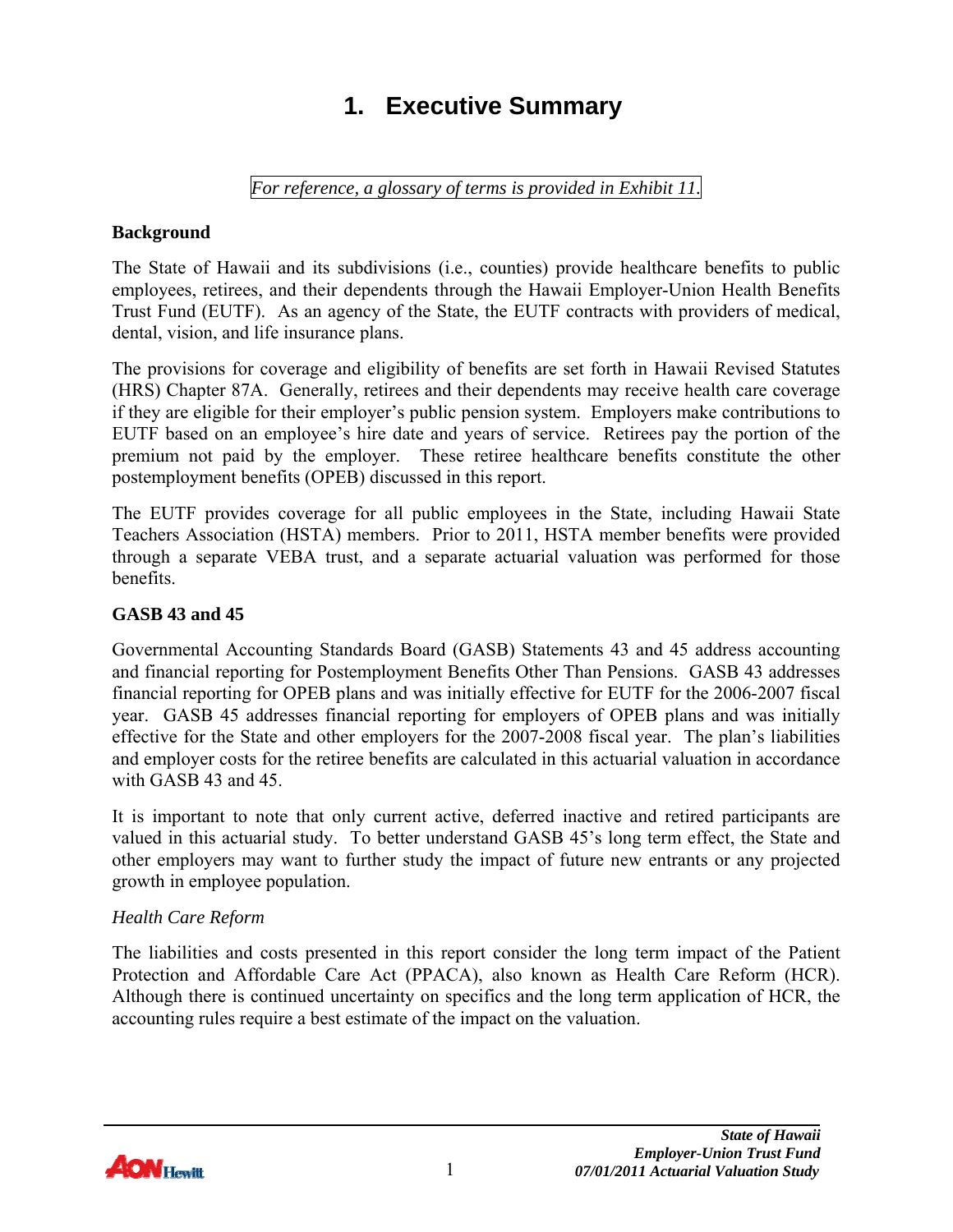#### *ARC Development*

GASB requires the development of an Annual Required Contribution (ARC) each year based on a plan's assets and liabilities. The ARC is the basis for determining the Annual OPEB Cost (AOC), which is the amount employers recognize as annual expense.

Although GASB does not actually require pre-funding, the portion of the ARC that is not funded each year accumulates as a liability on an employer's financial statements.

The ARC in this report is developed under the Entry Age Normal method.

#### *Future GASB Developments*

GASB is in the process of modifying employer accounting and financial reporting for pension plans. While the changes initially don't affect OPEB plans, it is anticipated that OPEB plans will soon be similarly impacted. The anticipated changes include moving unfunded liabilities from footnotes to the balance sheet, more volatile periodic expense, and a change in the discount rate basis. In order to be prepared and effectively manage plans, it is important for agencies to consider and understand the ramifications of any potential changes.

#### **Summary of Results**

#### *Liabilities*

There are a few terms to understand related to the Plan's liabilities. The Present Value of Benefits (PVB) represents the actuarial present value of all future benefits expected to be paid to current active, deferred inactive and retired employees. The Actuarial Accrued Liability (AAL) is the portion of the PVB attributable to past service. The Normal Cost is the portion of the PVB that is allocated to the current fiscal year for active employees. The chart below shows the plan's approximate allocation of these items, which varies based on assumptions.



#### **Present Value of Benefits**

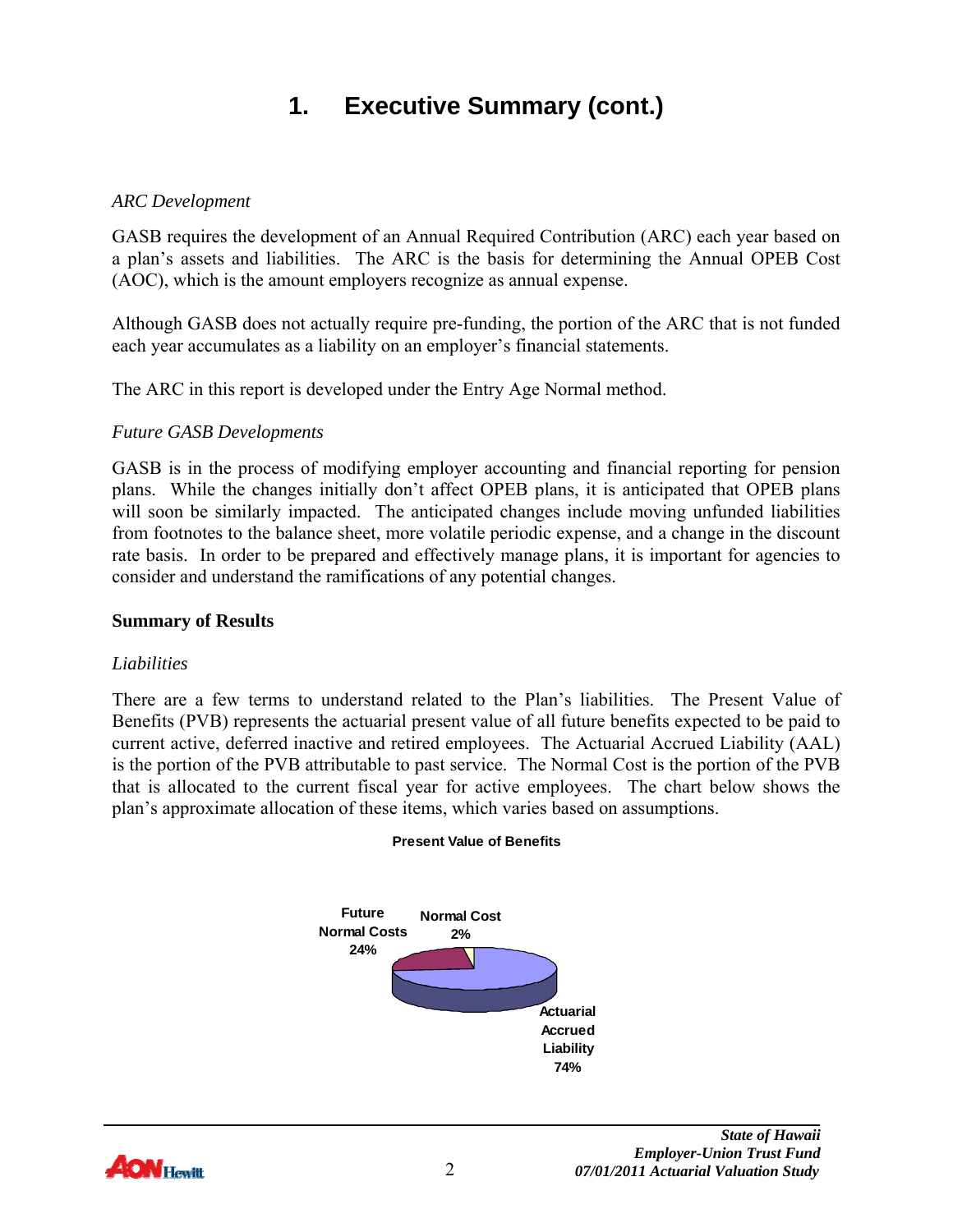Each liability is a present value calculated by using a selected discount rate. As requested by the EUTF and the State, results in this report are developed based on both a 4.0% and 7.0% discount rate to show costs assuming the scenarios where obligations are not prefunded or fully prefunded, respectively. The table below summarizes the liability results based on these two discount rates as of July 1, 2011:

|                                   | <b>No Prefunding</b> | <b>Prefunding</b> |
|-----------------------------------|----------------------|-------------------|
| $($ Millions)$                    | $(4.0\%)$            | $(7.0\%)$         |
| Present Value of Benefits (PVB)   | \$25,464.7           | \$13,563.7        |
| Actuarial Accrued Liability (AAL) | \$18,232.8           | \$11,362.5        |
| Normal Cost                       | \$603.5              | \$236.7           |

Note: The AAL and normal cost shown above were calculated under the Entry Age Normal cost method by spreading costs as a level percentage of pay.

#### *Discount Rate Selection*

As illustrated above, the discount rate can have a considerable impact on the magnitude of the liabilities, with lower discount rates resulting in higher liabilities. As guidance in selecting an appropriate discount rate, GASB states that the discount rate should be based on the long-term yield of investments used to finance the benefits.

The no prefunding results assume employer long term general asset returns of 4%. The prefunding results are based on a 7% return, which is the EUTF's targeted return on plan investments.

If the employers want to better understand the long term advantages and disadvantages to prefunding in a trust, a study which projects cash flow, accrual amounts, and balance sheet obligations based on current and future participants should be performed.

#### *Annual Required Contributions (ARC)*

The ARC equals the normal cost plus amortization of the unfunded AAL over 30 years. The following table shows the ARC for the fiscal year ending June 30, 2013 under the scenarios where obligations are not prefunded  $(4.0\%)$  and fully prefunded  $(7.0\%)$ :

| $(\text{\$Millions})$       | <b>No Prefunding</b><br>$(4.0\%)$ | <b>Prefunding</b><br>$(7.0\%)$ |
|-----------------------------|-----------------------------------|--------------------------------|
| $ARC$ for FYE June 30, 2013 | \$1,323.7                         | \$894.5                        |

The ARC can be compared to the estimated pay-as-you-go funding amount of \$381.4 million.

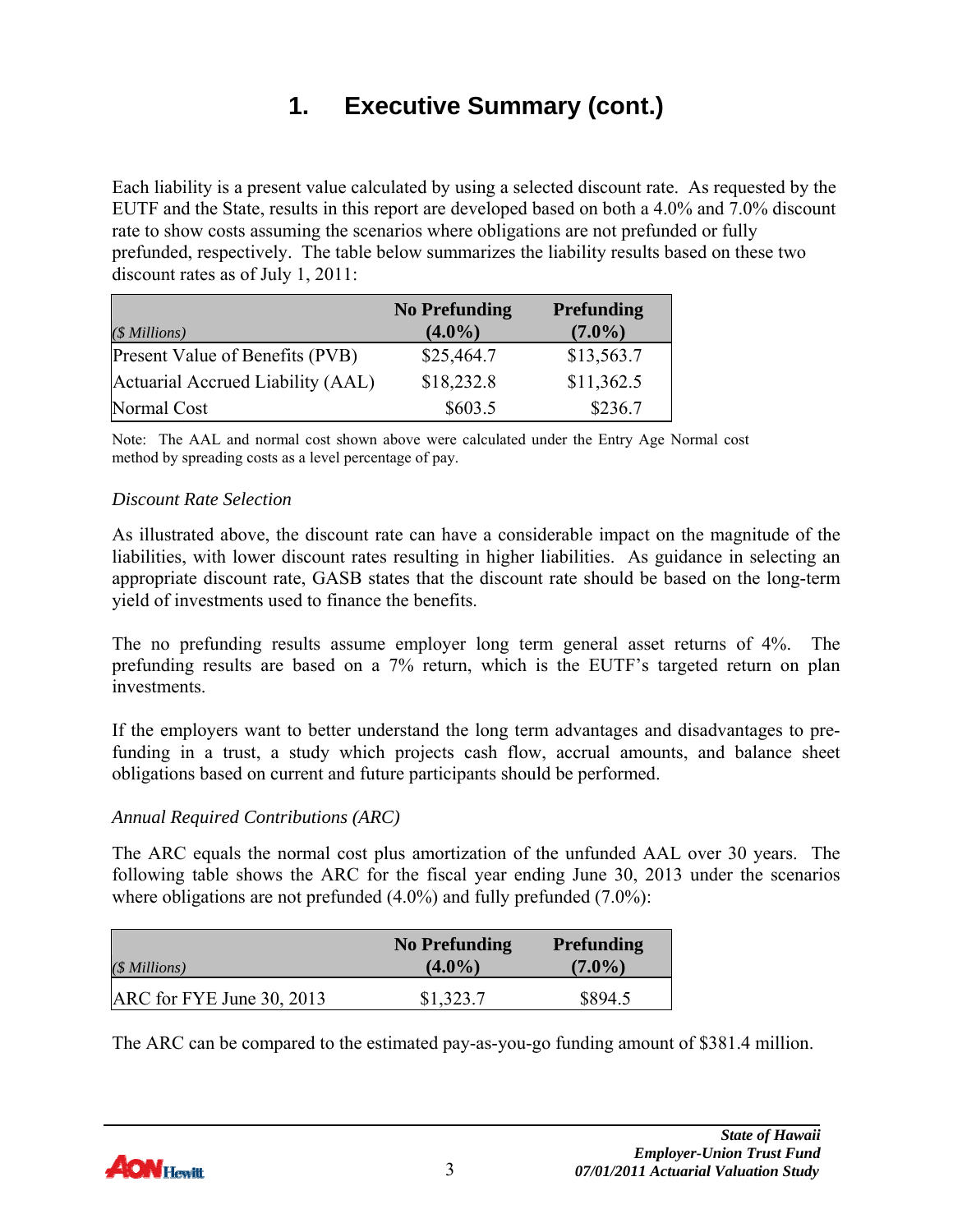#### *Comparison to Prior Valuation Results*

EUTF is considered an agent multiple employer plan under GASB rules and each employer's AOC and ARC are dependent on the respective employer's anticipated funding level.

The following tables compare total plan results to the prior valuation results:

#### **Assuming No Prefunding of Obligations**

| $(S\,Millions)$                   |               |               | July 1, 2011 (4%) July 1, 2011 (5%) July 1, 2009 (5%) |
|-----------------------------------|---------------|---------------|-------------------------------------------------------|
| <b>Liabilities</b>                |               |               |                                                       |
| Present Value of Benefits (PVB)   | \$25,464.7    | \$20,214.6    | \$21,017.4                                            |
| Actuarial Accrued Liability (AAL) | \$18,232.8    | \$15,420.7    | \$16,153.7                                            |
| Normal Cost                       | \$603.5       | \$437.9       | \$484.5                                               |
|                                   |               |               |                                                       |
| <b>ARC</b>                        | \$1,323.7     | \$1,128.8     | \$1,300.5                                             |
| <b>Fiscal Year Ending</b>         | June 30, 2013 | June 30, 2013 | June 30, 2011                                         |

#### **Assuming Prefunding of Obligations**

| (\$ Millions)                     | July 1, 2011 (7%) July 1, 2009 (7%) |               |
|-----------------------------------|-------------------------------------|---------------|
| <b>Liabilities</b>                |                                     |               |
| Present Value of Benefits (PVB)   | \$13,563.7                          | \$14,121.2    |
| Actuarial Accrued Liability (AAL) | \$11,362.5                          | \$11,864.0    |
| Normal Cost                       | \$236.7                             | \$263.2       |
|                                   |                                     |               |
| <b>ARC</b>                        | \$894.5                             | \$1,013.0     |
| <b>Fiscal Year Ending</b>         | June 30, 2013                       | June 30, 2011 |

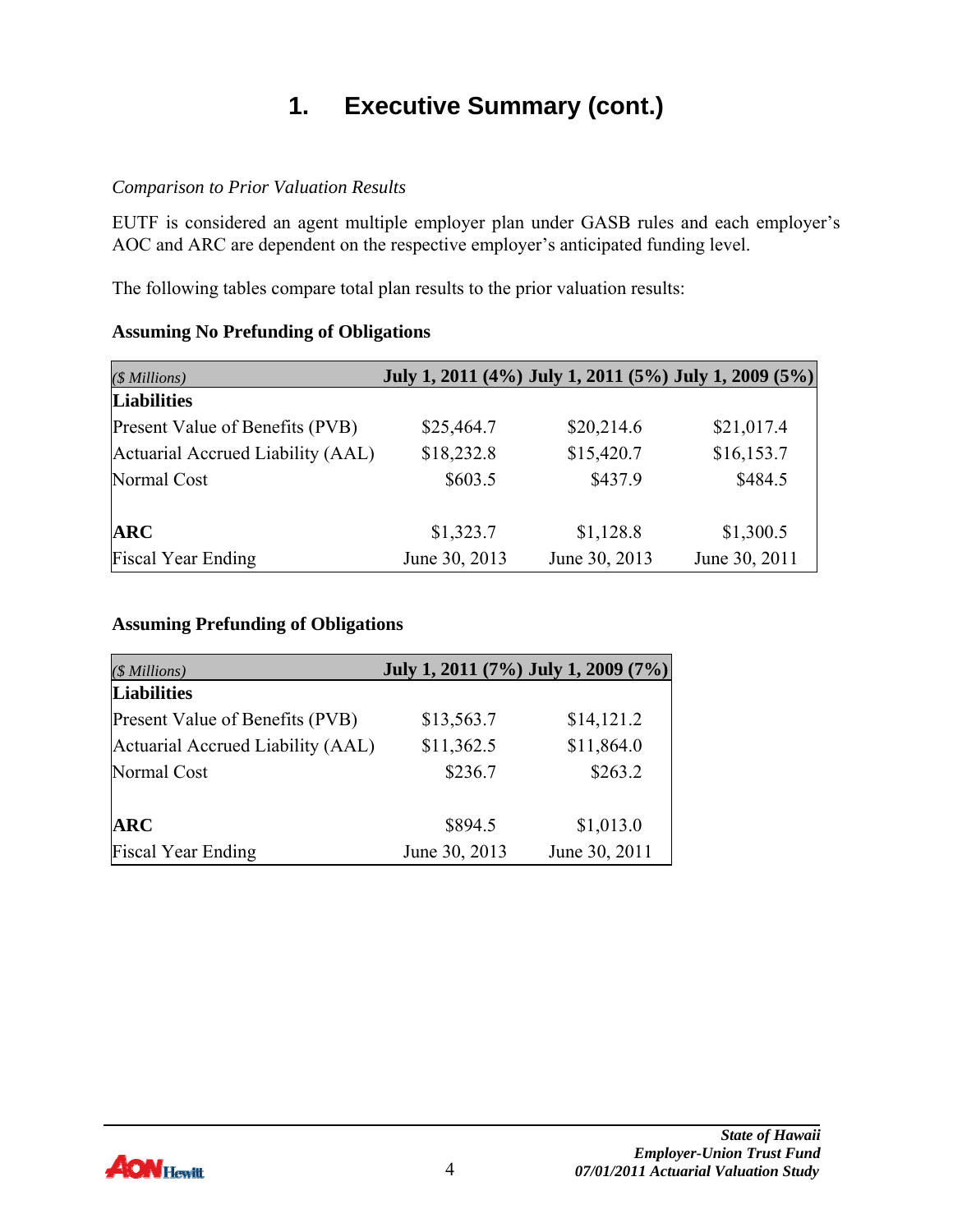After adjusting for the discount rate (no-pre-funding scenarios only), plan liabilities are lower than expected considering the prior valuation results. The primary factors impacting results include:

- Recognition of changes in the prescription drug plan, including carrier rebates, had a positive impact and decreased plan costs.
- Overall healthcare costs experience was favorable compared to assumed trend, resulting in liability gains.
- Future healthcare trend was revised for updated expectations, resulting in slight liability increases.
- **Employer caps are anticipated to have a greater impact as the Medicare B premium index** used to adjust these levels decreased from 2011 to 2012.
- Updated demographic assumptions caused a slight decrease in liabilities. The primary drivers of the differences were lower retirement rates, which were partially offset by lower mortality rates.
- The AAL grows as active participants earn additional benefits under the plan each year. Also, liabilities increase due to a decrease in the discount period for benefit payments as participants become closer to receiving benefits.

\* \* \*

The remainder of the report shows greater details of the above results.

Appendix A, Section III shows the final results based on each employer's specific discount rate, which is determined based on the employer's funding intentions.

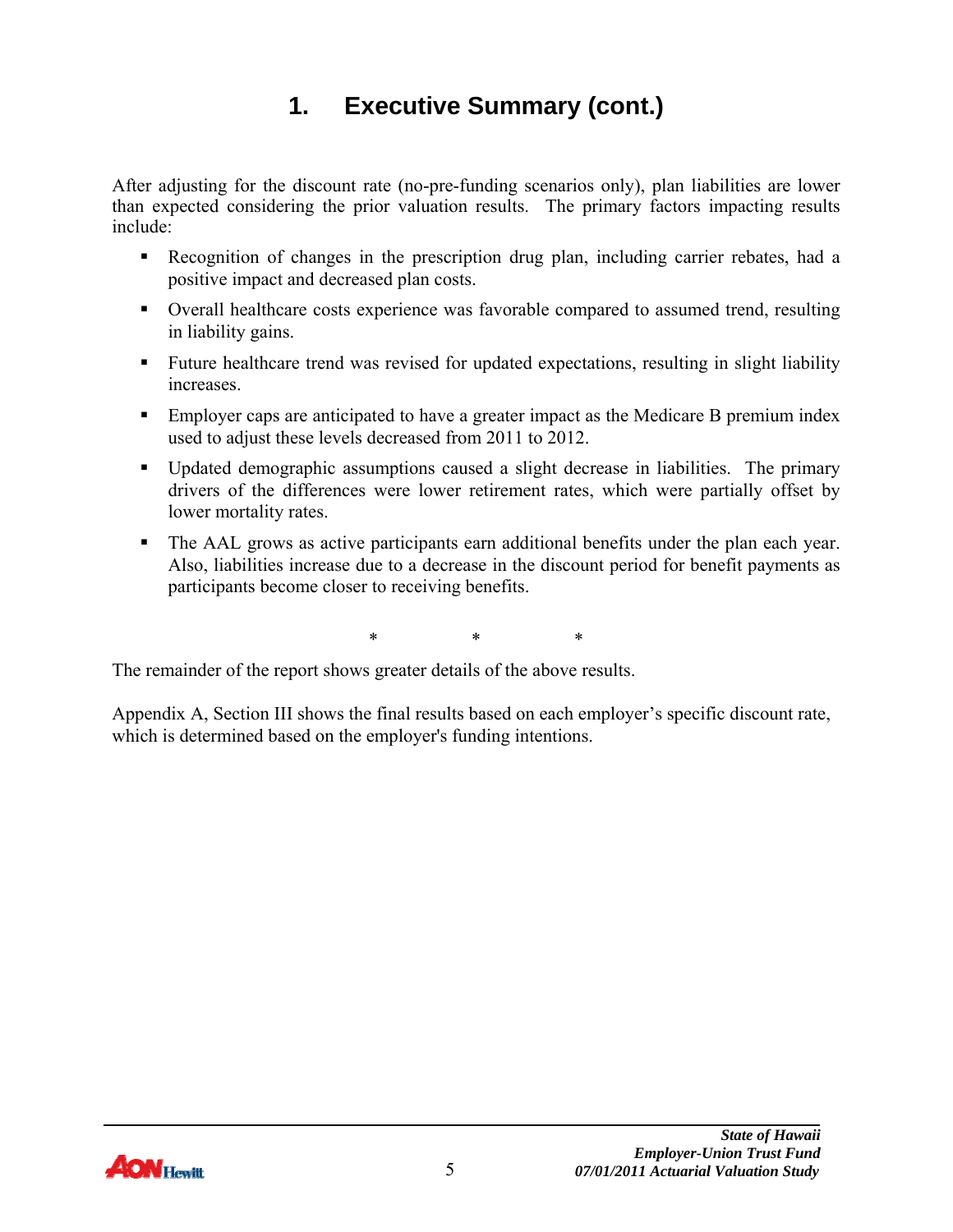# **2. Actuarial Valuation Certificate**

<span id="page-8-0"></span>This report presents the results of the actuarial valuation, as of July 1, 2011, for the State of Hawaii Employer-Union Trust Fund (EUTF) under Governmental Accounting Standards Board (GASB) Statements 43 and for Employers under GASB 45.

This report was prepared using generally accepted actuarial practices and methods. The actuarial assumptions used in the calculations are individually reasonable and reasonable in aggregate.

Future actuarial measurements may differ significantly from the current measurements presented in this report due to such factors as the following:

- Plan experience differing from that anticipated by the economic or demographic assumptions
- Changes in economic or demographic assumptions
- Increases or decreases expected as part of the natural operation of the methodology used for these measurements (such as the end of an amortization period or additional cost or contribution requirements based on the plan's funded status)
- Changes in plan provisions or applicable law

Due to the limited scope of our assignment, we did not perform an analysis of the potential range of such future measurements.

Aon Hewitt did not audit the employee data and financial information used in this valuation. On the basis of our review of this data, we believe that the information is sufficiently complete and reliable, and that it is appropriate for the purposes intended.

Actuarial computations under GASB 43 and 45 are for purposes of fulfilling EUTF and Employer accounting requirements, respectively. The calculations reported herein have been made on a basis consistent with our understanding of these accounting standards. Determinations for purposes other than meeting EUTF and Employer financial accounting requirements may be different from these results. As required by GASB 43 and 45, this valuation assumes this will be an ongoing plan. However, this assumption does not imply any obligation by the EUTF or the Employers to continue the plan.

This report is intended for the sole use of the EUTF, the State of Hawaii, and the Employers. It is intended only to supply information to comply with the stated purpose of the report and may not be appropriate for other business purposes. Reliance on information contained in this report by anyone for other than the intended purposes, puts the relying entity at risk of being misled because of confusion or failure to understand applicable assumptions, methodologies, or limitations of the report's conclusions. Accordingly, no person or entity, including the EUTF, the State of Hawaii, or the Employers should base any representations or warranties in any business agreement on any statements or conclusions contained in this report without the written consent of Aon Hewitt.

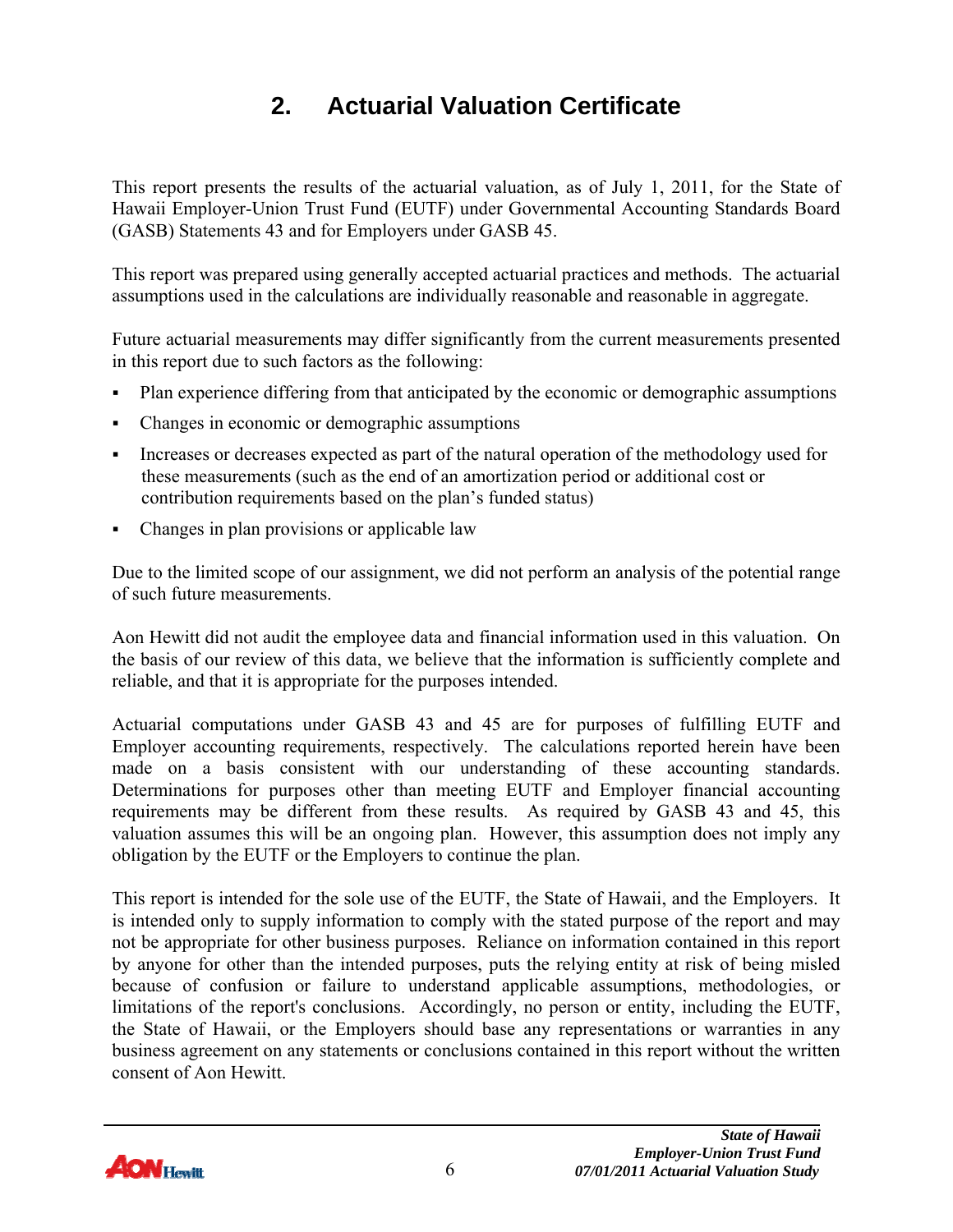### **2. Actuarial Valuation Certificate (cont.)**

The actuaries whose signatures appear below are Members of either the Society of Actuaries or the American Academy of Actuaries and meet the Qualification Standards of the American Academy of Actuaries to render the actuarial opinion contained herein. The actuaries are available to answer any questions with regard to the matters enumerated in this report.

Aon Hewitt's relationship with the Plan and the Plan Sponsor is strictly professional. There are no aspects of the relationship that may impair or appear to impair the objectivity of our work.

Respectfully submitted,

Aon Hewitt

Bradley an

Senior Vice President Senior Vice President 213-996-1729 303-782-3388

Bradley J. Au, MAAA Timothy N. Nimmer, FSA, MAAA brad.au@aonhewitt.com timothy.nimmer@aonhewitt.com

 Justin Kindy, FSA, MAAA Vice President 303-782-3397 justin.kindy@aonhewitt.com

June 30, 2012

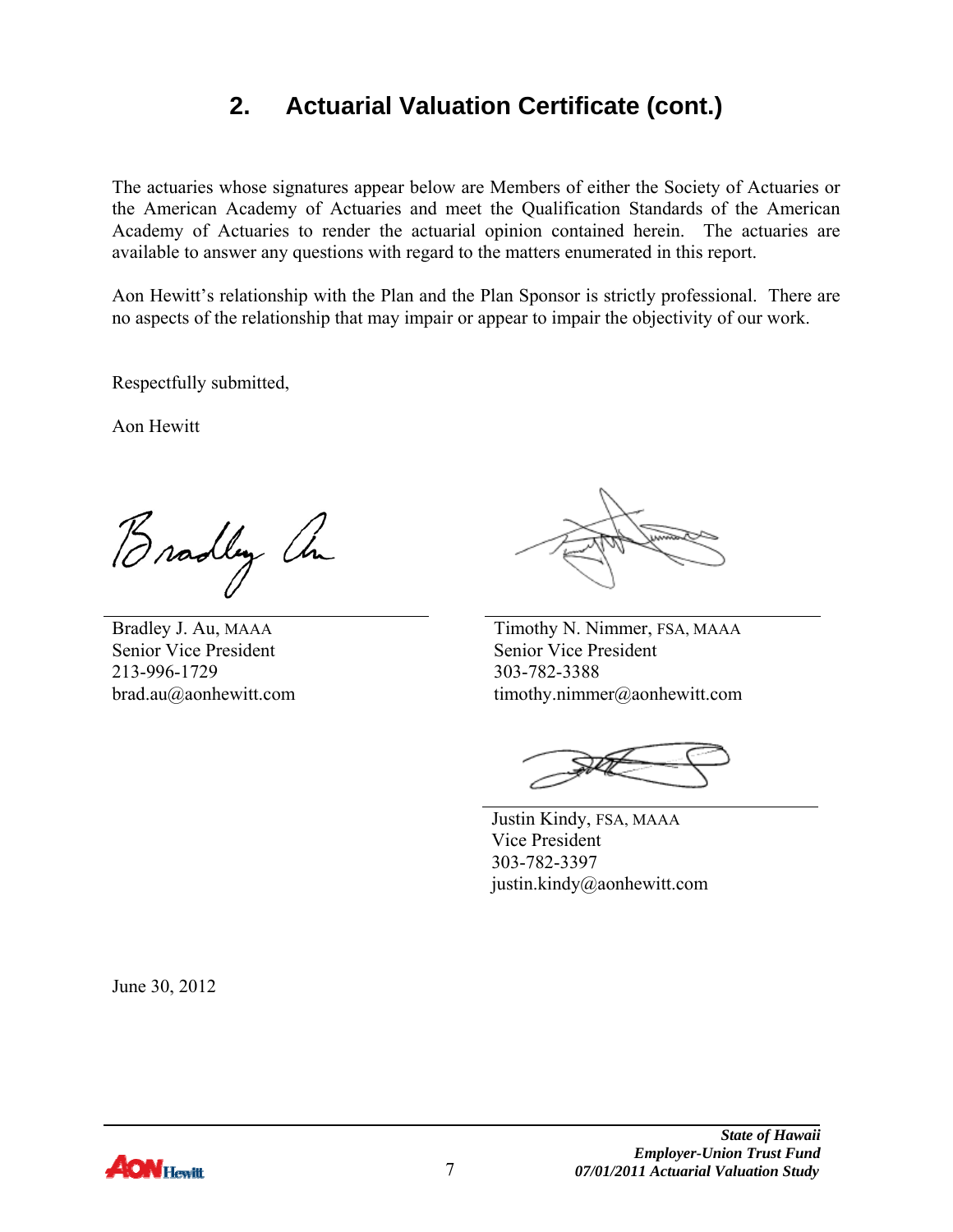### **3. Plan Liabilities**

<span id="page-10-0"></span>The liabilities shown in this exhibit were calculated as of the July 1, 2011 valuation date.

The **Present Value of Benefits (PVB)** represents the actuarial present value of all benefits ever to be paid to current employees and retirees.

The **Actuarial Accrued Liability (AAL)** is a portion of the PVB attributable to past service. For retirees and fully eligible active employees, the AAL is equal to the PVB. For other active employees, the AAL is the portion of the PVB deemed to be accrued to date. The **Normal Cost** is the portion of the PVB that is allocated to the current plan year for active employees.

The AAL in this report is based on the Entry Age Normal cost method and has been developed by spreading costs as a level percentage of payroll. It is utilized in the development of the Annual Required Contribution (ARC).

The following tables show results by retired, deferred vested, and active employee groups:

#### **I. Assuming No Prefunding of Obligations**

|                                          | <b>Medical / Dental</b> |                        |              |
|------------------------------------------|-------------------------|------------------------|--------------|
| $(S$ Millions)                           | / Vision / Life         | <b>Medicare Part B</b> | <b>Total</b> |
| <b>Present Value of Benefits (PVB)</b>   |                         |                        |              |
| Retirees                                 | \$6,970.7               | \$1,327.2              | \$8,298.0    |
| Deferred Inactives                       | \$1,274.9               | \$181.4                | \$1,456.2    |
| Actives                                  | \$12,578.7              | \$3,131.7              | \$15,710.4   |
| <b>Total PVB</b>                         | \$20,824.3              | \$4,640.3              | \$25,464.7   |
| <b>Actuarial Accrued Liability (AAL)</b> |                         |                        |              |
| Retirees                                 | \$6,970.7               | \$1,327.2              | \$8,298.0    |
| Deferred Inactives                       | \$1,274.9               | \$181.4                | \$1,456.2    |
| Actives                                  | \$6,980.4               | \$1,498.2              | \$8,478.6    |
| Total AAL                                | \$15,226.0              | \$3,006.8              | \$18,232.8   |
| <b>Normal Cost</b>                       | \$467.3                 | \$136.3                | \$603.5      |

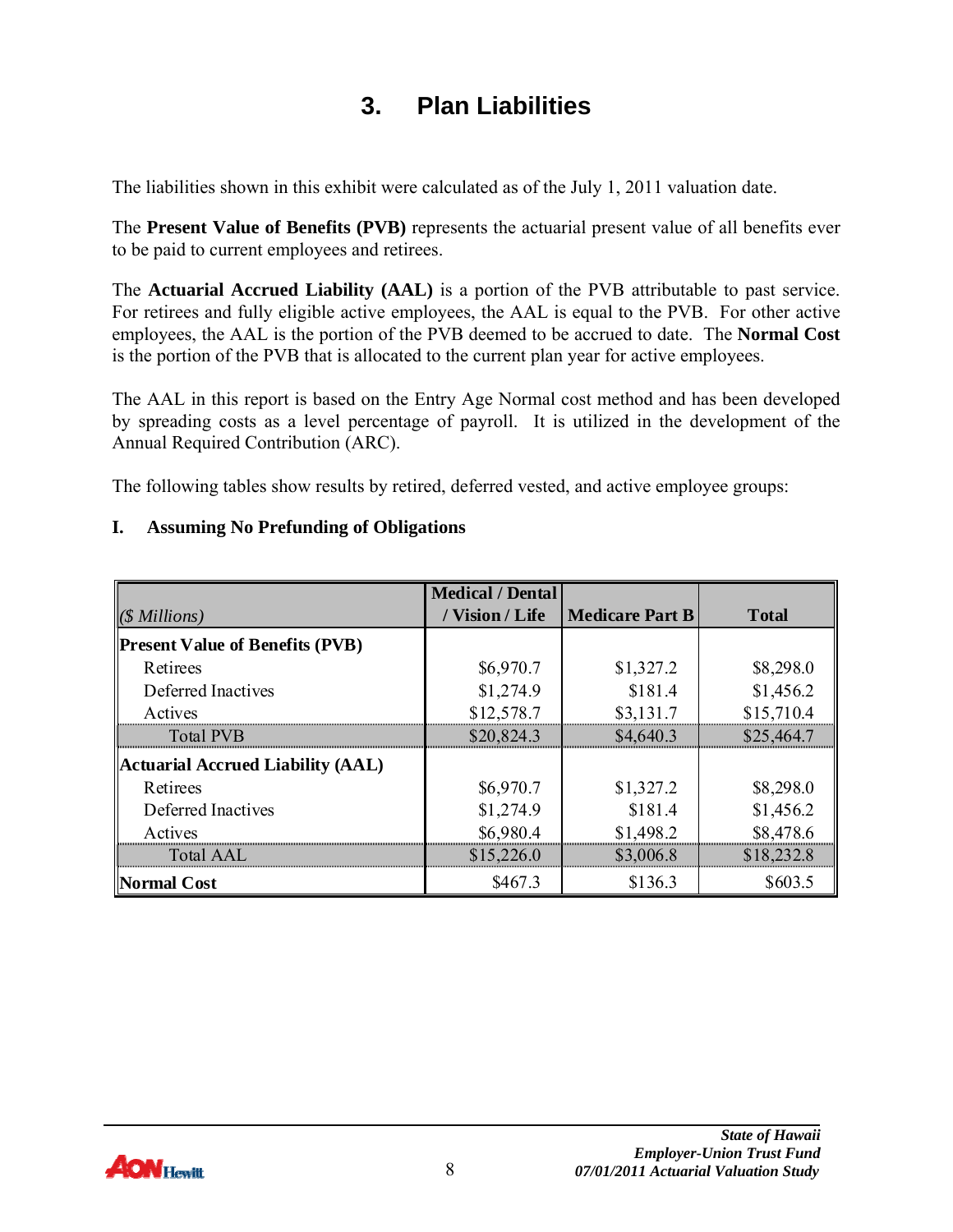# **3. Plan Liabilities (cont.)**

#### **II. Assuming Prefunding of Obligations**

|                                          | <b>Medical / Dental</b> |                        |               |
|------------------------------------------|-------------------------|------------------------|---------------|
| $(\text{\$Millions})$                    | / Vision / Life         | <b>Medicare Part B</b> | <b>T</b> otal |
| <b>Present Value of Benefits (PVB)</b>   |                         |                        |               |
| Retirees                                 | \$4,880.7               | \$927.8                | \$5,808.5     |
| Deferred Inactives                       | \$664.7                 | \$88.8                 | \$753.6       |
| Actives                                  | \$5,683.8               | \$1,317.9              | \$7,001.6     |
| <b>Total PVB</b>                         | \$11,229.2              | \$2,334.5              | \$13,563.7    |
| <b>Actuarial Accrued Liability (AAL)</b> |                         |                        |               |
| Retirees                                 | \$4,880.7               | \$927.8                | \$5,808.5     |
| Deferred Inactives                       | \$664.7                 | \$88.8                 | \$753.6       |
| Actives                                  | \$3,975.2               | \$825.2                | \$4,800.4     |
| <b>Total AAL</b>                         | \$9,520.6               | \$1,841.9              | \$11,362.5    |
| <b>Normal Cost</b>                       | \$182.6                 | \$54.0                 | \$236.7       |

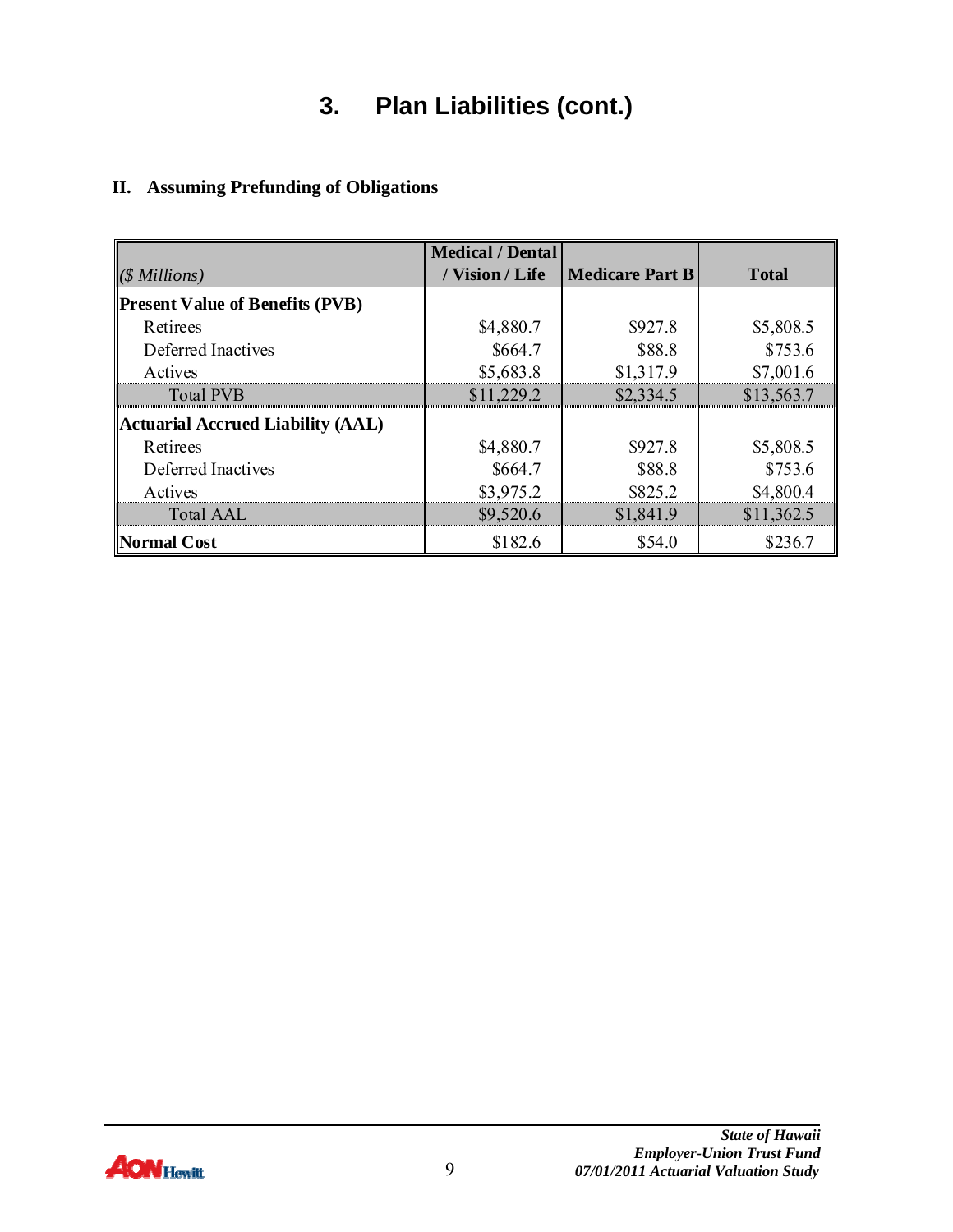### **4. Plan Assets**

<span id="page-12-0"></span>For purposes of determining the ARC, Plan assets are based on pre-funding contributions in the Hawaii EUTF account, if any, and are equal to the market value of assets, including accrued contributions, at the valuation date. The following table shows the reconciliation of Plan assets used in ARC determination.

| $(S\,Millions)$                           | FYE 6/30/2011 | FYE 6/30/2010 |
|-------------------------------------------|---------------|---------------|
| Plan assets, beginning of year            | \$141.4       | \$115.5       |
| Employer contributions during fiscal year |               |               |
| Pay-as-you-go                             | \$368.9       | \$332.9       |
| Pre-funding                               | \$25.9        | \$19.5        |
| Total employer contributions              | \$394.8       | \$352.4       |
| Benefit payments (pay-as-you-go)          | $(\$368.9)$   | $(\$332.9)$   |
| Investment return                         | \$0.1         | \$0.1         |
| Market assets, end of year                | \$167.4       | \$135.2       |
| Accrued employer contributions            | \$10.8        | \$6.2\$       |
| Plan assets, end of year                  | \$178.2       | \$141.4       |

The following table summarizes the employer contributions attributable to each fiscal year:

| $(S\;Millions)$                                      | FYE 6/30/2011 | FYE 6/30/2010 |
|------------------------------------------------------|---------------|---------------|
| Pay-as-you-go                                        | \$368.9       | \$332.9       |
| Pre-funding (during fiscal year)                     | \$25.9        | \$19.5        |
| $\left\Vert \text{Pre-funding (accured)}\right\Vert$ | \$10.8        | \$6.2         |
| Total employer contributions                         | \$405.6       | \$358.6       |

The following table compares the employer contributions with the ARC:

| $(S$ Millions)                        | FYE 6/30/2011 | FYE 6/30/2010 |
|---------------------------------------|---------------|---------------|
| <b>ARC</b>                            | \$1,301.8     | \$1,190.2     |
| <b>Employer Contributions</b>         | \$405.6       | \$358.6       |
| $\langle$ (Over)/Under Payment of ARC | \$896.2       | \$831.6       |

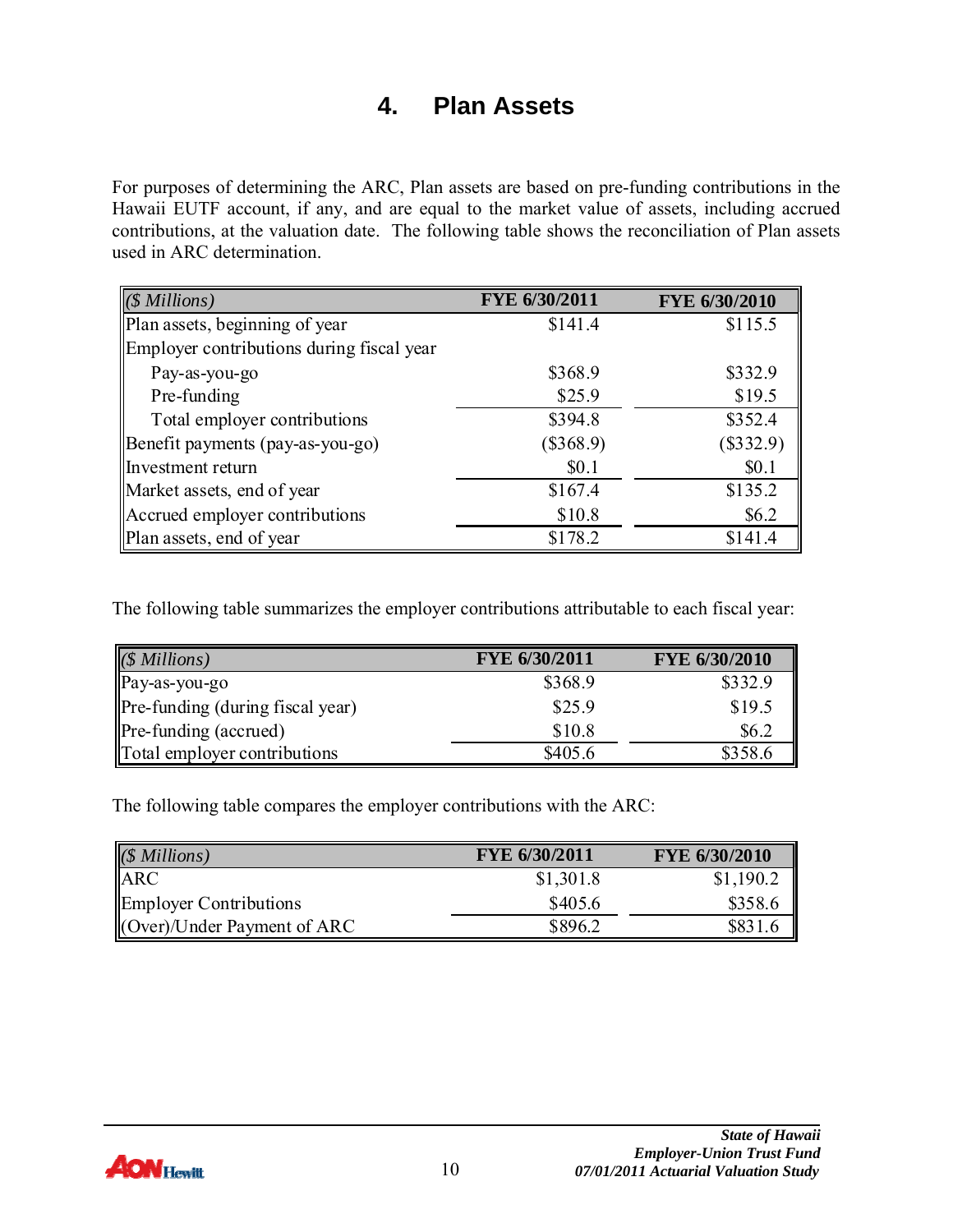# **5. Projected Benefit Payments**

<span id="page-13-0"></span>The following table shows the estimated projected net employer benefit payments based on the current plan provisions, current plan participants, and the valuation assumptions used in this report. The payments would be similar to funding the liabilities on a pay-as-you-go basis.

|                    | <b>Projected Payments (\$ Millions)</b> |                 |              |  |
|--------------------|-----------------------------------------|-----------------|--------------|--|
| <b>Year Ending</b> | <b>Medical / Dental /</b>               | <b>Medicare</b> |              |  |
| June 30            | <b>Vision / Life</b>                    | Part B          | <b>Total</b> |  |
| 2012               | \$326.0                                 | \$55.4          | \$381.4      |  |
| 2013               | \$357.4                                 | \$61.1          | \$418.5      |  |
| 2014               | \$392.5                                 | \$67.2          | \$459.7      |  |
| 2015               | \$429.8                                 | \$73.8          | \$503.6      |  |
| 2016               | \$472.3                                 | \$80.5          | \$552.8      |  |
| 2017               | \$511.3                                 | \$87.9          | \$599.2      |  |
| 2018               | \$548.7                                 | \$95.6          | \$644.3      |  |
| 2019               | \$585.1                                 | \$103.9         | \$689.0      |  |
| 2020               | \$621.2                                 | \$112.3         | \$733.5      |  |
| 2021               | \$658.3                                 | \$121.0         | \$779.3      |  |
| 2022               | \$695.8                                 | \$130.0         | \$825.8      |  |
| 2023               | \$735.5                                 | \$139.2         | \$874.7      |  |
| 2024               | \$776.3                                 | \$148.7         | \$925.0      |  |
| 2025               | \$819.2                                 | \$158.2         | \$977.4      |  |
| 2026               | \$862.1                                 | \$168.2         | \$1,030.3    |  |

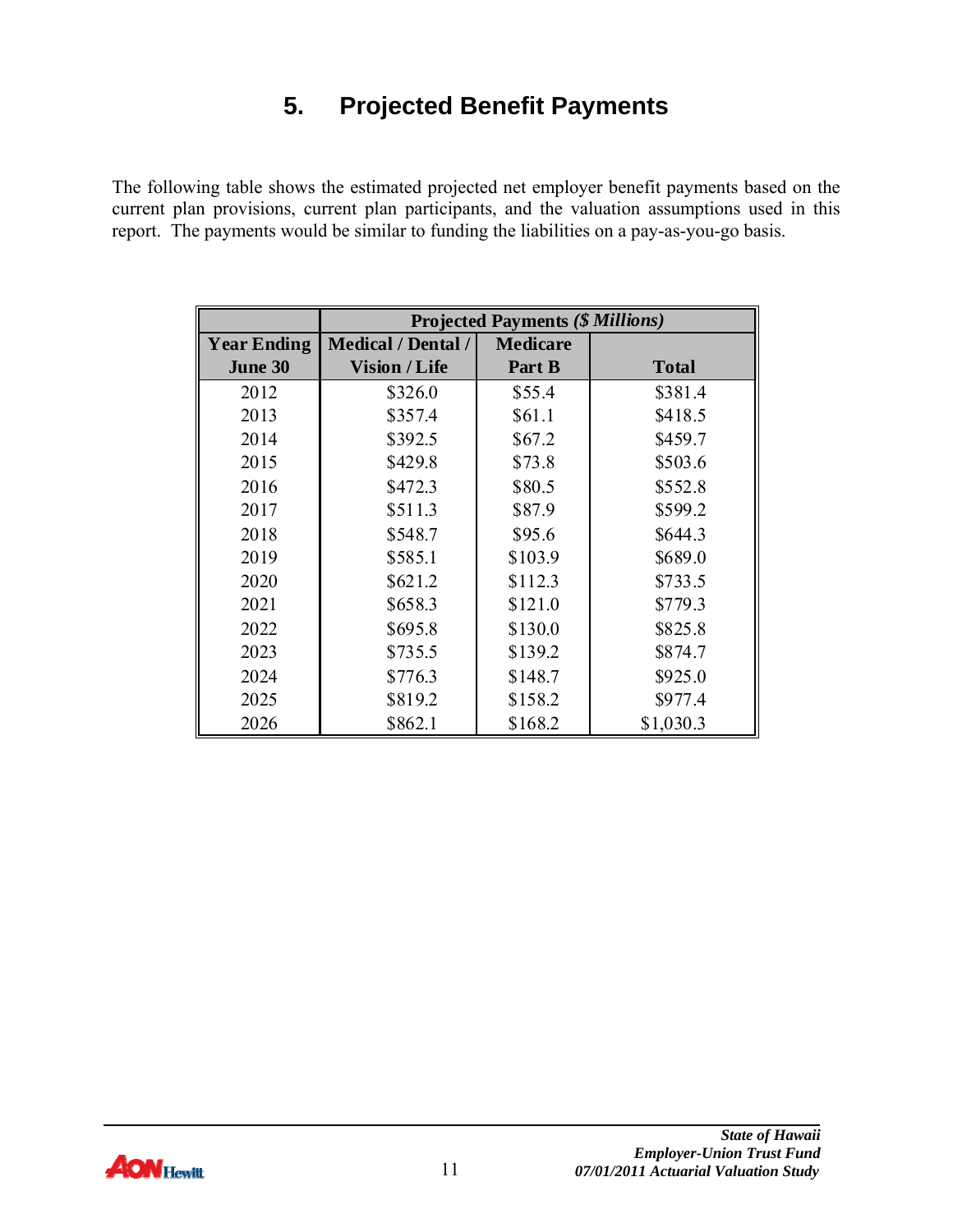# **6. Sensitivity Analysis**

#### <span id="page-14-0"></span>**Impact of 1% Change to Healthcare Trend Rates**

This report shows the sensitivity to discount rates by comparing results assuming no prefunding (4.0% discount rate) to results assuming prefunding (7.0% discount rate). Results are also sensitive to the healthcare trend assumptions. The following table shows the impact of a 1.0% increase or decrease in the healthcare trend rate assumption, shown for both a 4.0% and 7.0% discount rate.

#### **I. Assuming No Prefunding of Obligations**

|                                                      |                        | Impact of 1.0%      | Impact of $1.0\%$   |
|------------------------------------------------------|------------------------|---------------------|---------------------|
|                                                      | 4.0% Discount          | Increase in the     | Decrease in the     |
|                                                      | <b>Rate - Baseline</b> | <b>Health Trend</b> | <b>Health Trend</b> |
| $(\text{\$Millions})$                                | <b>Results</b>         | Rate                | Rate                |
| <b>Present Value of Benefits</b>                     | \$25,464.7             | \$32,361.4          | \$20,373.7          |
| <b>Funded Status</b>                                 |                        |                     |                     |
| Actuarial Accrued Liability                          | \$18,232.8             | \$22,259.2          | \$15,133.9          |
| Assets                                               | \$178.2                | \$178.2             | \$178.2             |
| Unfunded AAL                                         | \$18,054.6             | \$22,081.0          | \$14,955.8          |
| Annual Required Contribution (ARC) for FYE 6/30/2013 |                        |                     |                     |
| Normal Cost plus interest                            | \$637.0                | \$856.2             | \$480.6             |
| Amortization of Unfunded AAL                         | \$686.7                | \$847.1             | \$563.7             |
| <b>Total ARC</b>                                     | \$1,323.7              | \$1,703.3           | \$1,044.3           |

#### **II. Assuming Prefunding of Obligations**

|                                                      |                        | Impact of 1.0%      | Impact of $1.0\%$   |
|------------------------------------------------------|------------------------|---------------------|---------------------|
|                                                      | 7.0% Discount          | Increase in the     | Decrease in the     |
|                                                      | <b>Rate - Baseline</b> | <b>Health Trend</b> | <b>Health Trend</b> |
| $(\text{\$Millions})$                                | <b>Results</b>         | Rate                | Rate                |
| <b>Present Value of Benefits</b>                     | \$13,563.7             | \$16,263.6          | \$11,460.1          |
| <b>Funded Status</b>                                 |                        |                     |                     |
| Actuarial Accrued Liability                          | \$11,362.5             | \$13,321.6          | \$9,793.5           |
| Assets                                               | \$178.2                | \$178.2             | \$178.2             |
| Unfunded AAL                                         | \$11,184.3             | \$13,143.4          | \$9,615.3           |
| Annual Required Contribution (ARC) for FYE 6/30/2013 |                        |                     |                     |
| Normal Cost plus interest                            | \$253.3                | \$328.1             | \$198.3             |
| Amortization of Unfunded AAL                         | \$641.2                | \$757.5             | \$548.2             |
| <b>Total ARC</b>                                     | \$894.5                | \$1,085.6           | \$746.5             |

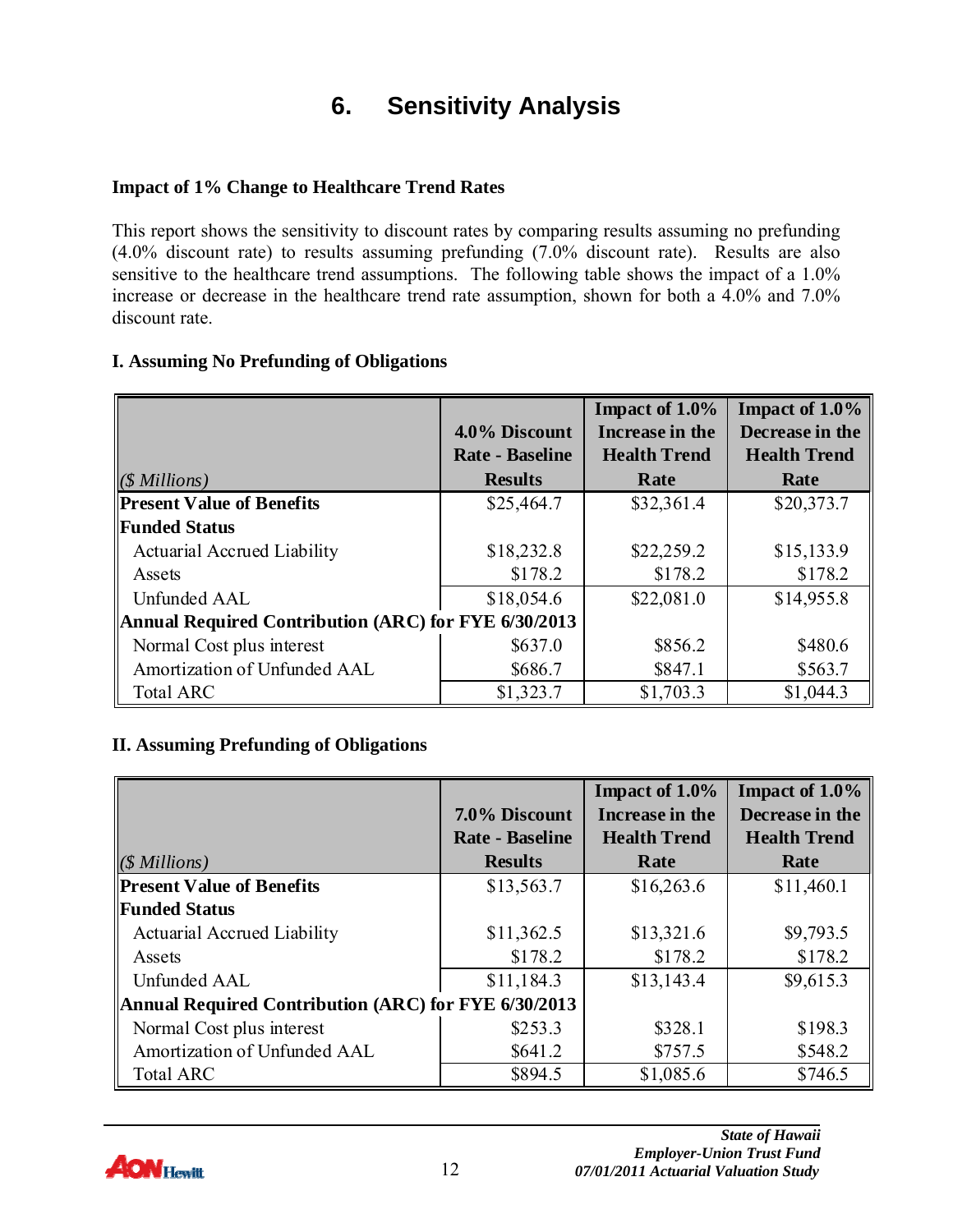# **7. Participant Information**

<span id="page-15-0"></span>These exhibit summaries contain participant demographic information.

|           |                |        |                | <b>Years of Service</b> |           |                  |                |                |        |
|-----------|----------------|--------|----------------|-------------------------|-----------|------------------|----------------|----------------|--------|
| Age       | $0 - 4$        | $5-9$  | $10 - 14$      | $15-19$                 | $20 - 24$ | 25-29            | 30-34          | $35+$          | Total  |
| <25       | 802            | 6      | $\theta$       | $\overline{0}$          | $\theta$  | $\mathbf{0}$     | $\theta$       | $\theta$       | 808    |
| 25-29     | 3,313          | 722    | 4              | $\boldsymbol{0}$        | $\theta$  | $\overline{0}$   | $\overline{0}$ | $\overline{0}$ | 4,039  |
| 30-34     | 2,873          | 2,716  | 520            | 3                       | $\theta$  | $\overline{0}$   | $\overline{0}$ | $\overline{0}$ | 6,112  |
| 35-39     | 2,094          | 2,423  | 2,178          | 467                     | 13        | $\overline{0}$   | $\theta$       | $\theta$       | 7,175  |
| 40-44     | 1,817          | 2,022  | 1,933          | 2,182                   | 754       |                  | $\theta$       | $\theta$       | 8,715  |
| 45-49     | 1,728          | 1,734  | 1,439          | 1,737                   | 2,511     | 469              | 15             | $\theta$       | 9,633  |
| 50-54     | 1,435          | 1,516  | 1,345          | 1,504                   | 2,124     | 1,630            | 471            | 17             | 10,042 |
| 55-59     | 1,200          | 1,395  | 1,246          | 1,381                   | 1,785     | 1,355            | 1,075          | 338            | 9,775  |
| 60-64     | 693            | 890    | 791            | 869                     | 1,063     | 596              | 435            | 678            | 6,015  |
| 65-69     | 181            | 335    | 294            | 224                     | 278       | 174              | 106            | 283            | 1,875  |
| $70 - 74$ | 34             | 76     | 71             | 68                      | 47        | 32               | 28             | 101            | 457    |
| 75-79     | 6              | 22     | 22             | 21                      | 29        | 13               | 5              | 26             | 144    |
| $80+$     | $\overline{3}$ | 6      | $\overline{2}$ | $\overline{2}$          | 2         | $\boldsymbol{0}$ | 3              | 6              | 24     |
| Total     | 16,179         | 13,863 | 9,845          | 8,458                   | 8,606     | 4,276            | 2,138          | 1,449          | 64,814 |

| <b>Active Employee Age/Service Distribution</b> |  |  |
|-------------------------------------------------|--|--|
|-------------------------------------------------|--|--|

#### **Inactive Age Distribution**

|        | Deferred  |          |        |
|--------|-----------|----------|--------|
| Age    | Inactives | Retirees | Total  |
| $<$ 35 | 150       | 36       | 186    |
| 35-39  | 315       | 11       | 326    |
| 40-44  | 742       | 37       | 779    |
| 45-49  | 1,082     | 166      | 1,248  |
| 50-54  | 1,275     | 528      | 1,803  |
| 55-59  | 1,295     | 2,458    | 3,753  |
| 60-64  | 886       | 6,523    | 7,409  |
| 65-69  | 188       | 8,580    | 8,768  |
| 70-74  | 59        | 6,691    | 6,750  |
| 75-79  | 21        | 5,990    | 6,011  |
| 80-84  | 4         | 5,266    | 5,270  |
| 85-89  | 4         | 3,507    | 3,511  |
| 90-94  | 0         | 1,533    | 1,533  |
| $95+$  | 0         | 428      | 428    |
| Total  | 6,021     | 41,754   | 47,775 |

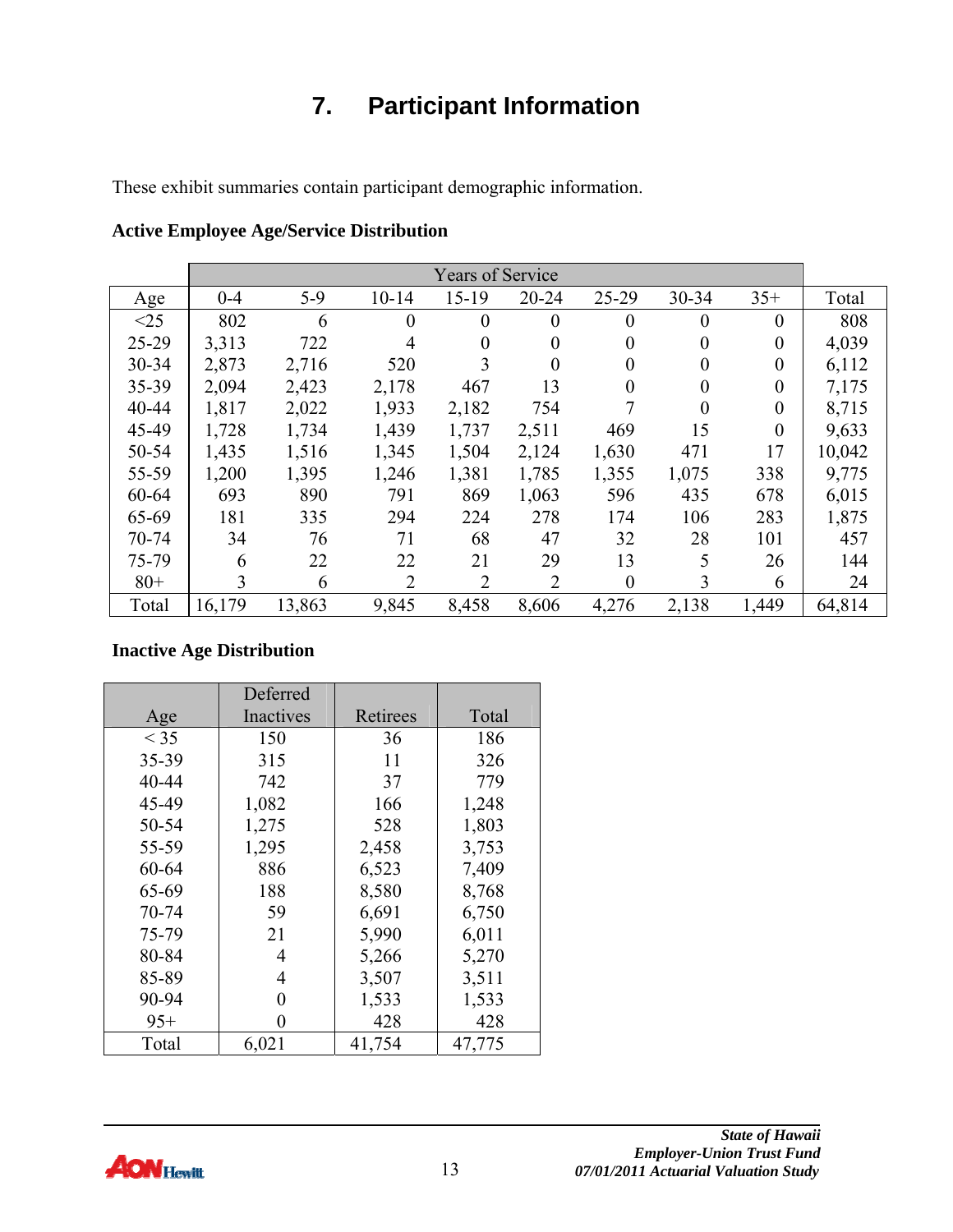# **7. Participant Information (cont.)**

#### **Participant Statistics**

| Retirees                                                    |        |
|-------------------------------------------------------------|--------|
| Number of retirees (including)<br>surviving spouses) valued | 41,754 |
| Average age of retirees                                     | 72.8   |
| Deferred Vested                                             |        |
| Number of deferred vested valued                            | 6,021  |
| Average age of deferred vested                              | 52.4   |
| Actives                                                     |        |
| Number of actives valued                                    | 64,814 |
| Average age of actives                                      | 47.3   |
| Average past service                                        | 13.2   |

#### **Participant Distribution Among Health Plans**

*Retirees* 

|                      | Single | Two-Party | Family           | Total  |        |
|----------------------|--------|-----------|------------------|--------|--------|
| <b>HMSA</b>          | 18,023 | 11,641    | 1,436            | 31,100 |        |
| HMSA (HSTA VB)       | 1,011  | 1,107     | 120              | 2,238  |        |
| Kaiser               | 4,184  | 2,366     | 302              | 6,852  |        |
| Kaiser (HSTA VB)     | 131    | 101       | 18               | 250    |        |
| <b>HMA</b>           | 58     | 54        | 15               | 127    |        |
| Other                | 87     | 58        | $\boldsymbol{0}$ | 145    |        |
| <b>Total Medical</b> |        |           |                  | 40,712 |        |
| Dental               | 23,468 | 15,094    | 1,766            | 40,328 |        |
| Vision               | 23,411 | 15,449    | 1,899            | 40,759 |        |
| Life                 |        |           |                  | 36,784 |        |
| Actives              |        |           |                  |        |        |
|                      | Single | Two-Party | Family           | Waived | Total  |
| <b>HMSA</b>          | 14,957 | 5,126     | 8,253            | n/a    | 28,336 |
| HMSA (HSTA VB)       | 3,889  | 1,035     | 2,923            | n/a    | 7,847  |
| Kaiser               | 5,001  | 1,698     | 2,424            | n/a    | 9,123  |
| Kaiser (HSTA VB)     | 1,117  | 255       | 607              | n/a    | 1,979  |
| <b>HMA</b>           | 1,591  | 496       | 769              | n/a    | 2,856  |
| Other                | 75     | 85        | 210              | n/a    | 370    |
| Waived               | n/a    | n/a       | n/a              | 14,303 | 14,303 |
| <b>Total Medical</b> |        |           |                  |        | 64,814 |
| Dental               | 25,313 | 11,417    | 17,911           | 10,173 | 64,814 |
| Vision               | 25,371 | 10,116    | 16,163           | 13,164 | 64,814 |



*State of Hawaii Employer-Union Trust Fund 07/01/2011 Actuarial Valuation Study*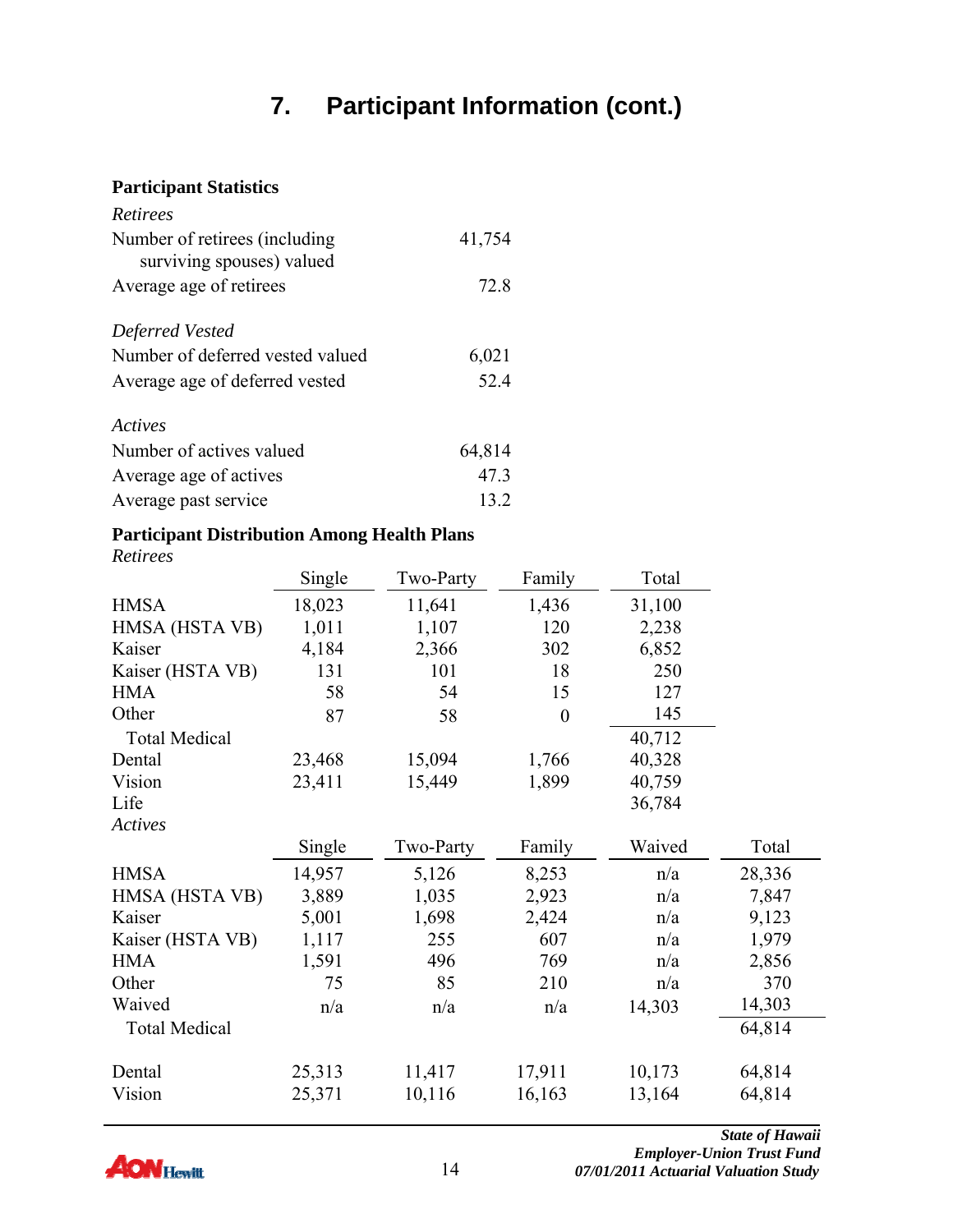# **8. Summary of Principal Plan Provisions**

<span id="page-17-0"></span>The following plan provisions are the basis for the calculations in this actuarial valuation.

#### **1. Benefit Eligibility**

The following are eligible to enroll as EUTF retirees: a) a retired member of the employees' retirement system, a county pension system, or a police, firefighters, and bandsmen pension system of the State or a county; b) the surviving spouse of a retired or deceased member; and c) the surviving child of such a retired member if the child is unmarried and under age nineteen.

#### **2. Benefits Plans Provided (effective January 1, 2012)**

Medical – PPO through HMSA, or HMO through Kaiser Prescription Drug – PPO through informedRx or HMSA (HSTA VB only); HMO through Kaiser Dental – Hawaii Dental Service Vision – Vision Services Plan Life Insurance – Royal State National Medicare Part B premium reimbursement

#### **3. Monthly Base Contribution (Employer Caps)**

Effective July 1, 2004, a revised monthly base contribution was established to determine the amount the employers pay to the EUTF on behalf of retirees (excluding Medicare Part B premium reimbursement). This amount is adjusted annually by the percentage change in the Medicare Part B premium.

### **4. Employer Contributions**

Employers pay a percentage of the monthly base contribution that depends on a participant's hire date and years of service, as shown in the following table:

| <b>Hire Date</b> | <b>Years of Service</b> | % of Base Contribution |
|------------------|-------------------------|------------------------|
| $Pre-7/1/96$     | < 10                    | 50%                    |
|                  | >10                     | 100%                   |
| Post- $7/1/96$   | < 10                    | $0\%$                  |
| $(Post-7/1/01)$  | $10 - 14$               | 50%                    |
| applied to self  | 15-24                   | 75%                    |
| premium only)    | > 25                    | $100\%$                |

### **5. Retiree Contributions**

Retirees are required to pay the portion of the premium rate not paid by the employer.

### **6. Dependent and Survivor Coverage**

Eligible dependents and survivors may elect coverage under the plans if they pay the portion of the premium rate not paid by the employer.

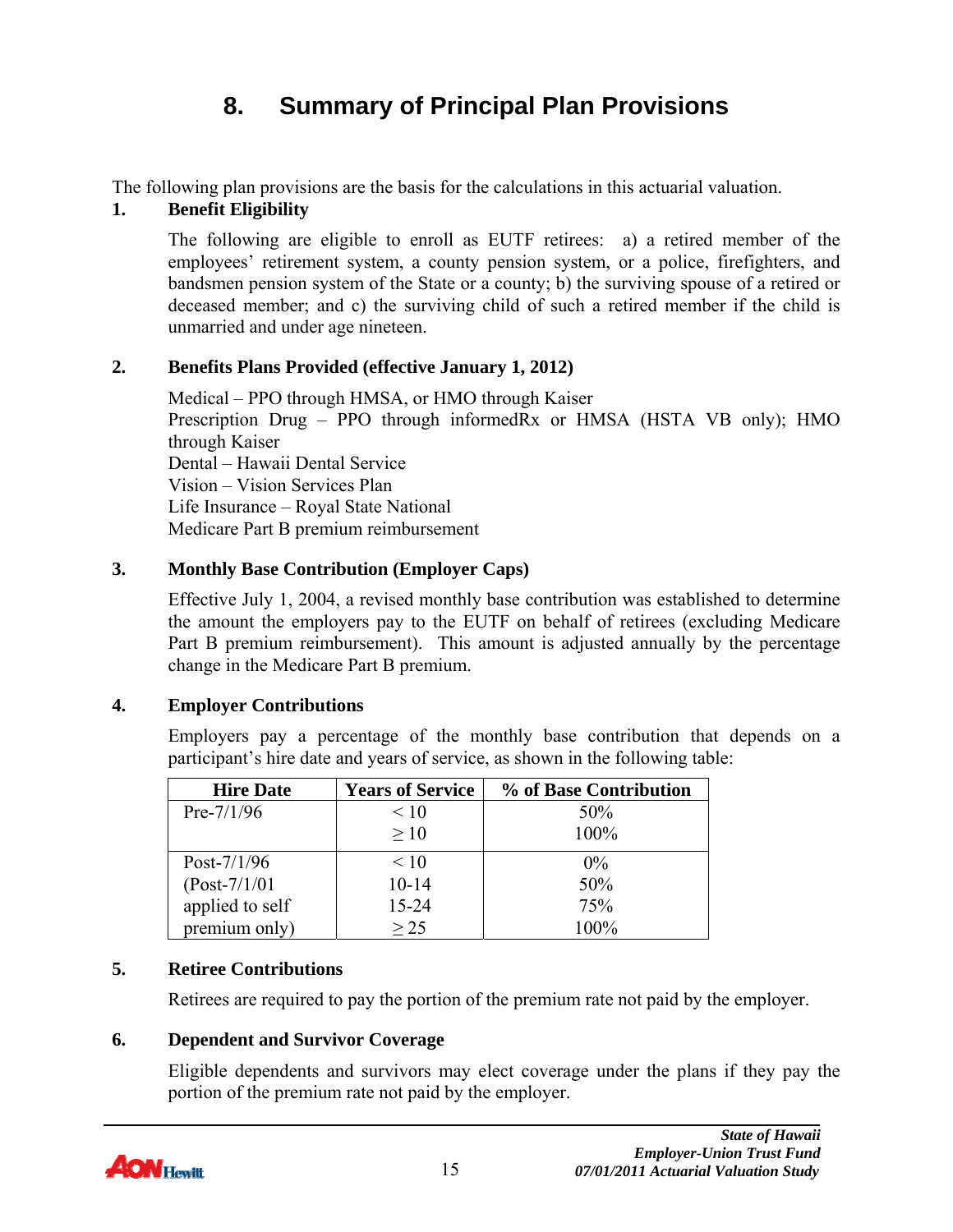# **8. Summary of Principal Plan Provisions (cont.)**

**EUTF** 

|                                              |                                                                                                                      | <b>HMSA PPO</b>                                    |                                              | <b>Kaiser</b>                               |
|----------------------------------------------|----------------------------------------------------------------------------------------------------------------------|----------------------------------------------------|----------------------------------------------|---------------------------------------------|
|                                              |                                                                                                                      |                                                    | <b>Non-Medicare</b><br><b>Early Retirees</b> | <b>Medicare</b><br>Retires <sup>1</sup>     |
| <b>Plan Provisions</b>                       | Participating                                                                                                        | <b>Non Participating</b>                           |                                              |                                             |
| Deductible<br>Single<br>Family               | \$100<br>\$300                                                                                                       | \$100<br>\$300                                     | None                                         | None                                        |
| Office visit copay/coinsurance               | 10% of eligible                                                                                                      | 30% of eligible                                    | \$15                                         | \$15                                        |
| Routine physical exams                       | Not Covered                                                                                                          | Not Covered                                        | \$15                                         | \$15                                        |
| Inpatient admission copay/coinsurance        | 10% of eligible                                                                                                      | 30% of eligible                                    | No Charge                                    | No Charge                                   |
| Emergency room copay/coinsurance             | 10% of eligible                                                                                                      | 10% of eligible                                    | $$50 + other$<br>applicable plan<br>charges  | $$50 + other$<br>applicable plan<br>charges |
| Ambulance copay/coinsurance                  | 20% of eligible                                                                                                      | 30% of eligible                                    | 20% of applicable<br>charges                 | 20% of applicable<br>charges                |
| Outpatient surgery copay/coinsurance         | 10% of eligible                                                                                                      | 30% of eligible                                    | \$15                                         | \$15                                        |
| Out-of-pocket limit Single/Family            | \$2,500/\$7,500                                                                                                      | \$2,500/\$7,500                                    | \$2,000/\$6,000                              | \$2,000                                     |
| Prescriptions (30-day supply) non-mail order |                                                                                                                      | informedRx                                         | Kaiser                                       |                                             |
| Generic                                      | \$5                                                                                                                  | $$5 + 20\%$ of eligible<br>charges                 | \$15                                         | \$15                                        |
| Preferred brand                              | \$15                                                                                                                 | $$15 + 20\%$ of eligible<br>charges                | \$15                                         | \$15                                        |
| Other Brand Name                             | \$30                                                                                                                 | $$30 + 20\%$ of eligible<br>charges                | \$15                                         | \$15                                        |
|                                              | Medicare<br>Retirees: 20%                                                                                            | Medicare Retirees:<br>$Co-Pay + penalty$<br>charge | \$15                                         | \$15                                        |
| Injectables and Specialty Drug               | Non-Medicare<br>Retirees: 20%<br>Up to \$250 copay<br>maximum,<br>\$2,000 out-of-<br>pocket maximum<br>per plan year | Non-Medicare<br>Retirees: Not a benefit            | \$15                                         | \$15                                        |
| Prescriptions (90-day supply) mail order     |                                                                                                                      |                                                    |                                              |                                             |
| Generic                                      | \$10                                                                                                                 | No benefit                                         | \$30                                         | \$30                                        |
| Preferred brand                              | \$35                                                                                                                 | No benefit                                         | \$30                                         | \$30                                        |
| Non-preferred brand                          | \$60                                                                                                                 | No benefit                                         | \$30                                         | \$30                                        |

#### **7. Benefit Plan Design (Effective January 1, 2012)**

 $\overline{a}$ 

<span id="page-18-0"></span><sup>&</sup>lt;sup>1</sup> Kaiser Medicare Retirees must enroll in Kaiser's Senior Advantage plan.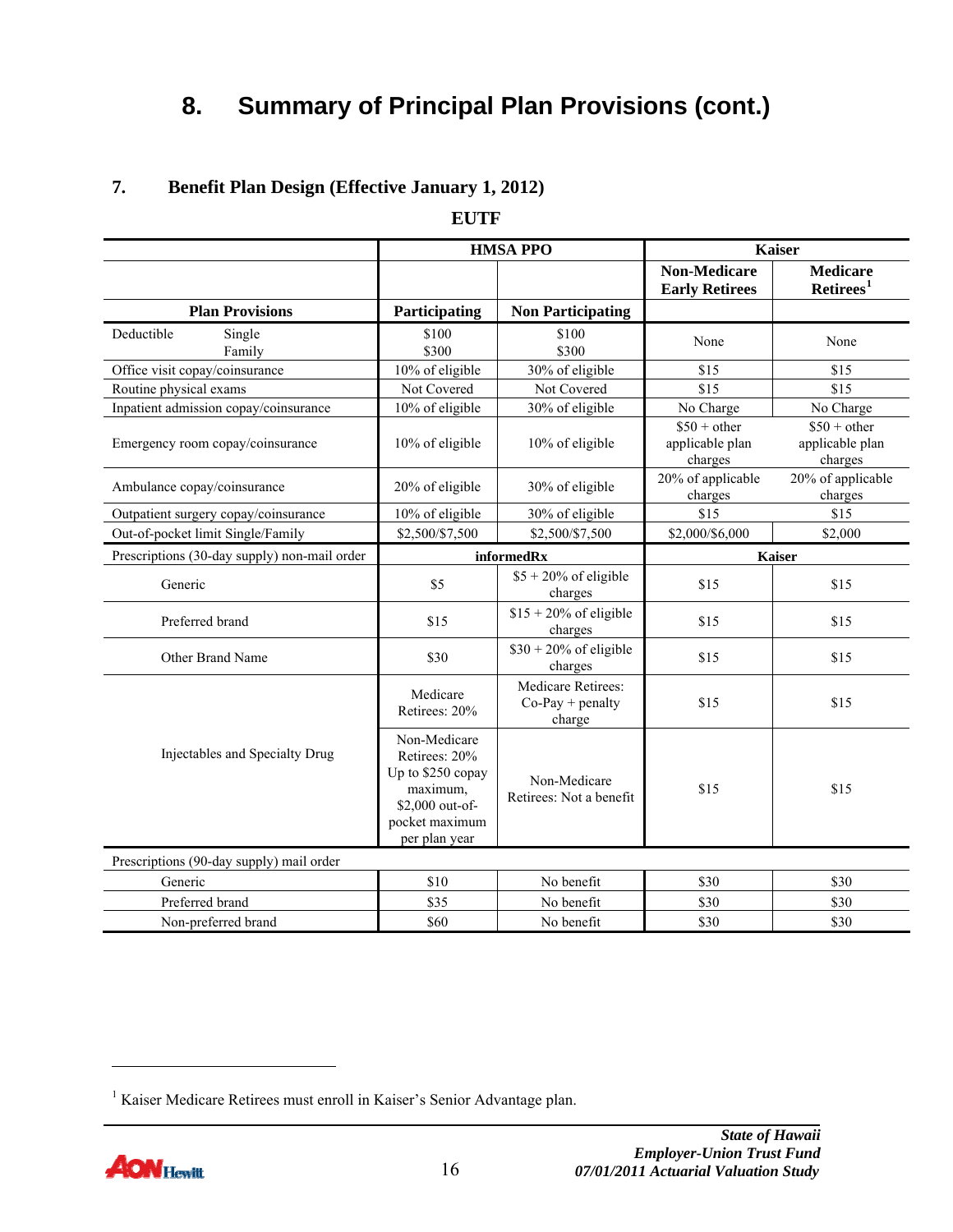# **8. Summary of Principal Plan Provisions (cont.)**

|                                              |                 | <b>HMSA PPO</b>                     |                                              | <b>Kaiser</b>                               |
|----------------------------------------------|-----------------|-------------------------------------|----------------------------------------------|---------------------------------------------|
|                                              |                 |                                     | <b>Non-Medicare</b><br><b>Early Retirees</b> | <b>Medicare</b><br>Retirees <sup>2</sup>    |
| <b>Plan Provisions</b>                       | Participating   | <b>Non Participating</b>            |                                              |                                             |
| Deductible<br>Single<br>Family               | \$100<br>\$300  | \$100<br>\$300                      | None                                         | None                                        |
| Office visit copay/coinsurance               | 10% of eligible | 30% of eligible                     | \$15                                         | \$15                                        |
| Routine physical exams                       | No Charge       | No Charge                           | No Charge                                    | No Charge                                   |
| Inpatient admission copay/coinsurance        | 10% of eligible | 30% of eligible                     | No Charge                                    | No Charge                                   |
| Emergency room copay/coinsurance             | 10% of eligible | 10% of eligible                     | $$50 + other$<br>applicable plan<br>charges  | $$50 + other$<br>applicable plan<br>charges |
| Ambulance copay/coinsurance                  | 10% of eligible | 30% of eligible                     | 20% of applicable<br>charges                 | 20% of applicable<br>charges                |
| Outpatient surgery copay/coinsurance         | 10% of eligible | 30% of eligible                     | \$15                                         | \$15                                        |
| Out-of-pocket limit Single/Family            | \$2,000/\$6,000 | \$2,000/\$6,000                     | \$2,000/\$6,000                              | \$2,000                                     |
| Prescriptions (30-day supply) non-mail order |                 | <b>HMSA</b>                         |                                              | <b>Kaiser</b>                               |
| Generic                                      | \$5             | $$5 + 30\%$ of eligible<br>charges  | \$10                                         | \$10                                        |
| Preferred brand                              | \$15            | $$15 + 30\%$ of eligible<br>charges | \$10                                         | \$10                                        |
| Prescriptions (90-day supply) mail order     |                 |                                     |                                              |                                             |
| Generic                                      | \$9             | No benefit                          | \$20                                         | \$20                                        |
| Preferred brand                              | \$27            | No benefit                          | \$20                                         | \$20                                        |

#### **HSTA VB**

 $\overline{a}$ 

<span id="page-19-0"></span><sup>&</sup>lt;sup>2</sup> Kaiser Medicare Retirees must enroll in Kaiser's Senior Advantage plan.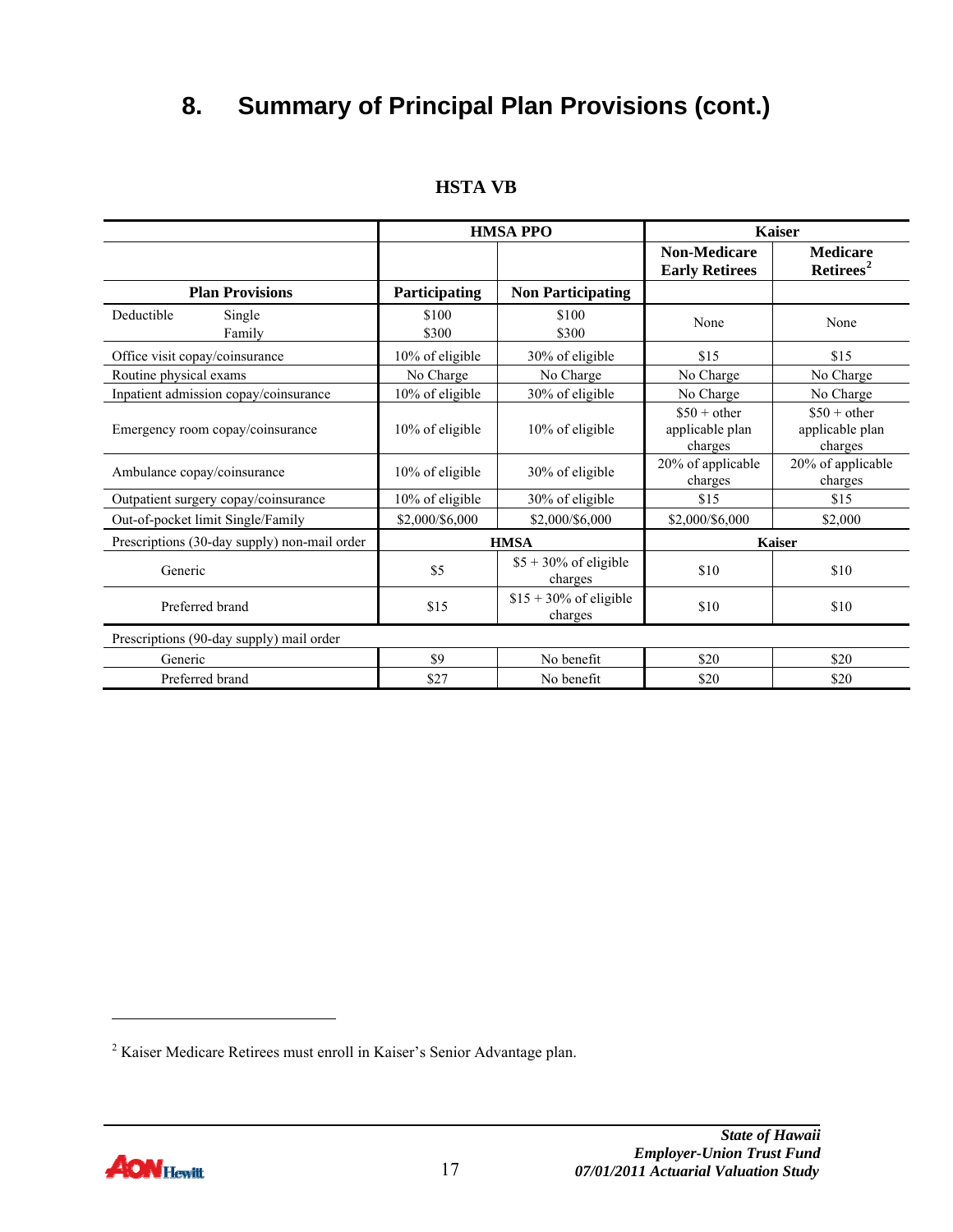### **9. Actuarial Methods and Assumptions**

<span id="page-20-0"></span>*Where applicable, the Hawaii Employee Retirement System (ERS) July 1, 2011 actuarial valuation assumptions were used.* 

#### **1. Actuarial Valuation Date**

July 1, 2011

#### **2. Actuarial Cost Method**

The costs shown in the report were developed using the Entry Age Normal (EAN) cost method. The EAN cost method spreads plan costs for each participant from entry date (assuming the plan existed on the employee's hire date) to the expected retirement date. Under the EAN cost method, the plan's normal cost is developed as a level percentage of payroll spread over the participants' working lifetime. The AAL is the cumulative value, on the valuation date, of prior service costs. For retirees and deferred inactive participants, the AAL is the present value of all projected benefits.

The ARC under this method equals the normal cost plus the amortization of the unfunded AAL (both determined at the middle of year), based on the following:

For State of Hawaii:

- 30-year open period amortization.
- Level percentage of future payroll amounts.

For other employers:

- Initial unfunded AAL amortized over 30-year period ending June 30, 2037,
- New unfunded AAL in each subsequent valuation amortized over 30-year period beginning one year after base establishment,
- Level percentage of future payroll amounts.

The Plan costs are derived by making certain specific assumptions as to the rates of interest, mortality, turnover, and the like, which are assumed to hold for many years into the future. Actual experience may differ somewhat from the assumptions and the effect of such differences is spread over all periods. Due to these differences, the costs determined by the valuation must be regarded as estimates of the true Plan costs.

#### **3. Asset Method**

Fair value of assets, plus accrued contributions.

#### **4. Discount Rate**

4.0% - No Prefunding - This rate is based on the assumption that benefits will be paid from general employer assets.

7.0% - Prefunding - This rate is based on the assumption that employers pre-fund contributions.

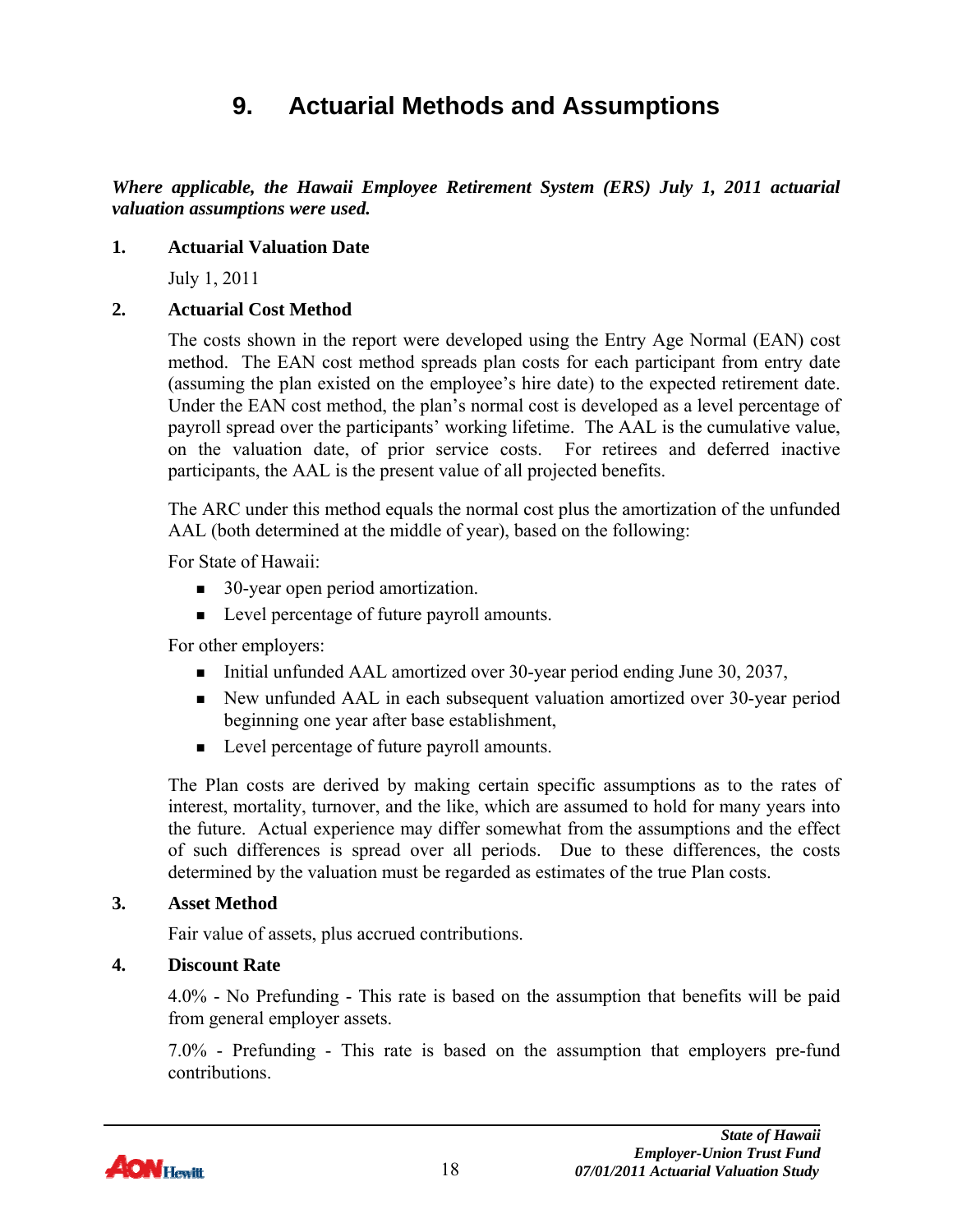#### **5. Payroll Increases**

3.5% - This is the annual rate at which total payroll is expected to increase and is used to amortize unfunded liabilities as a level percent of payroll.

#### **6. Salary Increases**

Used to determine AAL as a level percentage of payroll.

| Years of       | General          |                 | Police &    |
|----------------|------------------|-----------------|-------------|
| <b>Service</b> | <b>Employees</b> | <b>Teachers</b> | <b>Fire</b> |
| 1              | 8.00%            | 8.50%           | 19.00%      |
| $\overline{2}$ | 7.00%            | 7.75%           | 17.00%      |
| 3              | $6.00\%$         | 7.00%           | 5.00%       |
| 4              | 5.25%            | 6.50%           | 5.00%       |
| 5              | 5.00%            | $6.00\%$        | 5.00%       |
| 6              | 4.75%            | 5.50%           | 5.00%       |
| 7              | 4.50%            | 5.50%           | 5.00%       |
| 8              | 4.50%            | 5.25%           | 5.00%       |
| 9              | 4.50%            | 5.25%           | 5.00%       |
| 10             | 4.25%            | 5.25%           | 5.00%       |
| 11             | 4.25%            | 5.00%           | 5.00%       |
| 12             | 4.25%            | 5.00%           | 5.00%       |
| 13             | 4.25%            | 5.00%           | 5.00%       |
| 14             | 4.25%            | 5.00%           | 5.00%       |
| $15+$          | 4.00%            | 4.50%           | 5.00%       |

#### **7. Mortality**

**Pre-retirement non-duty mortality**: ERS mortality rates were used. Below are sample rates:

| <b>General Employees</b> |             |               | <b>Teachers</b> | Police & Fire |             |               |
|--------------------------|-------------|---------------|-----------------|---------------|-------------|---------------|
| Age                      | <b>Male</b> | <b>Female</b> | <b>Male</b>     | <b>Female</b> | <b>Male</b> | <b>Female</b> |
| 25                       | $0.02\%$    | $0.01\%$      | $0.02\%$        | $0.01\%$      | 0.01%       | $0.00\%$      |
| 30                       | $0.03\%$    | $0.01\%$      | $0.02\%$        | $0.01\%$      | $0.01\%$    | $0.00\%$      |
| 35                       | 0.05%       | $0.02\%$      | $0.04\%$        | 0.02%         | 0.01%       | 0.01%         |
| 40                       | $0.07\%$    | $0.03\%$      | 0.05%           | $0.03\%$      | 0.02%       | $0.01\%$      |
| 45                       | $0.10\%$    | 0.05%         | 0.08%           | 0.05%         | 0.02%       | 0.02%         |
| 50                       | 0.14%       | $0.08\%$      | $0.11\%$        | $0.07\%$      | 0.03%       | 0.03%         |
| 55                       | 0.19%       | 0.12%         | 0.15%           | 0.10%         | 0.05%       | $0.04\%$      |
| 60                       | 0.31%       | 0.19%         | 0.24%           | 0.16%         | $0.07\%$    | 0.06%         |
| 65                       | 0.48%       | 0.28%         | 0.38%           | 0.23%         | 0.11%       | $0.09\%$      |



 $\overline{\phantom{a}}$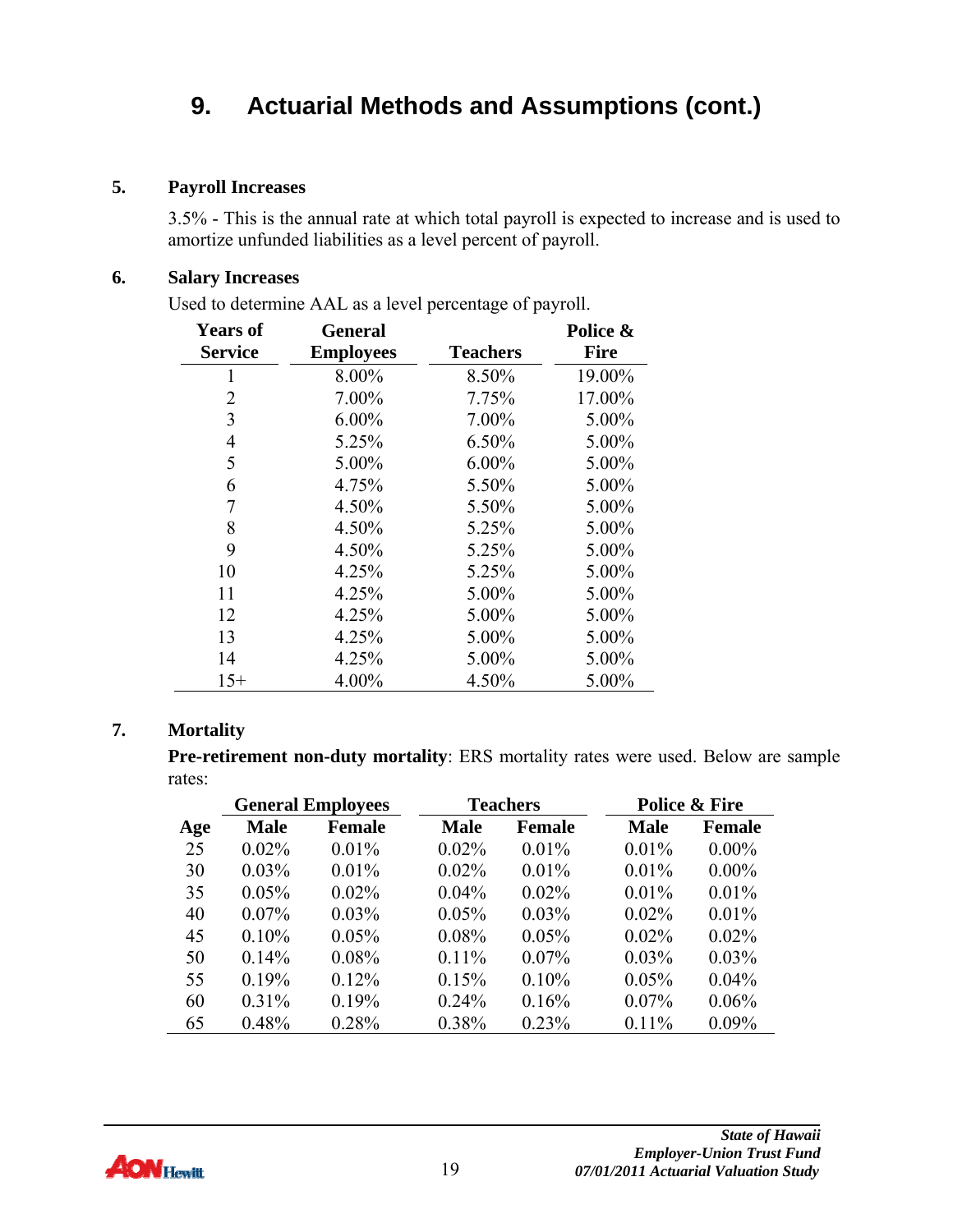| <b>General Employees</b> |             |               | <b>Teachers</b> | Police & Fire |             |               |
|--------------------------|-------------|---------------|-----------------|---------------|-------------|---------------|
| Age                      | <b>Male</b> | <b>Female</b> | <b>Male</b>     | <b>Female</b> | <b>Male</b> | <b>Female</b> |
| 25                       | 0.01%       | $0.00\%$      | $0.00\%$        | $0.00\%$      | 0.01%       | 0.01%         |
| 30                       | $0.01\%$    | $0.00\%$      | $0.00\%$        | $0.00\%$      | $0.02\%$    | $0.01\%$      |
| 35                       | $0.01\%$    | $0.01\%$      | $0.01\%$        | $0.00\%$      | $0.03\%$    | $0.02\%$      |
| 40                       | 0.02%       | $0.01\%$      | $0.01\%$        | $0.00\%$      | $0.04\%$    | $0.02\%$      |
| 45                       | $0.02\%$    | $0.01\%$      | $0.02\%$        | $0.01\%$      | 0.05%       | $0.04\%$      |
| 50                       | $0.03\%$    | $0.02\%$      | $0.02\%$        | $0.01\%$      | $0.07\%$    | 0.06%         |
| 55                       | 0.05%       | $0.03\%$      | $0.03\%$        | $0.01\%$      | $0.11\%$    | $0.09\%$      |
| 60                       | 0.08%       | 0.05%         | 0.05%           | $0.02\%$      | 0.17%       | 0.14%         |
| 65                       | 0.12%       | $0.07\%$      | 0.08%           | 0.03%         | 0.27%       | 0.20%         |

**Pre-retirement duty mortality**: ERS mortality rates were used. Below are sample rates:

**Post-retirement healthy mortality**: ERS mortality rates were used. Below are sample rates:

|     | <b>General Employees</b> |               |             | <b>Teachers</b> |             | <b>Police &amp; Fire</b> |  |
|-----|--------------------------|---------------|-------------|-----------------|-------------|--------------------------|--|
| Age | <b>Male</b>              | <b>Female</b> | <b>Male</b> | <b>Female</b>   | <b>Male</b> | <b>Female</b>            |  |
| 50  | $0.33\%$                 | 0.17%         | 0.18%       | $0.10\%$        | $0.22\%$    | 0.12%                    |  |
| 55  | $1.02\%$                 | 0.47%         | 0.31%       | 0.25%           | 0.38%       | 0.20%                    |  |
| 60  | 1.30%                    | 0.82%         | 0.29%       | $0.32\%$        | 0.68%       | 0.38%                    |  |
| 65  | 1.49%                    | 0.83%         | 0.37%       | $0.29\%$        | 1.24%       | 0.73%                    |  |
| 70  | 1.91%                    | 0.85%         | $0.97\%$    | $0.60\%$        | $2.02\%$    | 1.17%                    |  |
| 75  | 2.92%                    | 1.38%         | 1.62%       | 0.95%           | 3.16%       | 1.93%                    |  |
| 80  | 4.38%                    | 2.38%         | 3.21%       | 2.13%           | 5.27%       | 3.35%                    |  |
| 85  | 7.49%                    | 4.53%         | 6.36%       | 4.96%           | 8.27%       | 5.76%                    |  |
| 90  | 12.54%                   | 10.14%        | 11.13%      | 9.29%           | 13.00%      | 9.88%                    |  |

**Post-retirement disabled mortality**: ERS mortality rates were used. Below are sample rates:

|     | <b>General Employees</b> |               |             | <b>Teachers</b> |             | Police & Fire |  |
|-----|--------------------------|---------------|-------------|-----------------|-------------|---------------|--|
| Age | <b>Male</b>              | <b>Female</b> | <b>Male</b> | <b>Female</b>   | <b>Male</b> | <b>Female</b> |  |
| 50  | $0.71\%$                 | $0.39\%$      | $0.44\%$    | 0.26%           | $0.36\%$    | 0.19%         |  |
| 55  | 1.29%                    | 0.76%         | 0.80%       | 0.51%           | 0.63%       | $0.34\%$      |  |
| 60  | 2.17%                    | 1.27%         | 1.45%       | $0.97\%$        | 1.15%       | 0.67%         |  |
| 65  | 3.41%                    | $2.04\%$      | 2.37%       | 1.50%           | 1.99%       | 1.18%         |  |
| 70  | 5.59%                    | $3.54\%$      | 3.72%       | 2.53%           | 3.12%       | 1.83%         |  |
| 75  | 8.96%                    | $6.10\%$      | 6.20%       | 4.40%           | $5.02\%$    | 3.17%         |  |
| 80  | 13.95%                   | 10.46%        | 9.72%       | 7.53%           | 8.25%       | 5.49%         |  |
| 85  | 21.57%                   | 17.07%        | 15.29%      | 12.88%          | 12.70%      | 9.38%         |  |
| 90  | 30.13%                   | 25.67%        | 23.36%      | 20.25%          | 19.84%      | 15.59%        |  |

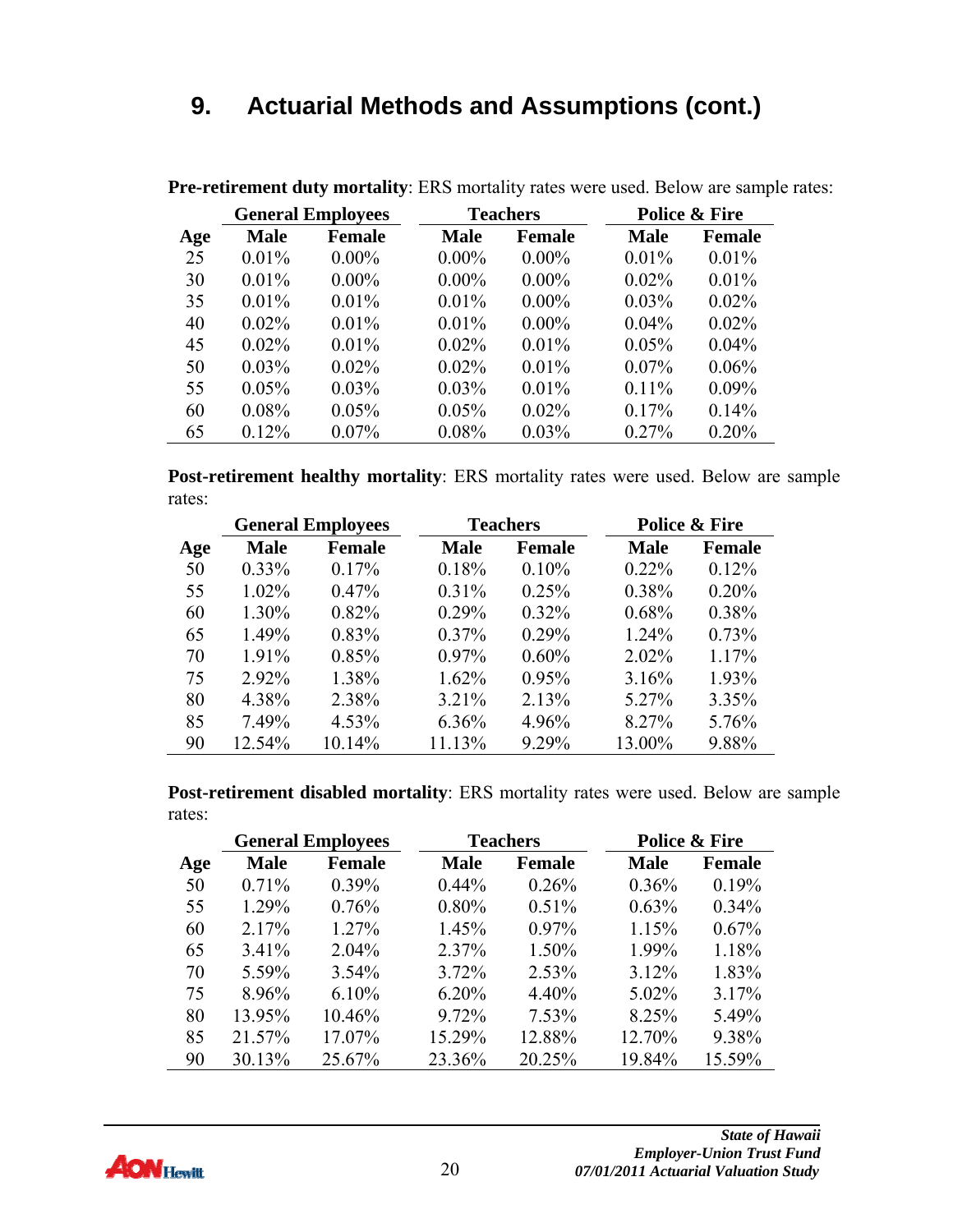#### **8. Termination**

ERS termination rates were used in the valuation.

The following rates apply for employees with less than 6 years of service, regardless of age:

|          | <b>General Employees</b> |               |             | <b>Teachers</b> |             | Police & Fire |  |
|----------|--------------------------|---------------|-------------|-----------------|-------------|---------------|--|
| Years    | <b>Male</b>              | <b>Female</b> | <b>Male</b> | <b>Female</b>   | <b>Male</b> | <b>Female</b> |  |
| $\theta$ | 15.50%                   | 18.50%        | 33.00%      | 28.00%          | 12.00%      | 12.00%        |  |
|          | 12.50%                   | 16.50%        | 23.00%      | 23.00%          | $9.00\%$    | $9.00\%$      |  |
| 2        | 10.50%                   | 12.50%        | 15.00%      | 16.00%          | $4.00\%$    | $4.00\%$      |  |
| 3        | $9.00\%$                 | 10.00%        | 13.00%      | 14.00%          | 4.00%       | $4.00\%$      |  |
| 4        | $7.00\%$                 | $8.00\%$      | 11.00%      | 12.00%          | 4.00%       | $4.00\%$      |  |
| 5        | $6.00\%$                 | 7.00%         | $9.00\%$    | $8.00\%$        | 4.00%       | 4.00%         |  |

The following rates apply for employees with 6 or more years of service:

| <b>General Employees</b> |             |          | <b>Teachers</b> |               | <b>Police &amp; Fire</b> |               |
|--------------------------|-------------|----------|-----------------|---------------|--------------------------|---------------|
| Age                      | <b>Male</b> | Female   | <b>Male</b>     | <b>Female</b> | <b>Male</b>              | <b>Female</b> |
| 25                       | $6.50\%$    | 7.83%    | 4.98%           | 6.72%         | 1.91%                    | 1.91%         |
| 30                       | 5.46%       | 5.84%    | 4.12%           | 6.15%         | 2.53%                    | 2.53%         |
| 35                       | 4.40%       | $4.04\%$ | 3.95%           | 4.99%         | 2.75%                    | 2.75%         |
| 40                       | $3.60\%$    | 3.30%    | $3.60\%$        | 3.70%         | 2.01%                    | 2.01%         |
| 45                       | $3.02\%$    | 2.65%    | 2.88%           | 2.88%         | 1.18%                    | 1.18%         |
| 50                       | 2.54%       | 2.41%    | 2.34%           | 2.36%         | 0.79%                    | 0.79%         |
| 55                       | 2.52%       | 2.41%    | 2.34%           | 2.36%         | $0.24\%$                 | 0.24%         |
| 60                       | 2.52%       | 2.41%    | 2.34%           | 2.36%         | $0.00\%$                 | $0.00\%$      |
| 65                       | 2.52%       | 2.41%    | 2.34%           | 2.36%         | $0.00\%$                 | $0.00\%$      |

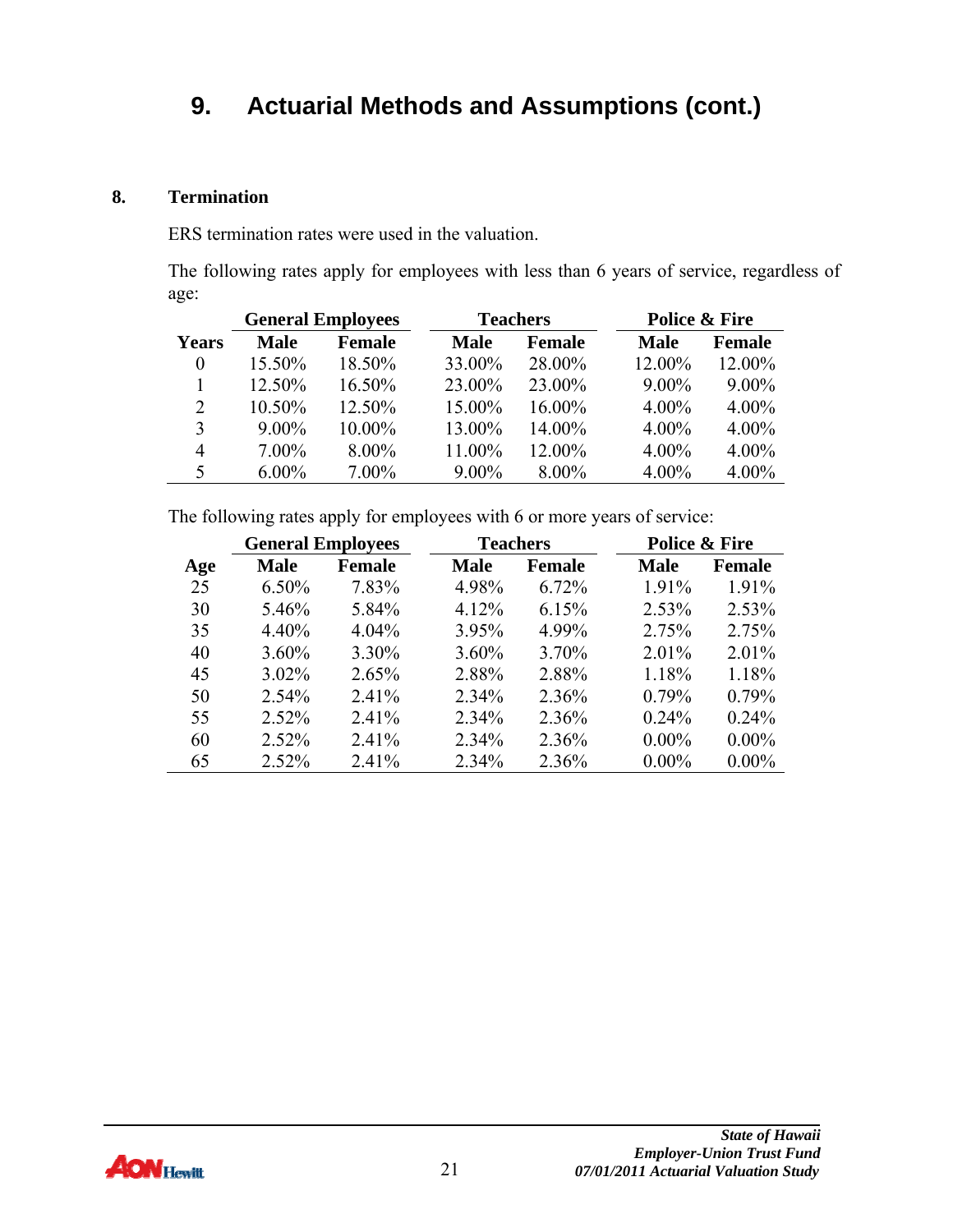#### **9. Disability**

**Non-Duty Disability:** ERS disability rates were used in the valuation. Sample rates are as follows:

| <b>General Employees</b> |             | <b>Teachers</b> |             | Police & Fire |             |               |
|--------------------------|-------------|-----------------|-------------|---------------|-------------|---------------|
| Age                      | <b>Male</b> | <b>Female</b>   | <b>Male</b> | <b>Female</b> | <b>Male</b> | <b>Female</b> |
| 25                       | $0.00\%$    | $0.00\%$        | $0.00\%$    | $0.00\%$      | $0.00\%$    | $0.00\%$      |
| 30                       | $0.00\%$    | $0.00\%$        | $0.00\%$    | $0.00\%$      | $0.00\%$    | $0.00\%$      |
| 35                       | $0.01\%$    | $0.01\%$        | $0.00\%$    | $0.00\%$      | $0.01\%$    | $0.01\%$      |
| 40                       | $0.03\%$    | $0.02\%$        | $0.01\%$    | $0.01\%$      | $0.02\%$    | $0.02\%$      |
| 45                       | $0.09\%$    | 0.05%           | $0.03\%$    | $0.03\%$      | $0.04\%$    | $0.04\%$      |
| 50                       | 0.20%       | $0.12\%$        | $0.07\%$    | 0.06%         | 0.10%       | 0.10%         |
| 55                       | 0.27%       | $0.17\%$        | 0.10%       | 0.08%         | 0.14%       | 0.14%         |
| 60                       | 0.29%       | 0.18%           | $0.11\%$    | 0.08%         | 0.15%       | 0.15%         |
| 65                       | 0.52%       | 0.32%           | 0.19%       | 0.15%         | 0.27%       | 0.27%         |

**Duty Disability:** ERS disability rates were used in the valuation. Sample rates are as follows:

|     | <b>General Employees</b> |               | <b>Teachers</b> |               | <b>Police &amp; Fire</b> |               |
|-----|--------------------------|---------------|-----------------|---------------|--------------------------|---------------|
| Age | <b>Male</b>              | <b>Female</b> | <b>Male</b>     | <b>Female</b> | <b>Male</b>              | <b>Female</b> |
| 25  | $0.00\%$                 | $0.00\%$      | $0.00\%$        | $0.00\%$      | $0.00\%$                 | $0.00\%$      |
| 30  | $0.00\%$                 | $0.00\%$      | $0.00\%$        | $0.00\%$      | $0.00\%$                 | $0.00\%$      |
| 35  | $0.00\%$                 | $0.00\%$      | $0.00\%$        | $0.00\%$      | $0.00\%$                 | $0.00\%$      |
| 40  | $0.01\%$                 | $0.00\%$      | $0.00\%$        | $0.00\%$      | $0.01\%$                 | $0.01\%$      |
| 45  | $0.02\%$                 | $0.00\%$      | $0.00\%$        | $0.00\%$      | $0.02\%$                 | $0.02\%$      |
| 50  | $0.04\%$                 | $0.01\%$      | $0.01\%$        | $0.01\%$      | 0.05%                    | 0.05%         |
| 55  | 0.06%                    | $0.01\%$      | $0.01\%$        | $0.01\%$      | $0.07\%$                 | $0.07\%$      |
| 60  | 0.06%                    | 0.01%         | 0.01%           | $0.01\%$      | $0.07\%$                 | $0.07\%$      |
| 65  | $0.11\%$                 | 0.03%         | $0.02\%$        | $0.02\%$      | 0.13%                    | 0.13%         |

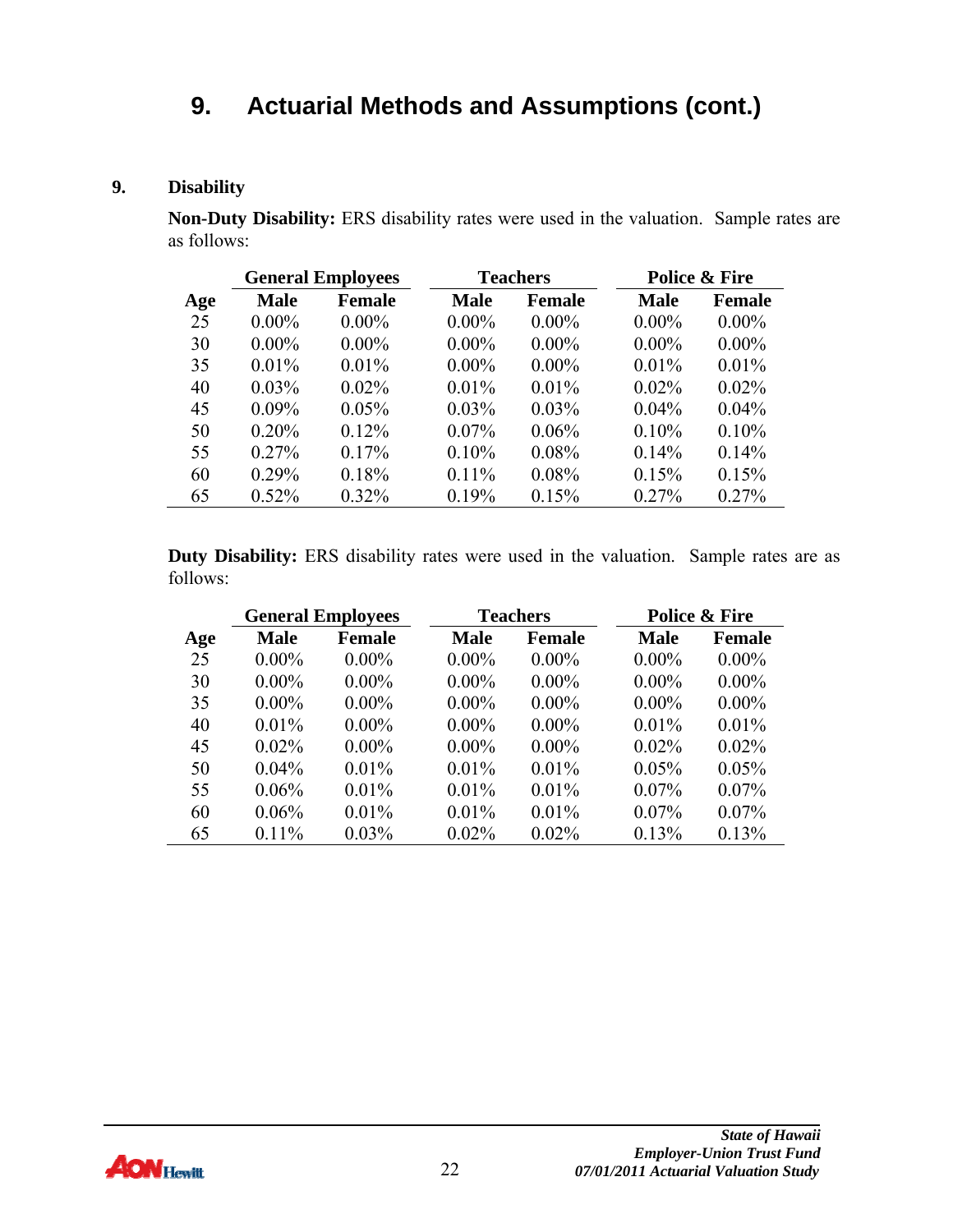#### **10. Retirement Age**

ERS retirement rates were used in the valuation. Sample rates are as follows:

|     | <b>General Employees</b> |               | <b>Teachers</b> |               | <b>Police &amp; Fire</b> |               |
|-----|--------------------------|---------------|-----------------|---------------|--------------------------|---------------|
| Age | <b>Male</b>              | <b>Female</b> | <b>Male</b>     | <b>Female</b> | <b>Male</b>              | <b>Female</b> |
| 45  | $2.00\%$                 | $1.00\%$      | $0.00\%$        | $0.00\%$      | 13.00%                   | 13.00%        |
| 50  | $2.00\%$                 | $1.00\%$      | 1.00%           | $0.00\%$      | 15.00%                   | 15.00%        |
| 55  | 16.00%                   | 13.00%        | 20.00%          | 18.00%        | 20.00%                   | 20.00%        |
| 60  | 14.00%                   | 15.00%        | 14.00%          | 18.00%        | 30.00%                   | 30.00%        |
| 65  | 25.00%                   | 25.00%        | 20.00%          | 25.00%        | 100.00%                  | 100.00%       |
| 70  | 20.00%                   | 20.00%        | 15.00%          | 20.00%        | 100.00%                  | 100.00%       |
| 75  | 100.00%                  | 100.00%       | 100.00%         | 100.00%       | 100.00%                  | 100.00%       |

*For active participants in a contributory pension plan*

*For active participants in a non-contributory pension plan*

|     | <b>General Employees</b> |                          |                       |           | <b>Teachers</b> |                          |                       |               |
|-----|--------------------------|--------------------------|-----------------------|-----------|-----------------|--------------------------|-----------------------|---------------|
|     |                          | $>=$ 30 years of Service | < 30 years of Service |           |                 | $>=$ 30 years of Service | < 30 years of Service |               |
| Age | <b>Male</b>              | Female                   | <b>Male</b>           | Female    | <b>Male</b>     | Female                   | <b>Male</b>           | <b>Female</b> |
| 45  | $0.00\%$                 | $0.00\%$                 | $0.00\%$              | $0.00\%$  | $0.00\%$        | $0.00\%$                 | $0.00\%$              | $0.00\%$      |
| 50  | $0.00\%$                 | $0.00\%$                 | $0.00\%$              | $0.00\%$  | $0.00\%$        | $0.00\%$                 | $0.00\%$              | $0.00\%$      |
| 55  | 13.00%                   | 12.00%                   | $2.00\%$              | $2.00\%$  | $10.00\%$       | 13.00%                   | $2.00\%$              | $3.00\%$      |
| 60  | 14.00%                   | 15.00%                   | $4.00\%$              | $4.00\%$  | $10.00\%$       | 17.00%                   | $5.00\%$              | $5.00\%$      |
| 65  | 25.00%                   | 22.00%                   | 25.00%                | 22.00%    | 20.00%          | 30.00%                   | 20.00%                | 30.00%        |
| 70  | $20.00\%$                | 20.00%                   | $20.00\%$             | $20.00\%$ | 15.00%          | $25.00\%$                | 15.00%                | 25.00%        |
| 75  | 100.00%                  | 100.00%                  | 100.00%               | 100.00%   | 100.00%         | 100.00%                  | 100.00%               | 100.00%       |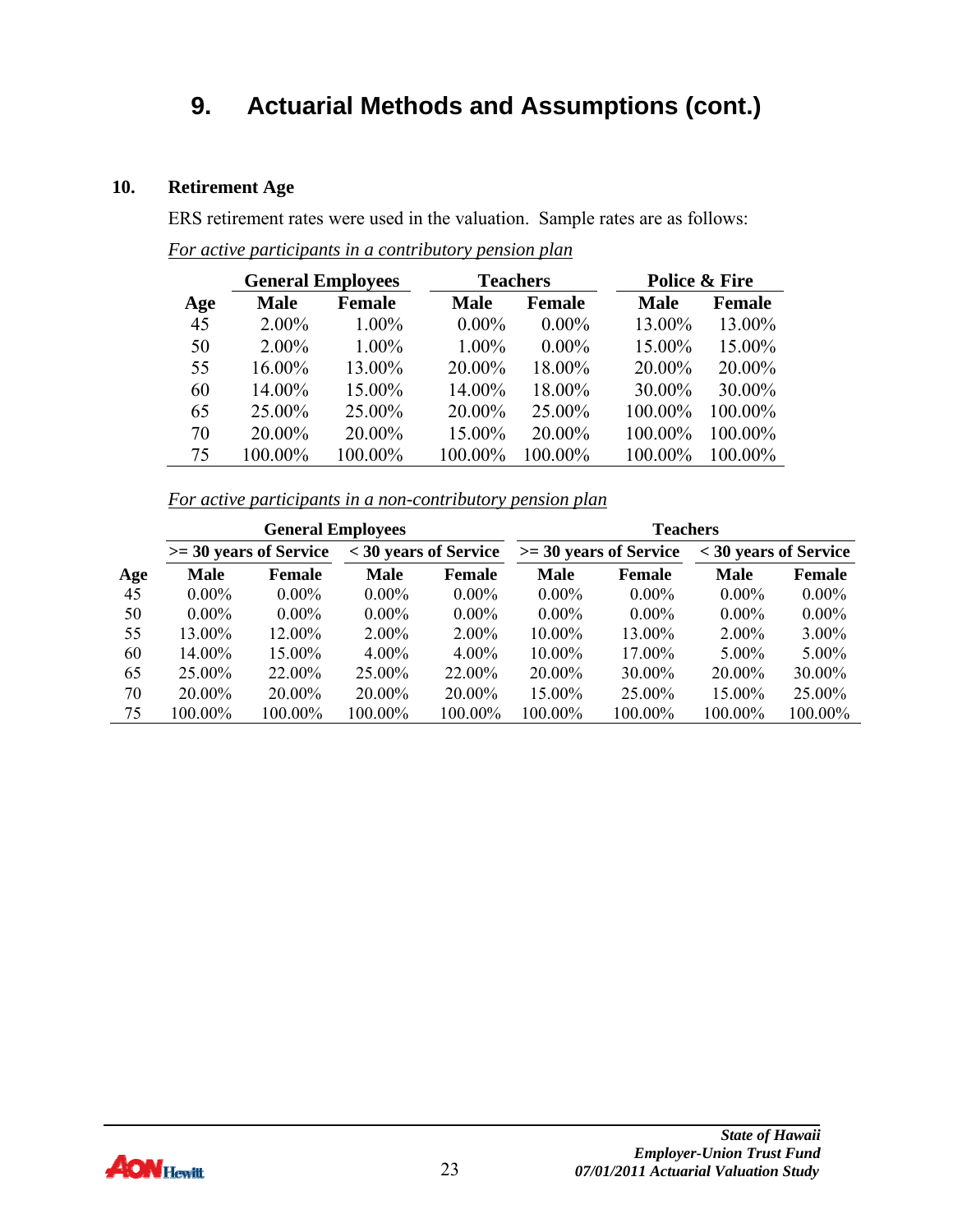#### **11. Annual Healthcare Inflation ("Trend")**

Medical and prescription drug trends were determined initially from a combination of EUTF specific trend experience and national/regional expectations. The relative weighting of the group specific versus national average trend was based on credibility theory. Applying econometric theory, trends were graded downward over several years to an ultimate rate. This assumption methodology is in line with Actuarial Standards of Practice for retiree health valuations.

A unique claim trend was developed for the Kaiser Medicare Advantage plans incorporating national expectations for these plans. The HMSA PPO trends include the impact of maximum rate guarantees from the vendor through Plan Year 2014.

**HMSA** 

**HMSA** 

|         |               |                | <b>TTIANTI</b> | <b>TTIATOLI</b> |                 |
|---------|---------------|----------------|----------------|-----------------|-----------------|
|         | <b>HMSA</b>   | <b>HMSA</b>    | (HSTA VB)      | (HSTA VB)       |                 |
| Year    | <b>Pre-65</b> | <b>Post-65</b> | <b>Pre-65</b>  | <b>Post-65</b>  |                 |
| 2011    | 8.00%         | 8.50%          | 8.50%          | 8.50%           |                 |
| 2012    | 7.50%         | 8.25%          | 8.25%          | 8.25%           |                 |
| 2013    | 7.50%         | 8.00%          | 8.00%          | 8.00%           |                 |
| 2014    | 13.00%        | 7.75%          | 7.75%          | 7.75%           |                 |
| 2015    | 7.50%         | 7.50%          | 7.50%          | 7.50%           |                 |
| 2016    | 7.00%         | 7.00%          | 7.00%          | 7.00%           |                 |
| 2017    | 6.50%         | 6.50%          | 6.50%          | 6.50%           |                 |
| 2018    | $6.00\%$      | $6.00\%$       | $6.00\%$       | $6.00\%$        |                 |
| 2019    | 5.50%         | 5.50%          | 5.50%          | 5.50%           |                 |
| $2020+$ | 5.00%         | 5.00%          | 5.00%          | 5.00%           |                 |
|         |               |                |                |                 |                 |
|         | <b>Kaiser</b> | <b>Kaiser</b>  |                |                 | <b>Medicare</b> |
| Year    | <b>Pre-65</b> | <b>Post-65</b> | <b>Dental</b>  | <b>Vision</b>   | Part B          |
| 2011    | 8.50%         | 15.00%         | 4.00%          | 3.00%           | acutal*         |
| 2012    | 8.25%         | 13.00%         | 4.00%          | 3.00%           | 5.00%           |
| 2013    | 8.00%         | 12.00%         | 4.00%          | 3.00%           | 5.00%           |
| 2014    | 7.75%         | 10.00%         | 4.00%          | 3.00%           | 5.00%           |
| 2015    | 7.50%         | 8.00%          | 4.00%          | 3.00%           | 5.00%           |
| 2016    | 7.00%         | 7.00%          | 4.00%          | 3.00%           | 5.00%           |
| 2017    | 6.50%         | 6.50%          | 4.00%          | 3.00%           | 5.00%           |
| 2018    | $6.00\%$      | $6.00\%$       | 4.00%          | $3.00\%$        | 5.00%           |
| 2019    | 5.50%         | 5.50%          | 4.00%          | 3.00%           | 5.00%           |

The resulting trend rates are as follows:

\* The standard 2011 Medicare Part B premium is \$96.40 for most retirees, and \$115.40 for new retirees. For 2012, the standard Part B montly premium is \$99.90. For the Medicare Part B reimbursement valuation, \$96.40 was used from July 2011 to December 2011, and \$99.90 was used from January 2012 to June 2012. The first year trend rate is  $(\$99.6*6 + \$99.6*1.05*6$  /  $(\$96.4*6 + \$99.9*6) -1 = 4.33\%$ . For the purpose of determining Base Contribution (Employer Caps), the first year trend rate is (13.43%).

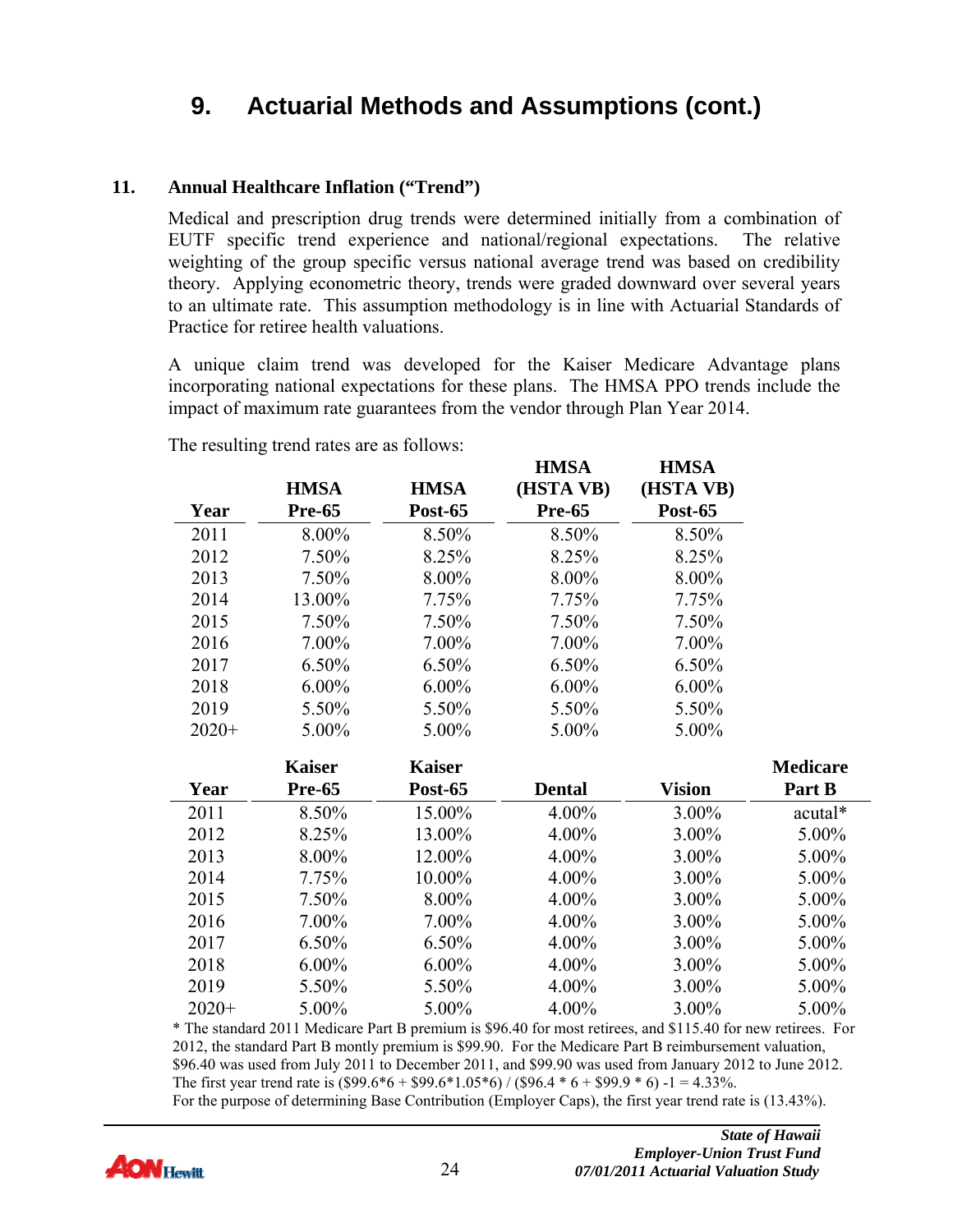#### **12. Healthcare Premiums**

Effective January 1, 2012, the total monthly premium rates for retirees follow:

|                                      | Premium  | <b>Administrative</b><br>Fee | <b>Total Payment</b><br><b>Required</b> |
|--------------------------------------|----------|------------------------------|-----------------------------------------|
| <b>HMSA Non-Medicare</b>             |          |                              |                                         |
| Single                               | \$379.24 | \$2.12                       | \$381.36                                |
| Two-Party                            | 738.96   | 4.48                         | 743.44                                  |
| Family                               | 1,095.50 | 6.54                         | 1,102.04                                |
| <b>HMSA</b> Medicare                 |          |                              |                                         |
| Single                               | 175.88   | 2.12                         | 178.00                                  |
| Two-Party                            | 342.76   | 4.48                         | 347.24                                  |
| Family                               | 508.10   | 6.54                         | 514.64                                  |
| Prescription Drug Non-Medicare       |          |                              |                                         |
| Single                               | 109.56   | 0.60                         | 110.16                                  |
| Two-Party                            | 213.36   | 1.28                         | 214.64                                  |
| Family                               | 316.36   | 1.88                         | 318.24                                  |
| <b>Prescription Drug Medicare</b>    |          |                              |                                         |
| Single                               | 203.54   | 0.62                         | 204.16                                  |
| Two-Party                            | 396.31   | 1.29                         | 397.60                                  |
| Family                               | 587.58   | 1.86                         | 589.44                                  |
| Kaiser Non-Medicare (Including Drug) |          |                              |                                         |
| Single                               | 657.04   | 2.76                         | 659.80                                  |
| Two-Party                            | 1,281.20 | 5.76                         | 1,286.96                                |
| Family                               | 1,898.76 | 8.40                         | 1,907.16                                |
| Kaiser Medicare (Including Drug)     |          |                              |                                         |
| Single                               | 362.76   | 2.76                         | 365.52                                  |
| Two-Party                            | 707.32   | 5.76                         | 713.08                                  |
| Family                               | 1,048.24 | 8.40                         | 1,056.64                                |

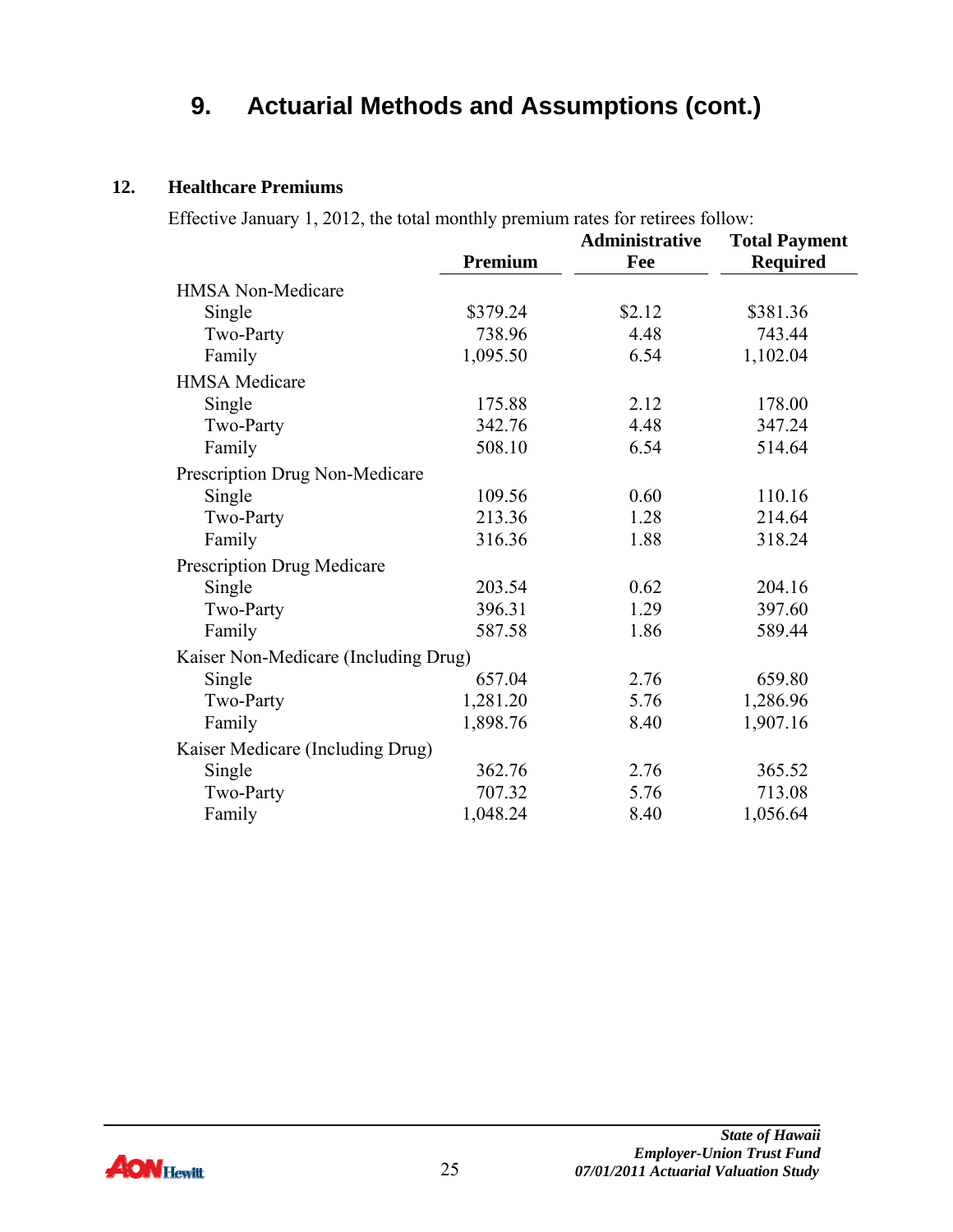|                                                 | Premium  | Administrative<br>Fee | <b>Total Payment</b><br><b>Required</b> |
|-------------------------------------------------|----------|-----------------------|-----------------------------------------|
| HSTA VB HMSA Non-Medicare (Including            |          |                       |                                         |
| Drug)                                           |          |                       |                                         |
| Single                                          | 515.56   | 2.80                  | 518.36                                  |
| Two-Party                                       | 1,004.77 | 5.91                  | 1,010.68                                |
| Family                                          | 1,487.07 | 8.61                  | 1,495.68                                |
| HSTA VB HMSA Medicare (Including Drug)          |          |                       |                                         |
| Single                                          | 393.78   | 2.82                  | 396.60                                  |
| Two-Party                                       | 767.49   | 5.91                  | 773.40                                  |
| Family                                          | 1,135.24 | 8.60                  | 1,143.84                                |
| HSTA VB Kaiser Non-Medicare (Including Drug)    |          |                       |                                         |
| Single                                          | 677.24   | 2.80                  | 680.04                                  |
| Two-Party                                       | 1,320.90 | 5.90                  | 1,326.80                                |
| Family                                          | 1,955.04 | 8.60                  | 1,963.64                                |
| HSTA VB Kaiser Medicare (Including Drug)        |          |                       |                                         |
| Single                                          | 376.76   | 2.80                  | 379.56                                  |
| Two-Party                                       | 734.98   | 5.90                  | 740.88                                  |
| Family                                          | 1,086.72 | 8.60                  | 1,095.32                                |
| HDS (Dental)                                    |          |                       |                                         |
| Single                                          | 28.56    | 0.32                  | 28.88                                   |
| Two-Party                                       | 55.68    | 0.64                  | 56.32                                   |
| Family                                          | 68.28    | 0.96                  | 69.24                                   |
| VSP (Vision; included in HSTA VB Medical above) |          |                       |                                         |
| Single                                          | 5.06     | 0.06                  | 5.12                                    |
| Two-Party                                       | 10.12    | 0.12                  | 10.24                                   |
| Family                                          | 13.59    | 0.17                  | 13.76                                   |

The standard Medicare Part B monthly premium for 2011 is \$96.40 for most retirees, and is \$110.50 or \$115.40 for certain other retirees. For 2012, the standard Part B monthly premium is \$99.90.

All amounts are assumed to increase at the same rate as the applicable healthcare trend.

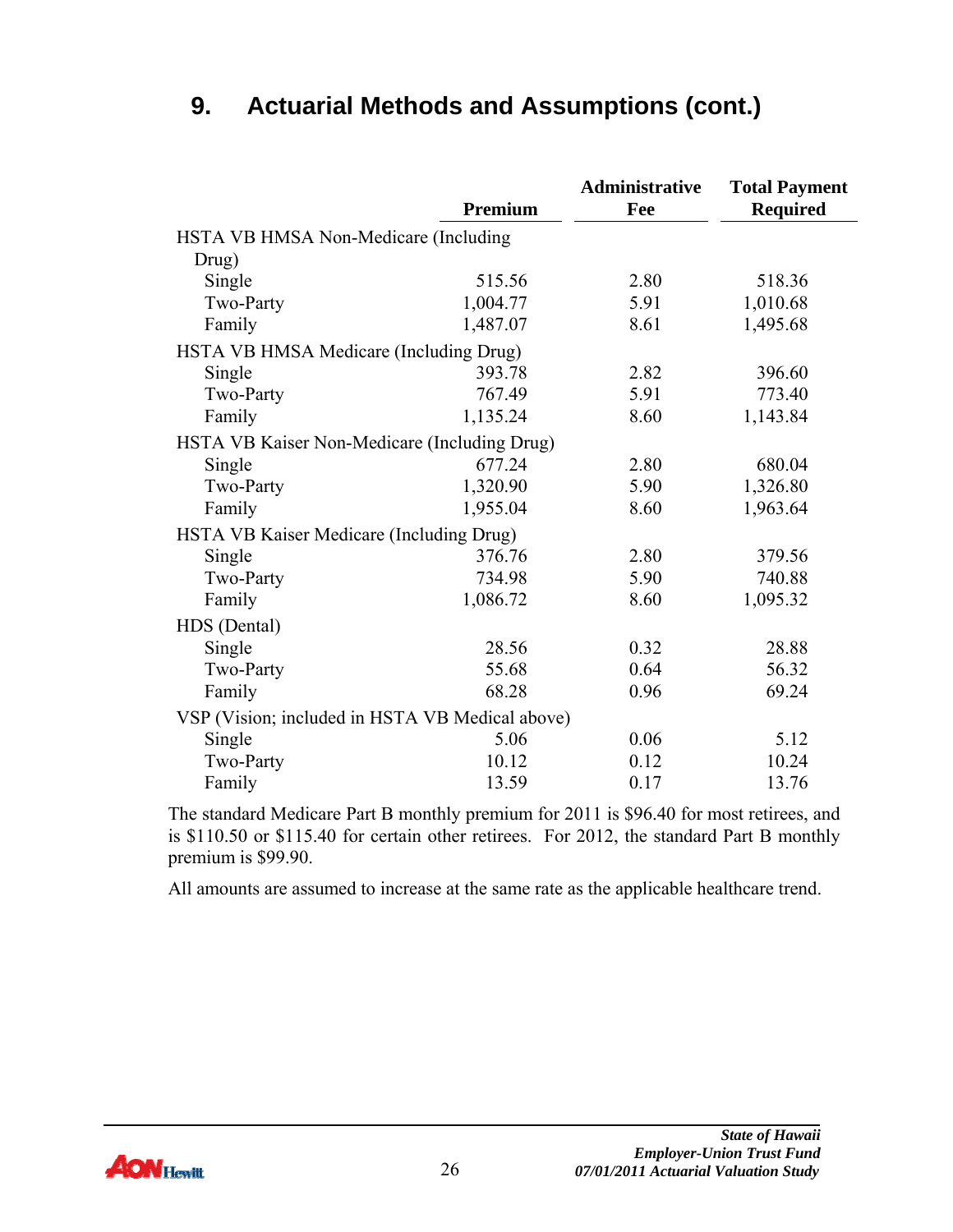#### **13. Monthly Base Contribution (Employer Caps)**

The monthly base contribution for the fiscal years 2011/2012 and 2012/2013 follows:

| Fiscal Year $7/1/11 - 6/30/12$ | <b>Single</b> | <b>Two-Party</b> | Family     |
|--------------------------------|---------------|------------------|------------|
| Non-Medicare                   | \$771.50      | \$1,555.06       | \$2,276.02 |
| Medicare                       | 549.58        | 1,101.52         | 1,604.36   |
| Fiscal Year $7/1/12 - 6/30/13$ | <b>Single</b> | <b>Two-Party</b> | Family     |
| Non-Medicare                   | \$668.12      | \$1,346.68       | \$1,971.04 |
| Medicare                       | 475.94        | 953.92           | 1,389.36   |

This base contribution is assumed to increase at the same rate as Medicare Part B trend in following years.

#### **14. Base Year Claims**

#### *Self Funded*

The EUTF PPO prescription drug plan is self-insured. The claims development was based on 36 months of claims experience adjusted by trend and any plan design modifications. Due to data limitations, prescription drug experience was combined for both Pre-Medicare and Medicare retirees. This assumption was accounted for in our calculations.

The projected claims costs were stratified by age according to morbidity factors recognized by the Society of Actuaries as acceptable standards of practice for retiree health valuations.

#### *Fully Insured*

The claims curves developed for fully-insured plans utilized premiums rather than claims experience. The annual premiums were stratified by age using the same morbidity factors mentioned above.

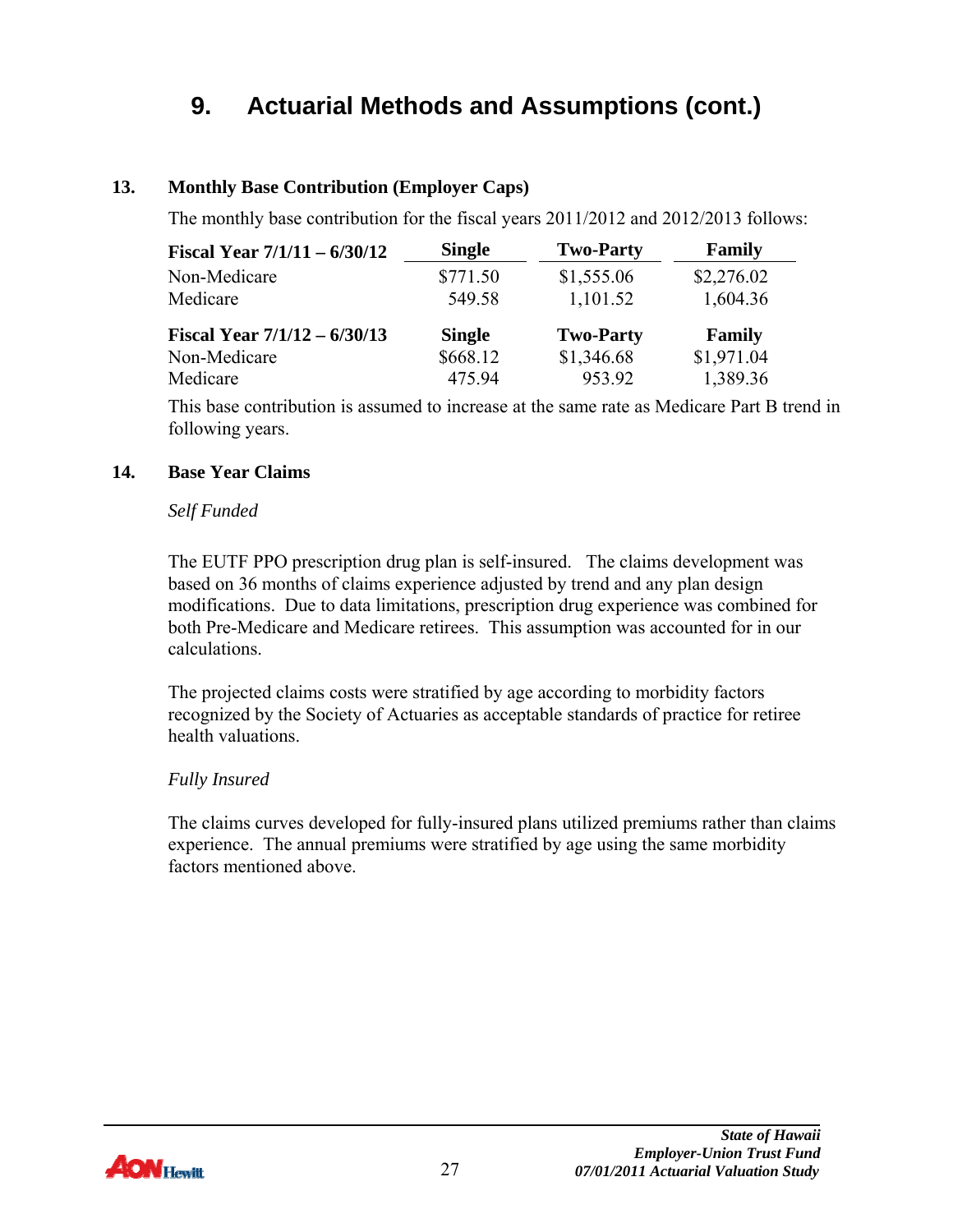The following table shows sample expected monthly per member claim costs for the fiscal year beginning July 1, 2011. Please note that where applicable, claims have been adjusted for carrier rebates received.

|     |                         | <b>HMSA</b>             |                         | <b>Kaiser</b> |
|-----|-------------------------|-------------------------|-------------------------|---------------|
|     | <b>HMSA</b>             | (HSTA VB)               | <b>Kaiser</b>           | (HSTA VB)     |
| Age | <b>Medical &amp; Rx</b> | <b>Medical &amp; Rx</b> | <b>Medical &amp; Rx</b> | Medical & Rx  |
| 42  | \$271                   | \$247                   | \$337                   | \$328         |
| 47  | 313                     | 289                     | 394                     | 384           |
| 52  | 373                     | 346                     | 471                     | 459           |
| 57  | 441                     | 410                     | 557                     | 544           |
| 62  | 532                     | 497                     | 673                     | 658           |
| 67  | 313                     | 349                     | 285                     | 340           |
| 72  | 359                     | 401                     | 327                     | 391           |
| 77  | 401                     | 450                     | 367                     | 439           |
| 82  | 434                     | 488                     | 397                     | 475           |
| 87  | 452                     | 508                     | 413                     | 495           |

Dental and vision costs are not assumed to vary by age. The monthly expected claims are \$28 for dental and \$5 for vision.

The standard Medicare Part B reimbursement is \$96.40 per month in 2011 for most retirees and \$99.90 per month in 2012 for all retirees.

#### **15. Life Insurance**

The life insurance benefit amount effective on January 1, 2012 is \$2,034.

#### **16. Retiree Contributions**

Retirees are required to pay the portion of the premium rate not paid by their employer. Future premium rates are assumed to increase by healthcare trend.

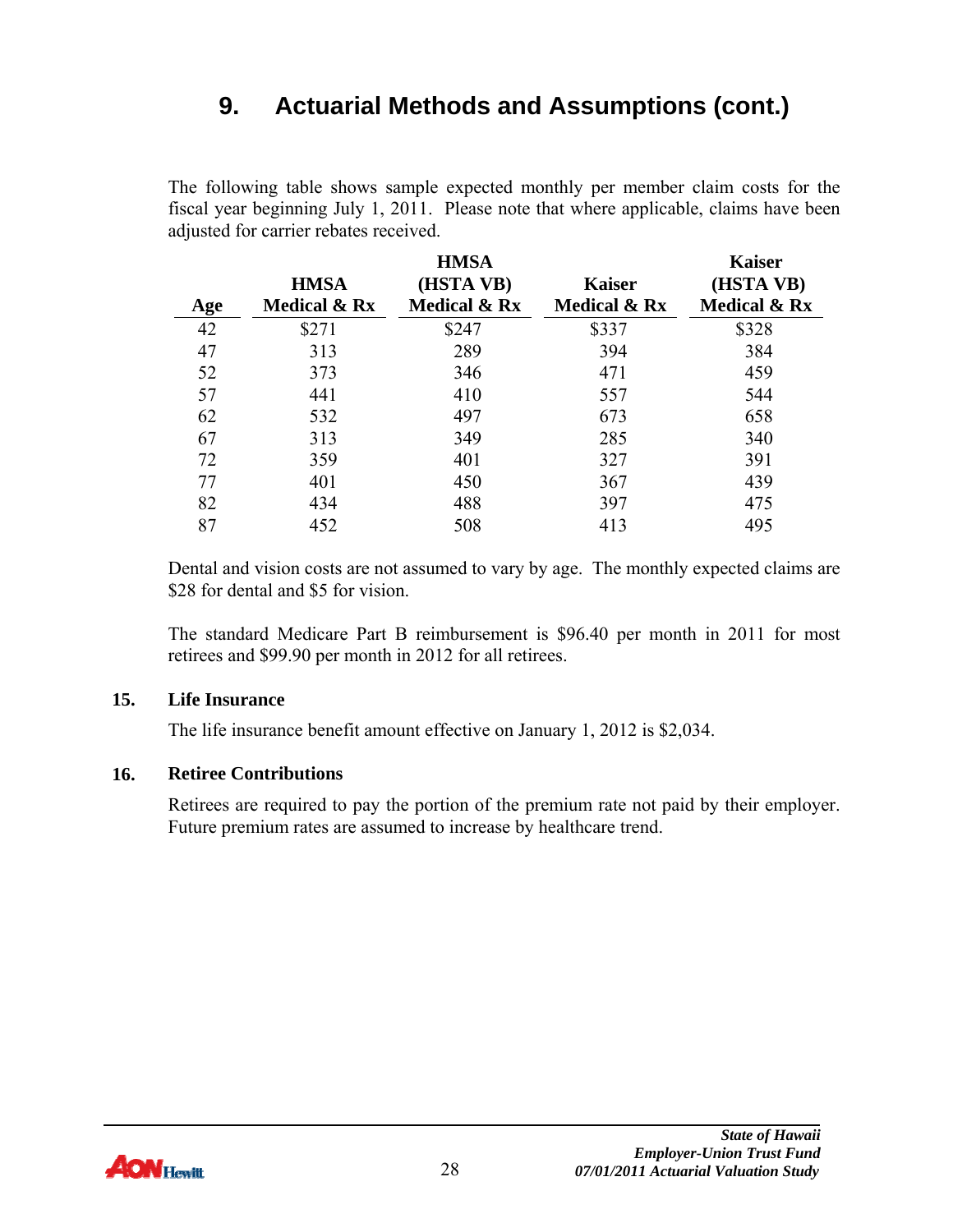#### **17. Plan Participation**

The rates at which future eligible retirees are assumed to elect coverage vary based on the employer contribution percentage, as follows:

| <b>Employer</b>     |                            |     |      | <b>Medicare</b> |
|---------------------|----------------------------|-----|------|-----------------|
| <b>Contribution</b> | Medical & Rx Dental/Vision |     | Life | Part B          |
| $0\%$               | 25%                        | 35% | 100% | 99%             |
| 50%                 | 50%                        | 70% | 100% | 99%             |
| 75%                 | 90%                        | 85% | 100% | 99%             |
| 100%                | 99%                        | 99% | 100% | 99%             |

An adjustment factor of 0.997 is used for EUTF HMSA and Prescription Drug participation to reflect that not all participants elect the prescription drug coverage along with HMSA.

#### **18. Plan Election**

All active and retired participants are assumed to continue coverage in the plan in which they are currently enrolled. Current actives waiving coverage and deferred inactives are assumed to elect medical coverage at the rate of 82% HMSA / 18% Kaiser, which is approximately the same proportion as current retired participants.

#### **19. Plan Coverage**

For current retirees, actual plan coverage (e.g., single, two-party and family) is used. Future retirees are assumed to elect plan coverage in the same proportion as current retirees – currently 52% single / 43% two-party / 5% family.

All participants are assumed to be eligible for Medicare upon attainment of age 65.

#### **20. Dependent Age**

Actual spouses' dates of birth are used for current retirees, if available. Otherwise, males are assumed to be 4 years older than their female spouses. Certain dependents under age 24 who are valued are assumed to be 25, 27, or 30 years younger than the retiree.

#### **21. Participants Valued**

Only current retired, deferred inactive, and active participants are valued. No future entrants are considered in this valuation.

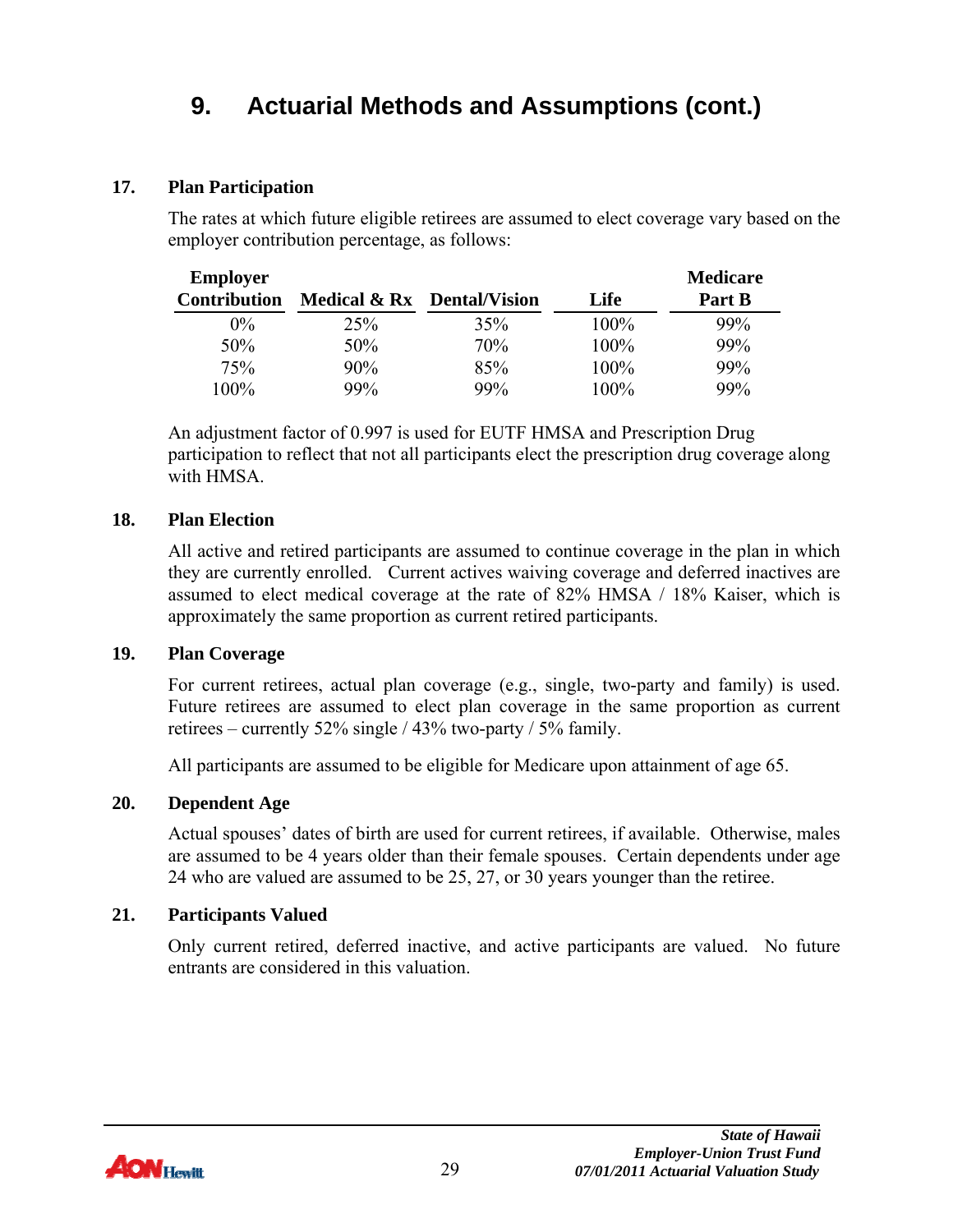#### **22. Health Care Reform**

The liabilities and costs presented in this report consider the long term impact of the Patient Protection and Affordable Care Act (PPACA), also known as Health Care Reform (HCR). Although there is continued uncertainty on specifics and the long term application of HCR, the accounting rules require a best estimate of the impact on the valuation.

#### **23. Changes in Valuation Assumptions**

The following assumptions were changed from the prior valuation:

*1) Discount Rate – No Prefunding* 

 $2011 - 4.0\%$  $2009 - 5.0\%$ 

This change was made based on the anticipated return on general employer assets.

*2) Salary Increases* 

2011 – ERS July 1, 2011 assumptions  $2009 - 4\%$ 

*3) Demographic Assumptions (Mortality, Termination, Disability, and Retirement):* 

2011 – ERS July 1, 2011 assumptions 2009 – ERS July 1, 2009 assumptions

*4) Healthcare Trend* 

|         |                     | Medical & Rx Pre-65                          |        | <b>Medical &amp; Rx Post-65</b> |                       |        |  |  |
|---------|---------------------|----------------------------------------------|--------|---------------------------------|-----------------------|--------|--|--|
| Year    | 2011<br><b>HMSA</b> | 2011<br>Kaiser &<br><b>HMSA</b><br>(HSTA VB) | 2009   | 2011<br><b>HMSA</b>             | 2011<br><b>Kaiser</b> | 2009   |  |  |
| 2009    |                     |                                              | 10.50% |                                 |                       | 10.25% |  |  |
| 2010    |                     |                                              | 10.00  |                                 |                       | 9.75   |  |  |
| 2011    | 8.00%               | 8.50%                                        | 9.50   | 8.50%                           | 15.00%                | 9.25   |  |  |
| 2012    | 7.50                | 8.25                                         | 8.75   | 8.25                            | 13.00                 | 8.50   |  |  |
| 2013    | 7.50                | 8.00                                         | 8.00   | 8.00                            | 12.00                 | 7.75   |  |  |
| 2014    | 13.00               | 7.75                                         | 7.25   | 7.75                            | 10.00                 | 7.00   |  |  |
| 2015    | 7.50                | 7.50                                         | 6.50   | 7.50                            | 8.00                  | 6.25   |  |  |
| 2016    | 7.00                | 7.00                                         | 6.00   | 7.00                            | 7.00                  | 5.75   |  |  |
| 2017    | 6.50                | 6.50                                         | 5.50   | 6.50                            | 6.50                  | 5.25   |  |  |
| 2018    | 6.00                | 6.00                                         | 5.00   | 6.00                            | 6.00                  | 5.00   |  |  |
| 2019    | 5.50                | 5.50                                         | 5.00   | 5.50                            | 5.50                  | 5.00   |  |  |
| $2020+$ | 5.00                | 5.00                                         | 5.00   | 5.00                            | 5.00                  | 5.00   |  |  |

**AON Hewitt**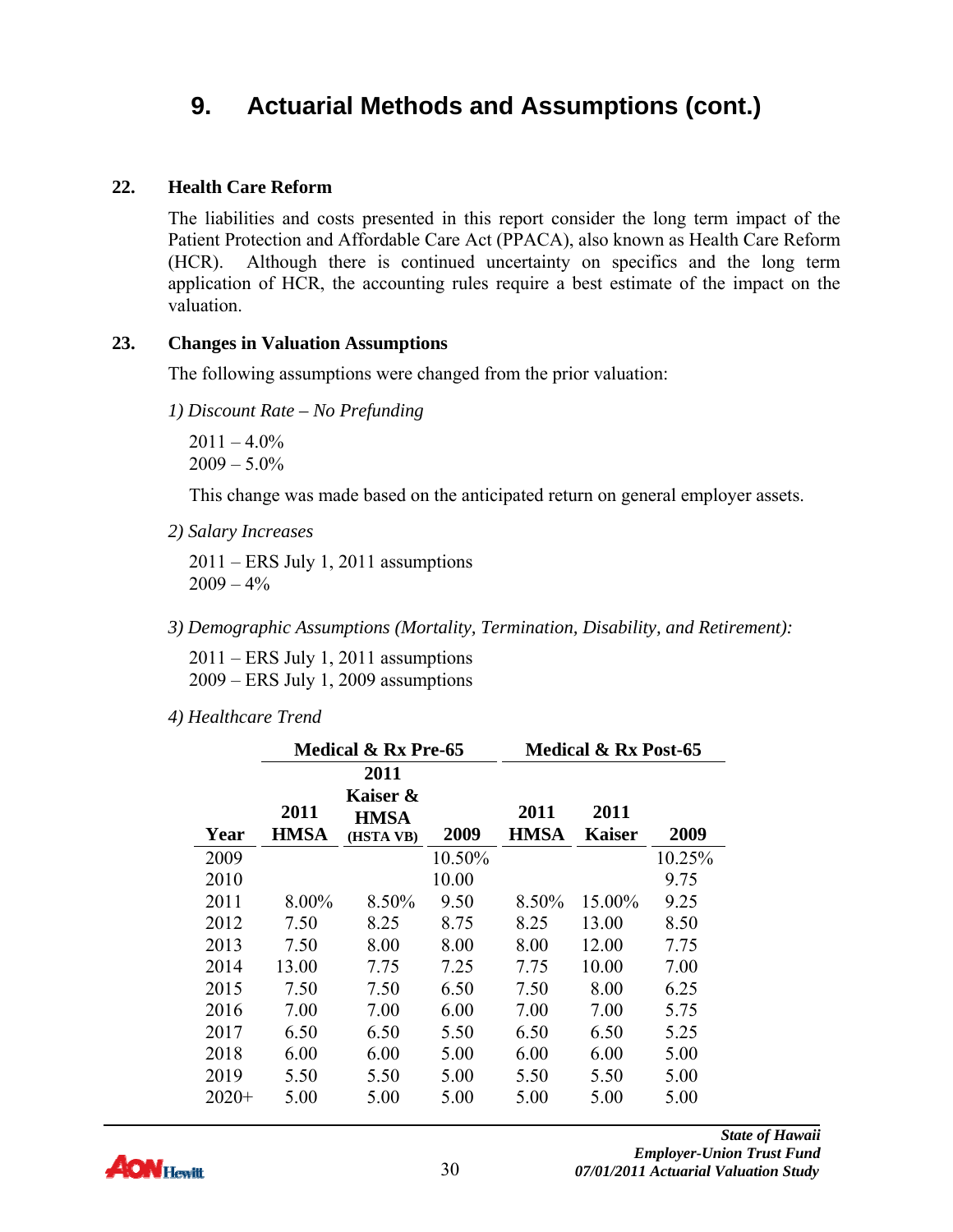|         | <b>Dental</b> |          |          | <b>Vision</b> | <b>Medicare Part B</b> |        |  |
|---------|---------------|----------|----------|---------------|------------------------|--------|--|
| Year    | 2011          | 2009     | 2011     | 2009          | 2011                   | 2009   |  |
| 2009    |               | $6.00\%$ |          | $4.00\%$      |                        | actual |  |
| 2010    |               | 5.50     |          | 3.50          |                        | 6.00   |  |
| 2011    | $4.00\%$      | 5.00     | $3.00\%$ | 3.00          | actual                 | 5.50   |  |
| 2012    | 4 00          | 4.50     | 3.00     | 3.00          | 5.00                   | 5.00   |  |
| $2013+$ | 4.00          | 4 00     | 3.00     | 3.00          | 5.00                   | 5.00   |  |

#### *5) Plan Participation*

| <b>Employer</b>     | <b>Medical &amp; Rx</b> |      | <b>Dental/Vision</b> |      |  |  |
|---------------------|-------------------------|------|----------------------|------|--|--|
| <b>Contribution</b> | 2011                    | 2009 | 2011                 | 2009 |  |  |
| $0\%$               | 25%                     | 50%  | 35%                  | 70%  |  |  |
| 50%                 | 50%                     | 50%  | 70%                  | 70%  |  |  |
| 75%                 | 90%                     | 75%  | 85%                  | 85%  |  |  |
| 100%                | 99%                     | 99%  | 99%                  | 99%  |  |  |

*6) Plan Coverage* 

- 2011 52% single / 43% two-party / 5% family
- 2009 51% single / 44% two-party / 5% family for EUTF 45% single / 55% family for HSTA

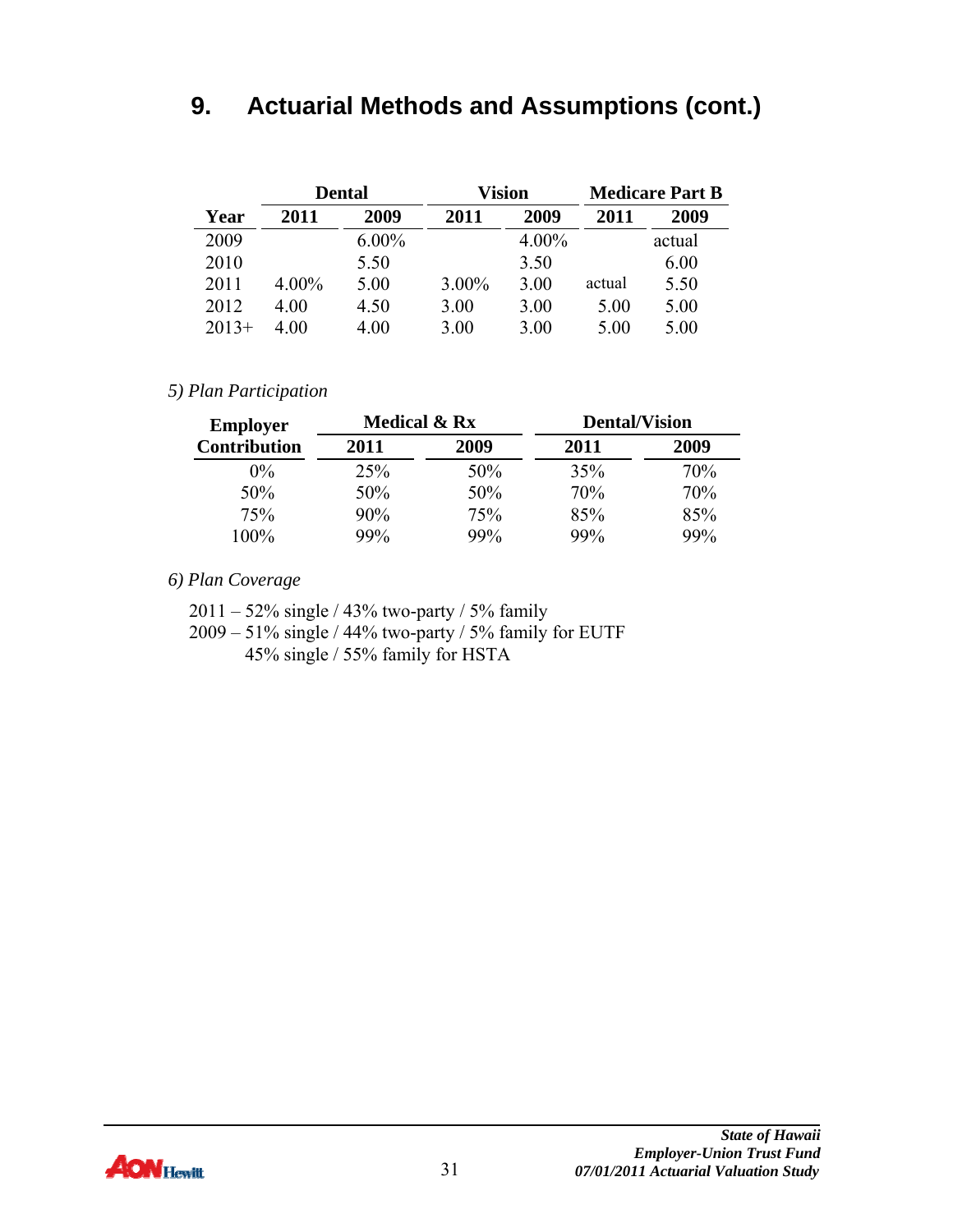# **10. GASB OPEB Summary**

<span id="page-34-0"></span>The Government Accounting Standards Board (GASB) Statements No. 43 and 45 address recognition and disclosure for public entities sponsoring other (than pensions) post-retirement benefit plans.

This Exhibit summarizes pertinent issues from the above statements and includes comments about GASB's OPEB standard.

#### **Why Pay-As-You-Go Accounting Will Be Unacceptable**

The GASB believes, like the FASB, that other post-retirement benefits, like pensions, are a form of deferred compensation. Accordingly, GASB is saying these benefits should be recognized (in an organization's financial statement) when earned by employees, rather than when paid out. Under Accounting Standards Codification (ASC) 715, pay-as-you-go accounting is replaced with accrual accounting for these benefits. *This approach is similar to (although more restrictive than) GASB's approach under Statements No. 43 and 45*.

#### **Allocating Costs (Attribution)**

The FASB defines attribution as the process of assigning other post-retirement benefit cost to periods of employee service. ASC 715 specifies how (the attribution method) and over what accounting periods (the attribution period) the postretirement benefits promise must be allocated.

The attribution (actuarial cost) method specified by ASC 715 is the "projected unit credit actuarial cost method". This method attributes an equal amount of the total postretirement benefit to each year of service during the "attribution period".

The attribution period is the period over which the total postretirement benefit is earned. Unless the plan states that post-retirement benefits are not earned until a later date, the attribution period is from the employee's hire date until the employee is first eligible for the benefit. *The GASB Statements do not restrict entities to a single attribution method, but instead allows sponsors (and actuaries) to choose from several acceptable methods (similar to GASB 27).* GASB allows six funding methods and also allows attribution to the expected retirement age rather than the earliest eligibility age.

#### **Defining the Plan**

ASC 715 refers to the substantive plan as the basis for accounting. The substantive plan may differ from the written plan in that it reflects the employer's cost sharing policy based on past practice or communication of intended changes, or a past practice of cost increases in monetary benefits. Under ASC 715, the substantive plan is the basis for allowing recognition of potential future changes to the plan. *GASB follows FASB's lead on this issue, requiring entities to recognize the underlying promise, not just the written plan.* 

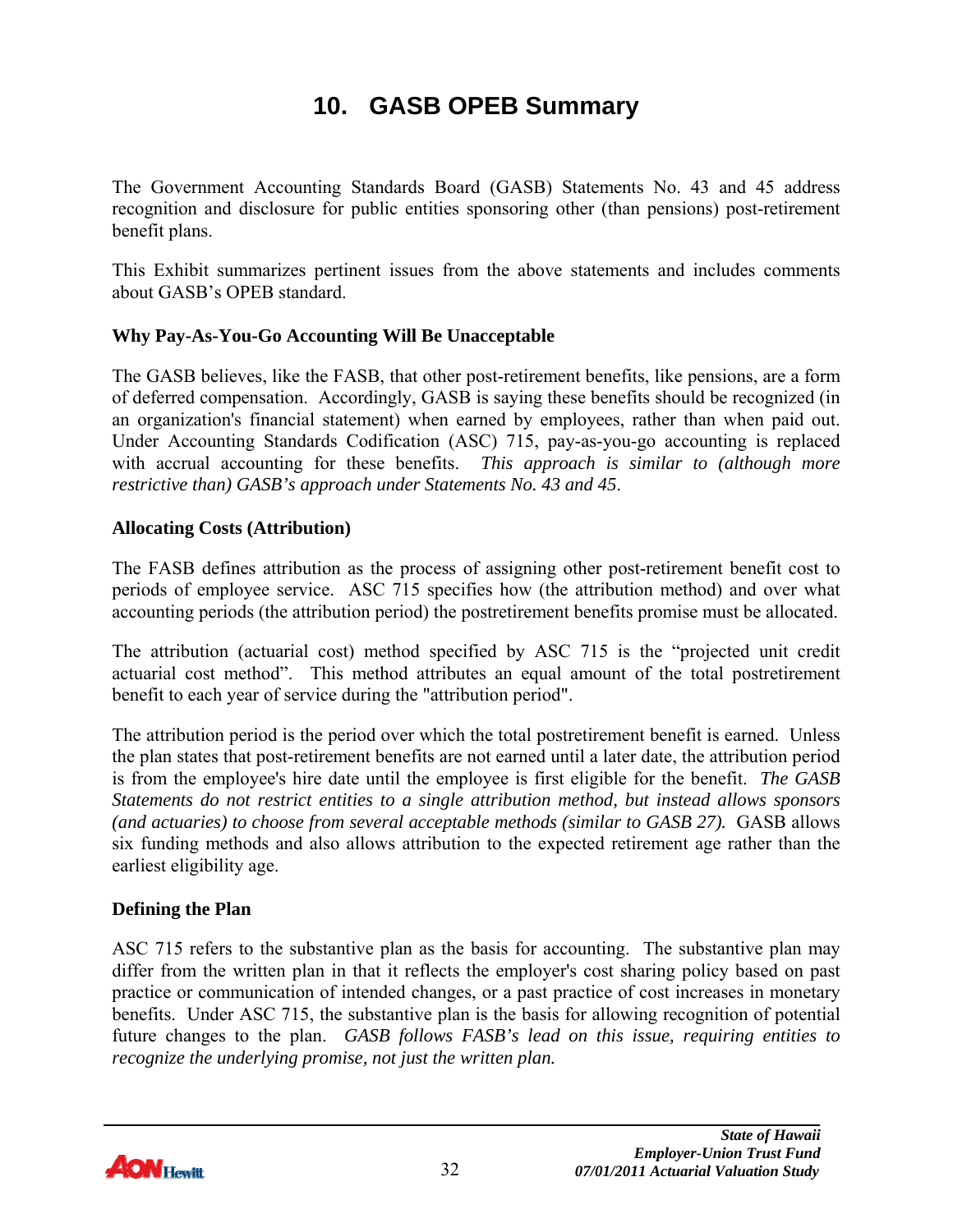# **10. GASB OPEB Summary (cont.)**

One GASB requirement relates to the implied subsidy when retirees participate in the active healthcare plan, but are charged a rate based on composite active and retiree experience. Under the GASB standard, even if an organization does not otherwise subsidize the benefit, then the organization will have to recognize an OPEB obligation for the implied subsidy.

#### **Actuarial Assumptions**

ASC 715 says actuarial assumptions should be explicit. This means each individual assumption should represent the actuary's best estimate. GASB also, generally, requires explicit assumptions.

GASB requires the discount rate be based on the source of funds used to pay the benefits. This means the underlying expected long-term rate of return on plan assets for funded plans. However, since the source of funds for unfunded plans is usually the organization's general fund, and organizations are usually restricted by State law as to what investments they can have in their general fund, unfunded plans will need to use a relatively low discount rate.

#### **Transition Issues**

Because historical annual required contribution information will rarely be available, *GASB is taking a prospective approach on transition issues.* This means there will be no requirement for any initial transition obligation.

#### **Effective Dates**

The GASB standards have staggered effective dates, similar to GASB Statement No. 34, as follows:

|           |                                       | <b>Effective for Fiscal Years Beginning After</b> |                   |  |  |  |  |
|-----------|---------------------------------------|---------------------------------------------------|-------------------|--|--|--|--|
|           | <b>Annual Revenue</b>                 | <b>GASB 43</b>                                    | <b>GASB 45</b>    |  |  |  |  |
| Phase I   | $>$ \$100 million                     | December 15, 2005                                 | December 15, 2006 |  |  |  |  |
| Phase II  | $> $10$ million, but $< $100$ million | December 15, 2006                                 | December 15, 2007 |  |  |  |  |
| Phase III | $\leq$ \$10 million                   | December 15, 2007                                 | December 15, 2008 |  |  |  |  |

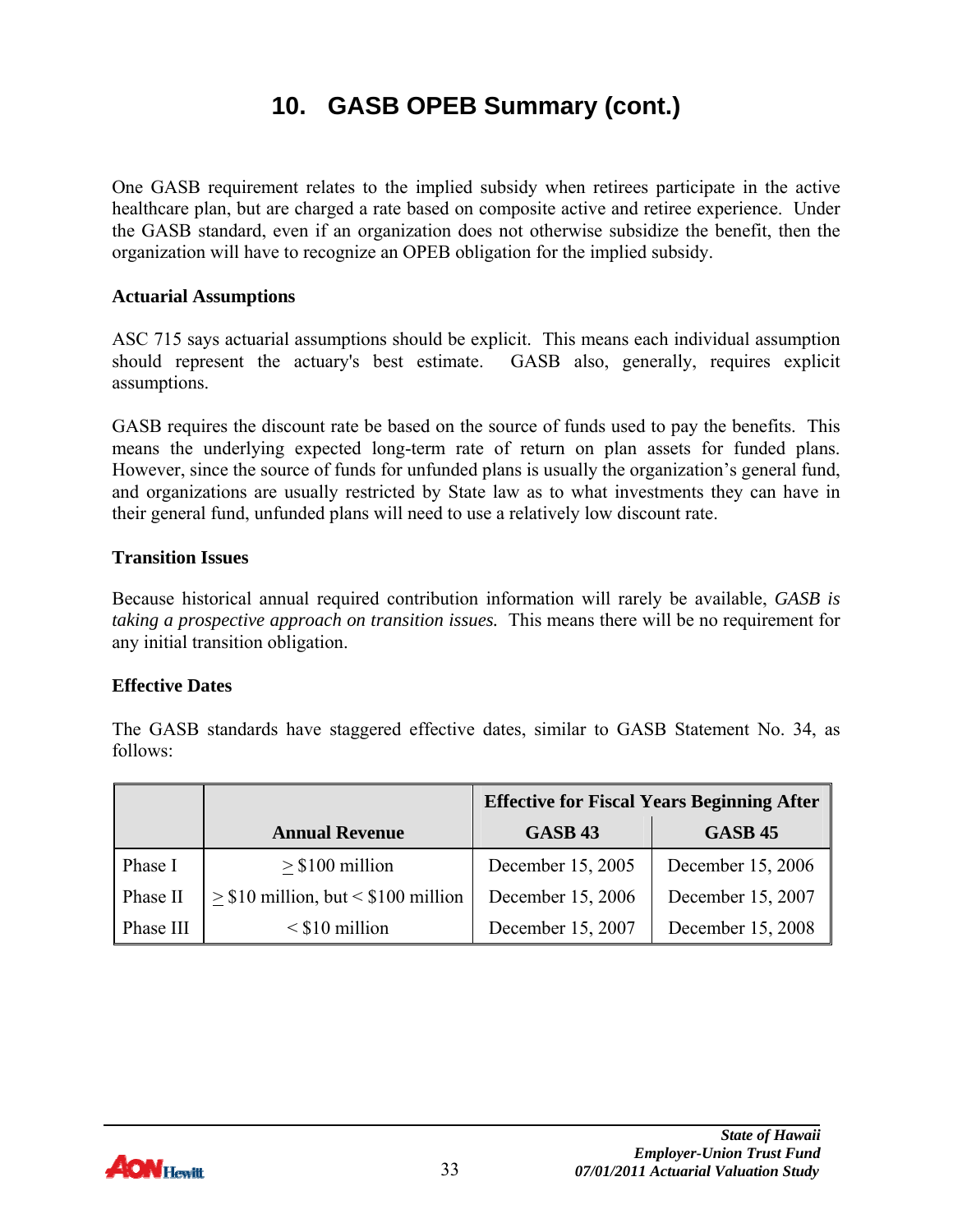### **11. Glossary**

#### <span id="page-36-0"></span>**Actuarial Accrued Liability (AAL)**

As determined by a particular Actuarial Cost Method, the portion of the Actuarial Present Value of plan benefits and expenses which is attributable to past service, and thus not provided for by future Normal Costs.

#### **Actuarial Assumptions**

Assumptions as to the occurrence of future events affecting benefit costs, such as: mortality, withdrawal, disablement and retirement; changes in compensation and employer provided benefits; rates of investment earnings and asset appreciation or depreciation; procedures used to determine the Actuarial Value of Assets; and other relevant items. The Actuarial Assumptions are used in connection with the Actuarial Cost Method to allocate plan costs over the working lifetime of plan participants.

#### **Actuarial Cost Method**

A procedure for determining the Actuarial Present Value of plan benefits and expenses and for developing an actuarially equivalent allocation of such value to time periods (e.g., past service, future service), usually in the form of a Normal Cost and an Actuarial Accrued Liability.

#### **Actuarial Experience Gain or Loss**

A measure of the difference between actual experience and that expected based upon a set of Actuarial Assumptions, during the period between two Actuarial Valuation Dates, as determined in accordance with a particular Actuarial Cost Method.

#### **Actuarial Present Value**

The value of an amount or series of amounts payable or receivable at various times, determined as of a given date by the application of a particular set of Actuarial Assumptions. For purposes of this standard, each such amount or series of amounts is:

- a. adjusted for the probable financial effect of certain intervening events (such as changes in compensation levels, Social Security, marital status, etc.).
- b. multiplied by the probability of the occurrence of an event (such as survival, death disability, termination of employment, etc.) on which the payment is conditioned, and
- c. discounted according to an assumed rate (or rates) of return to reflect the time value of money.

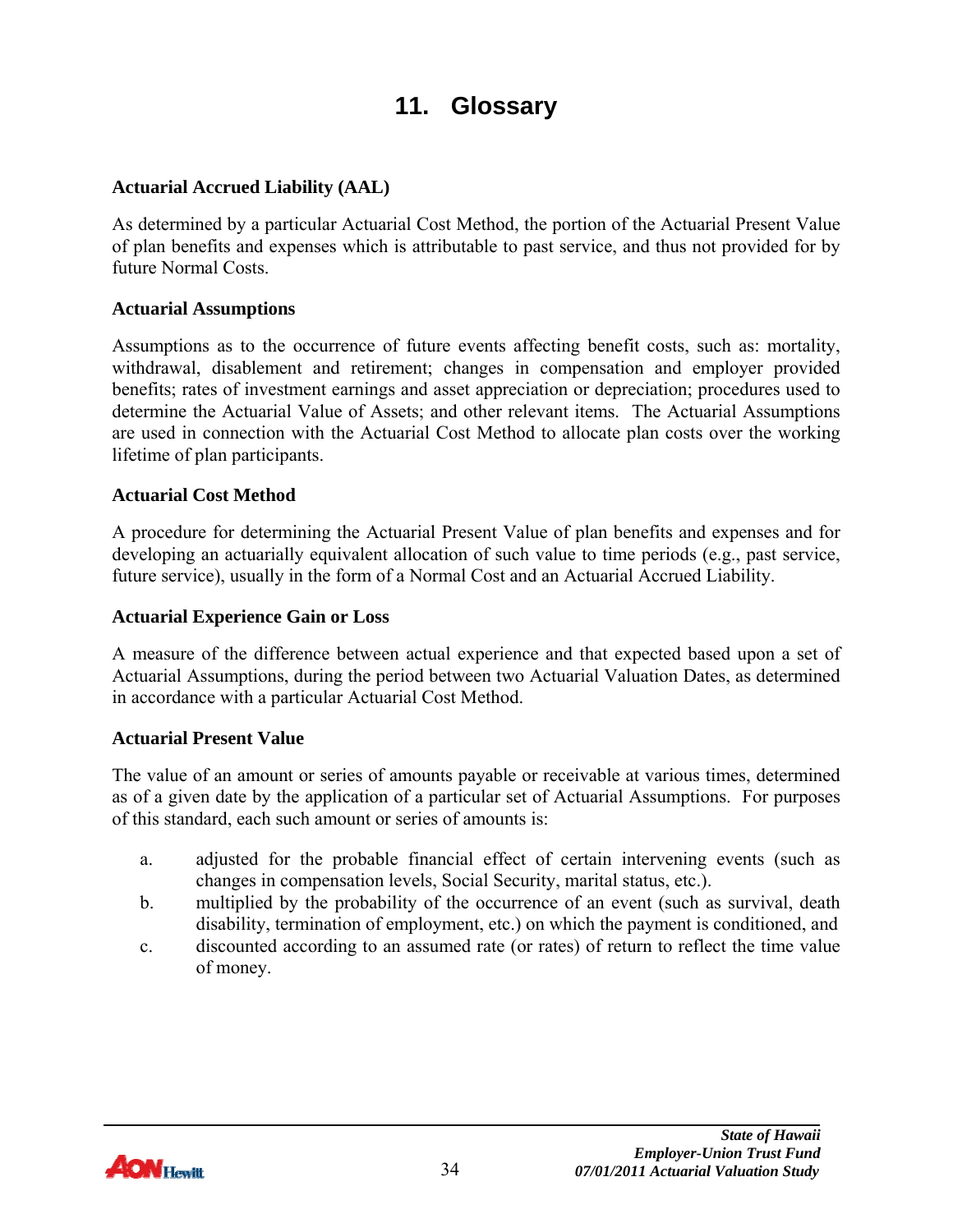#### **Actuarial Present Value of Total Projected Benefits or Present Value of Benefits (PVB)**

Total projected benefits include all benefits estimated to be payable to plan members (retirees and beneficiaries, terminated employees entitled to benefits but not yet receiving them, and current active members) as a result of their service through the valuation date and their expected future service. The actuarial present value of total projected benefits as of the valuation date is the present value of the cost to finance benefits payable in the future, discounted to reflect the expected effects of the time value (present value) of money and the probabilities of payment. Expressed another way, it is the amount that would have to be invested on the valuation date so that the amount invested plus investment earnings will provide sufficient assets to pay total projected benefits when due.

#### **Actuarial Valuation**

The determination, as of a Valuation Date, of the Normal Cost, Actuarial Accrued Liability, Actuarial Value of Assets, and related Actuarial Present Values for a benefit plan.

#### **Actuarial Valuation Date**

The date as of which an actuarial valuation is performed.

#### **Actuarial Value of Assets**

The value of cash, investments, and other property belonging to a benefit plan, as used by the actuary for the purpose of an Actuarial Valuation.

#### **Agent Multiple-Employer Plan**

An aggregation of single-employer plans, with pooled administrative and investment functions. Separate accounts are maintained for each employer so that the employer's contributions provide benefits only for the employees of that employer. A separate actuarial valuation is performed for each individual employer's plan to determine the employer's periodic contribution rate and other information for the individual plan, based on the benefit formula selected by the employer and the individual plan's proportionate share of the pooled assets. The results of the individual valuations are aggregated at the administrative level.

#### **Aggregate Actuarial Cost Method**

A method under which the excess of the Actuarial Present Value of Projected Benefits of the group included in an Actuarial Valuation over the Actuarial Value of Assets is allocated on a level basis over the earnings or service of the group between the valuation date and assumed exit. This allocation is performed for the group as a whole, not as a sum of individual allocations. That portion of the Actuarial Present Value allocated to a valuation year is called the Normal Cost. The Actuarial Accrued Liability is equal to the Actuarial Value of Assets.

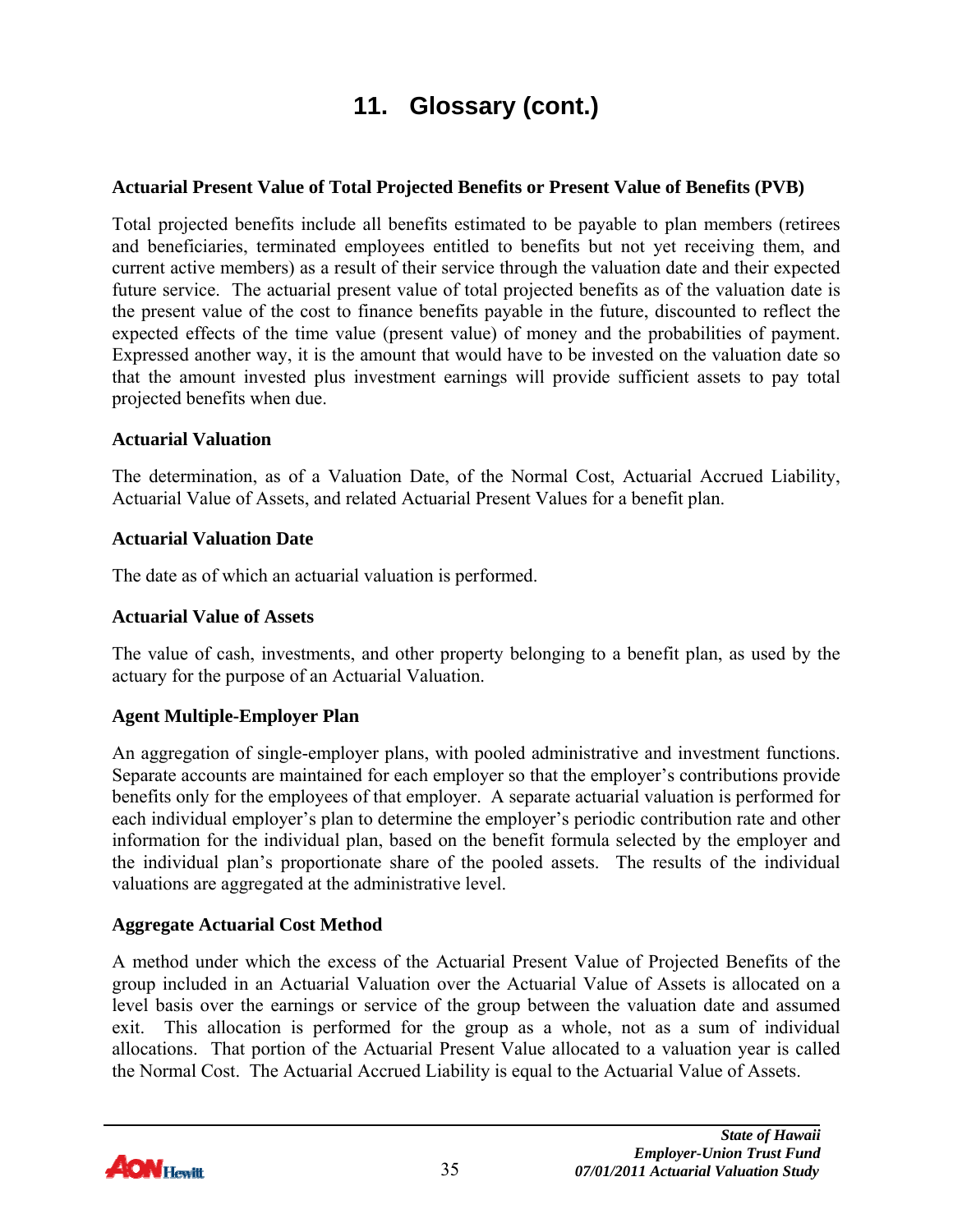#### **Amortization (of Unfunded Actuarial Accrued Liability)**

The portion of benefit plan costs or contributions which is designed to pay off principal and interest on the Unfunded Actuarial Accrued Liability.

#### **Annual OPEB Cost (AOC)**

An accrual-basis measure of the periodic cost of an employer's participation in a defined benefit OPEB plan.

#### **Annual Required Contributions of the Employer (ARC)**

The employer's periodic required contributions to a Defined Benefit OPEB Plan, which is the basis for determining an employer's Annual OPEB Cost. For a Cost Sharing Multiple-Employer Plan, the Contractually Required Contributions should be used to determine an employer's Annual OPEB Cost.

#### **Contractually Required Contributions (CRC)**

The contributions assessed by a Cost Sharing Multiple-Employer Plan to the participating employer for a period, without regard for the method used to determine the amounts.

#### **Cost Sharing Multiple-Employer Plan**

A single plan with pooling (cost-sharing) arrangements for the participating employers. All risks, rewards, and costs, including benefit costs, are shared and are not attributed individually to the employers. A single actuarial valuation covers all plan members, and the same contribution rate(s) applies for each employer.

#### **Covered Group**

Plan members included in an actuarial valuation.

#### **Deferred Inactives**

Former employees, not yet receiving retirement benefits, who are eligible for plan benefits in the future.

#### **Defined Benefit OPEB Plan**

An OPEB plan having terms that specify the benefits to be provided at or after separation from employment. The benefits may be specified in dollars (for example, a flat dollar payment or an amount based on one or more factors such as age, years of service, and compensation), or as a type or level of coverage (for example, prescription drugs or a percentage of healthcare insurance premiums).

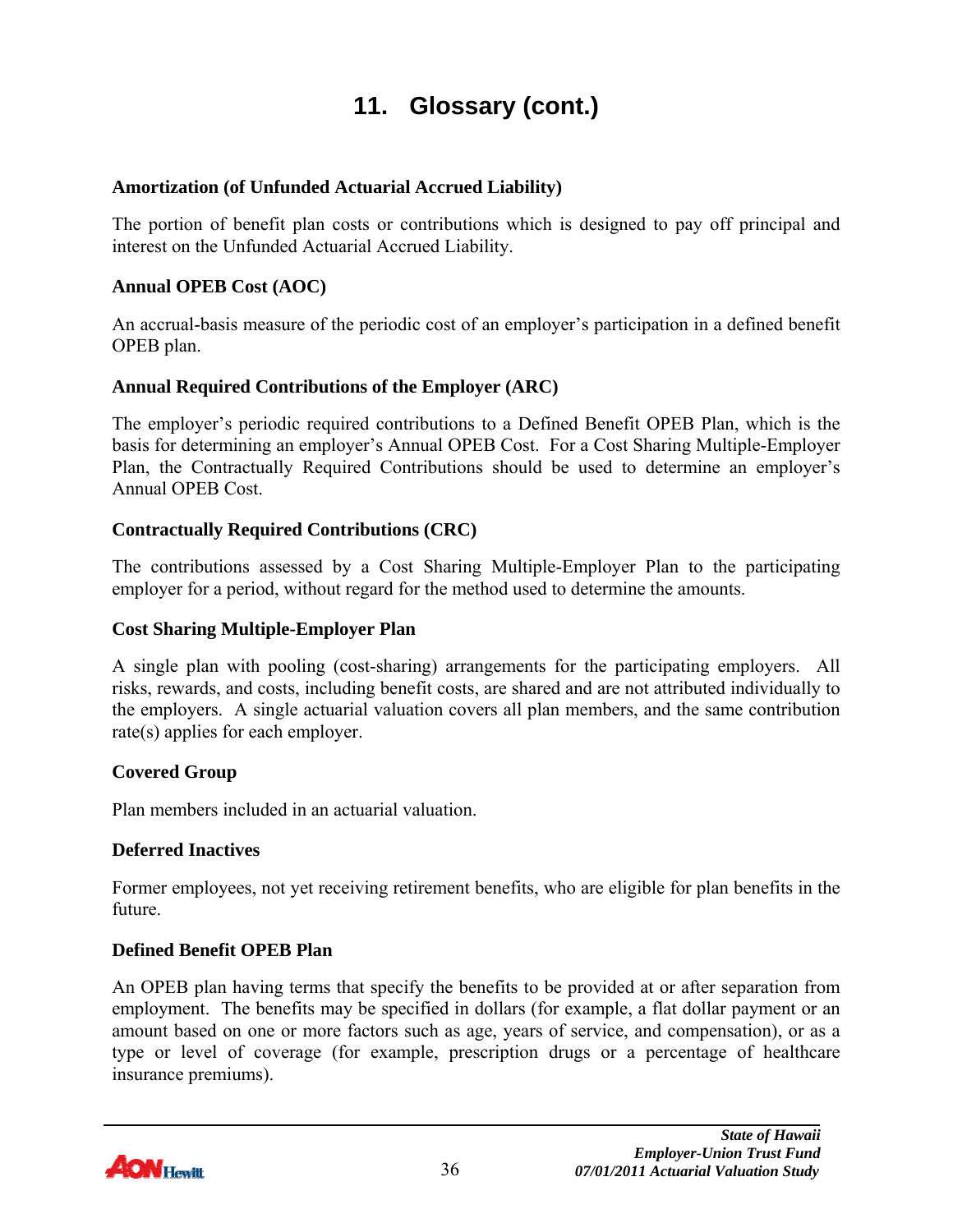#### **Discount Rate (Investment Return Assumption)**

The rate used to adjust a series of future payments to determine the present value by reflecting the time value of money.

#### **Employer Contributions**

Contributions made in relation to the annual required contributions of the employer (ARC). An employer has made a contribution in relation to the ARC if the employer has (a) made payments of benefits directly to or on behalf of a retiree or beneficiary, (b) made premium payments to an insurer, or (c) irrevocably transferred assets to a trust, or equivalent arrangement, in which plan assets are dedicated to providing benefits to retirees and their beneficiaries in accordance with the terms of the plan and are legally protected from creditors of the employer(s) of plan administrator. Employer contributions generally do not necessarily equate to benefits paid.

#### **Entry Age Normal Actuarial Cost Method**

A method under which the Actuarial Present Value of the Projected Benefits of each individual included in an Actuarial Valuation is allocated on a level basis over the earnings or service of the individual between entry age and assumed exit age(s). The portion of this Actuarial Present Value allocated to a valuation year is called the Normal Cost. The portion of this Actuarial Present Value not provided for at a valuation date by the Actuarial Present Value of future Normal Costs is called the Actuarial Accrued Liability.

#### **Funded Ratio**

The actuarial value of assets expressed as a percentage of the Actuarial Accrued Liability.

#### **Funding Excess**

The excess of the Actuarial Value of Assets over the Actuarial Accrued Liability.

#### **Funding Policy**

The program for the amounts and timing of contributions to be made by plan members, employer(s), and other contributing entities to provide the benefits specified by an OPEB plan.

#### **Healthcare Cost Trend Rate**

The rate of change in per capita health claims costs over time as a result of factors such as medical inflation, utilization of healthcare services, plan design, and technological developments.

#### **Implicit Rate Subsidy**

The differential between utilizing a blend of active and non-Medicare retiree experience for cost of benefits, and utilizing solely the expected retiree experience. Blending a lower cost active cohort with retirees results in an implicit rate subsidy for the retirees of the entire group.

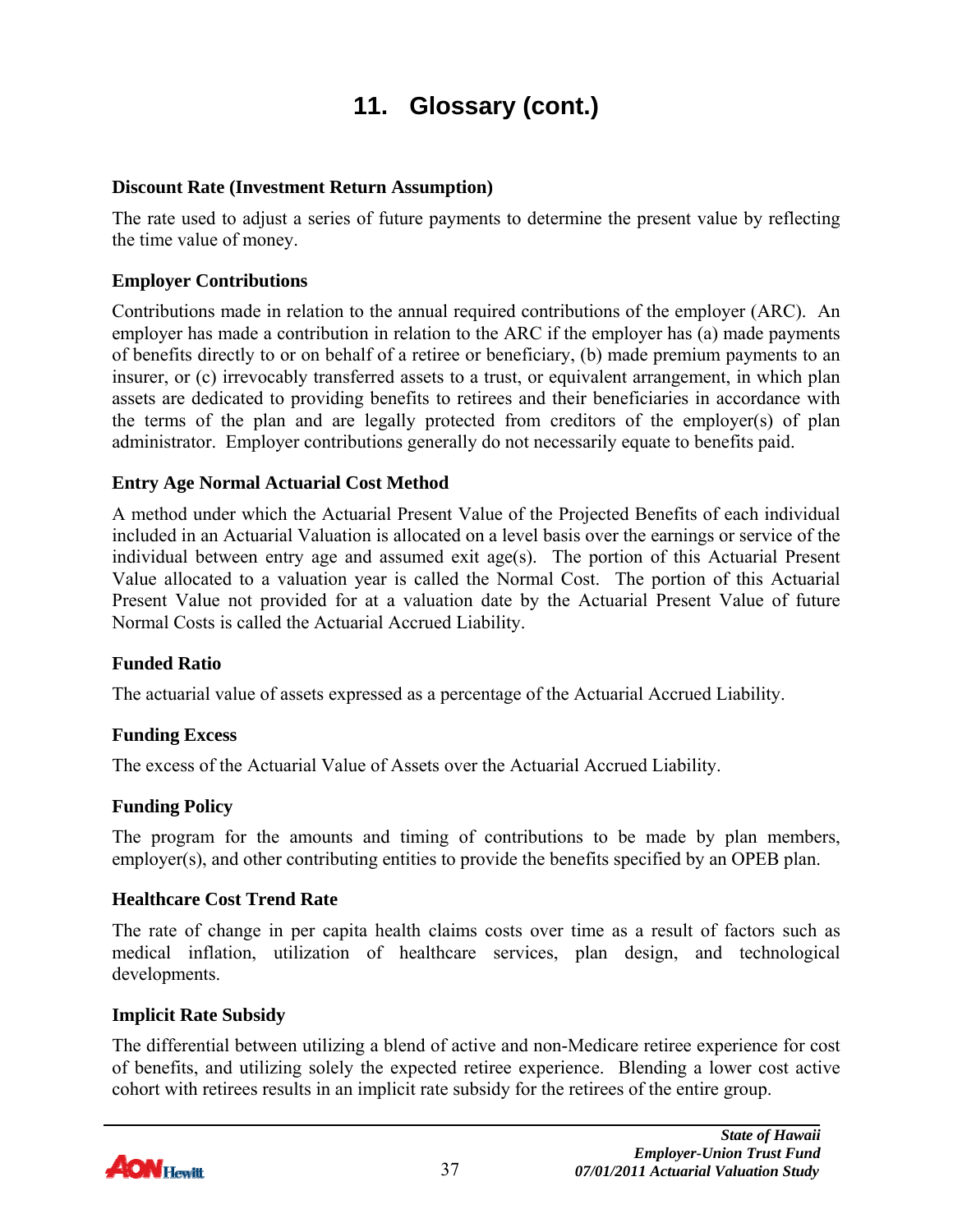#### **Inactives**

Certain former employees with a minimum amount of years of creditable service who have benefits payable from the retirement system.

#### **Level Percentage of Projected Payroll Amortization Method**

Amortization payments are calculated so that they are a constant percentage of the projected payroll of active plan members over a given number of years. The dollar amount of the payments generally will increase over time as payroll increases (e.g., due to inflation); in dollars adjusted for inflation, the payments can be expected to remain level.

#### **Market-Related Value of Plan Assets**

A term used with reference to the actuarial value of assets. A market related value may be fair value, market value (or estimated market value), or a calculated value that recognizes changes in fair or market value over a period of, for example, three to five years.

#### **Net OPEB Obligation (NOO)**

The cumulative difference since the effective date of this Statement between Annual OPEB Cost and the employer's contributions to the plan, including the OPEB liability (asset) at transition, if any, and excluding (a) short-term differences and (b) unpaid contributions that have been converted to OPEB-related debt.

#### **Normal Cost**

The portion of the Actuarial Present Value of plan benefits and expenses that is allocated to a valuation year by the Actuarial Cost Method.

#### **OPEB Assets**

The amount recognized by an employer for contributions to an OPEB plan greater than OPEB expense.

#### **OPEB Expenditures**

The amount recognized by an employer in each accounting period for contributions to an OPEB plan on the modified accrual basis of accounting.

#### **OPEB Expense**

The amount recognized by an employer in each accounting period for contributions to an OPEB plan on the accrual basis of accounting.

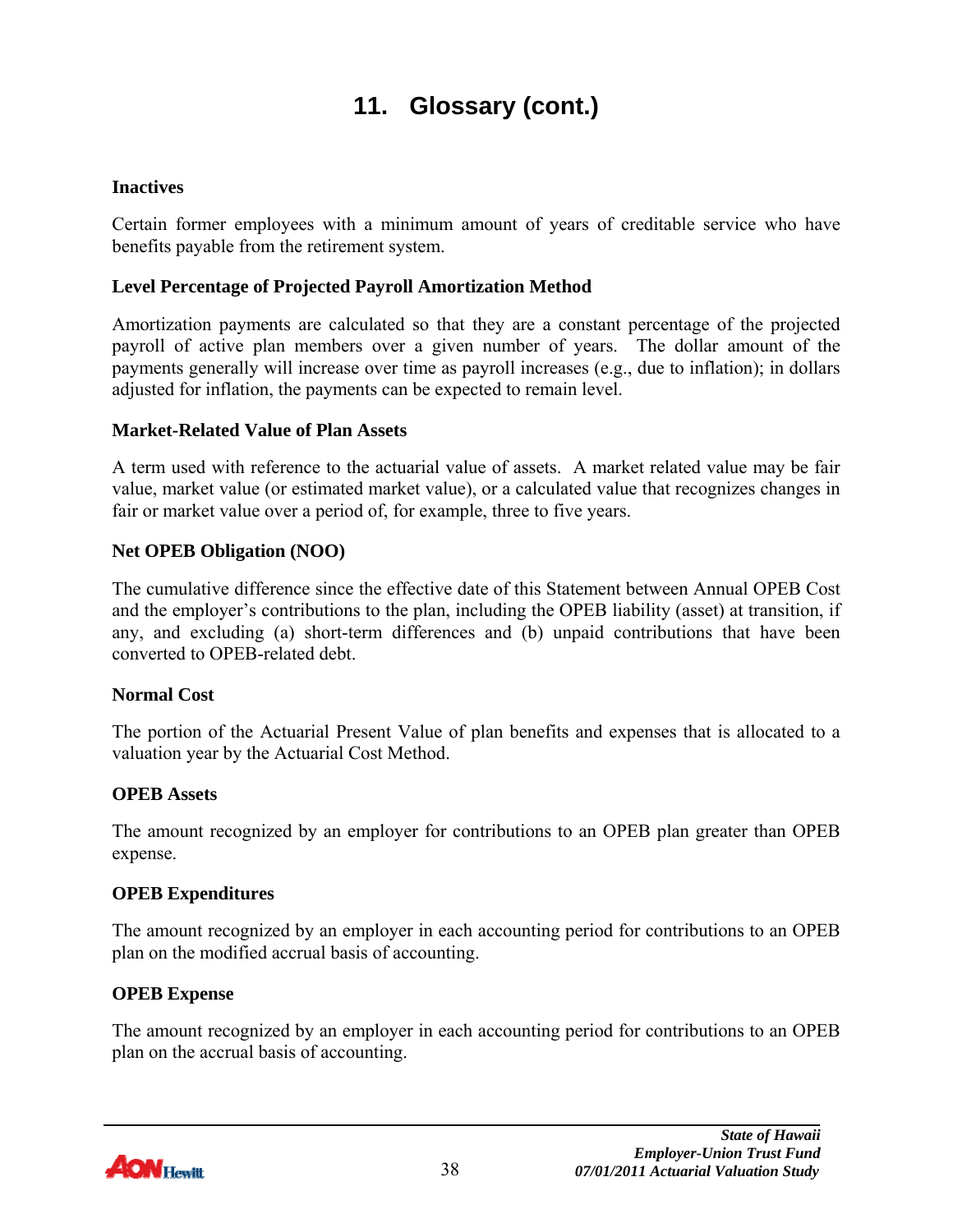#### **OPEB Liabilities**

The amount recognized by an employer for contributions to an OPEB plan less than OPEB expense/expenditures.

#### **Other Postemployment Benefits (OPEB)**

Postemployment benefits other than pension benefits. Other postemployment benefits (OPEB) include postemployment healthcare benefits, regardless of the type of plan that provides them, and all postemployment benefits provided separately from a pension plan, excluding benefits defined as termination offers and benefits.

#### **Pay-As-You-Go**

A method of financing a plan under which the contributions to the plan are generally made at about the same time and in about the same amount as benefit payments and expenses becoming due.

#### **Plan Assets**

Resources, usually in the form of stocks, bonds, and other classes of investments, that have been segregated and restricted in a trust, or equivalent arrangement, in which (a) employer contributions to the plan are irrevocable, (b) assets are dedicated to providing benefits to retirees and their beneficiaries, (c) assets are legally protected from creditors of the employers or plan administrator, for the payment of benefits in accordance with the terms of the plan.

#### **Plan Members**

The individuals covered by the terms of an OPEB plan. The plan membership generally includes employees in active service, terminated employees who have accumulated benefits but are not yet receiving them, and retired employees and beneficiaries currently receiving benefits.

#### **Postemployment**

The period between termination of employment and retirement as well as the period after retirement.

#### **Postemployment Healthcare Benefits**

Medical, dental, vision, and other health-related benefits provided to terminated or retired employees and their dependents and beneficiaries.

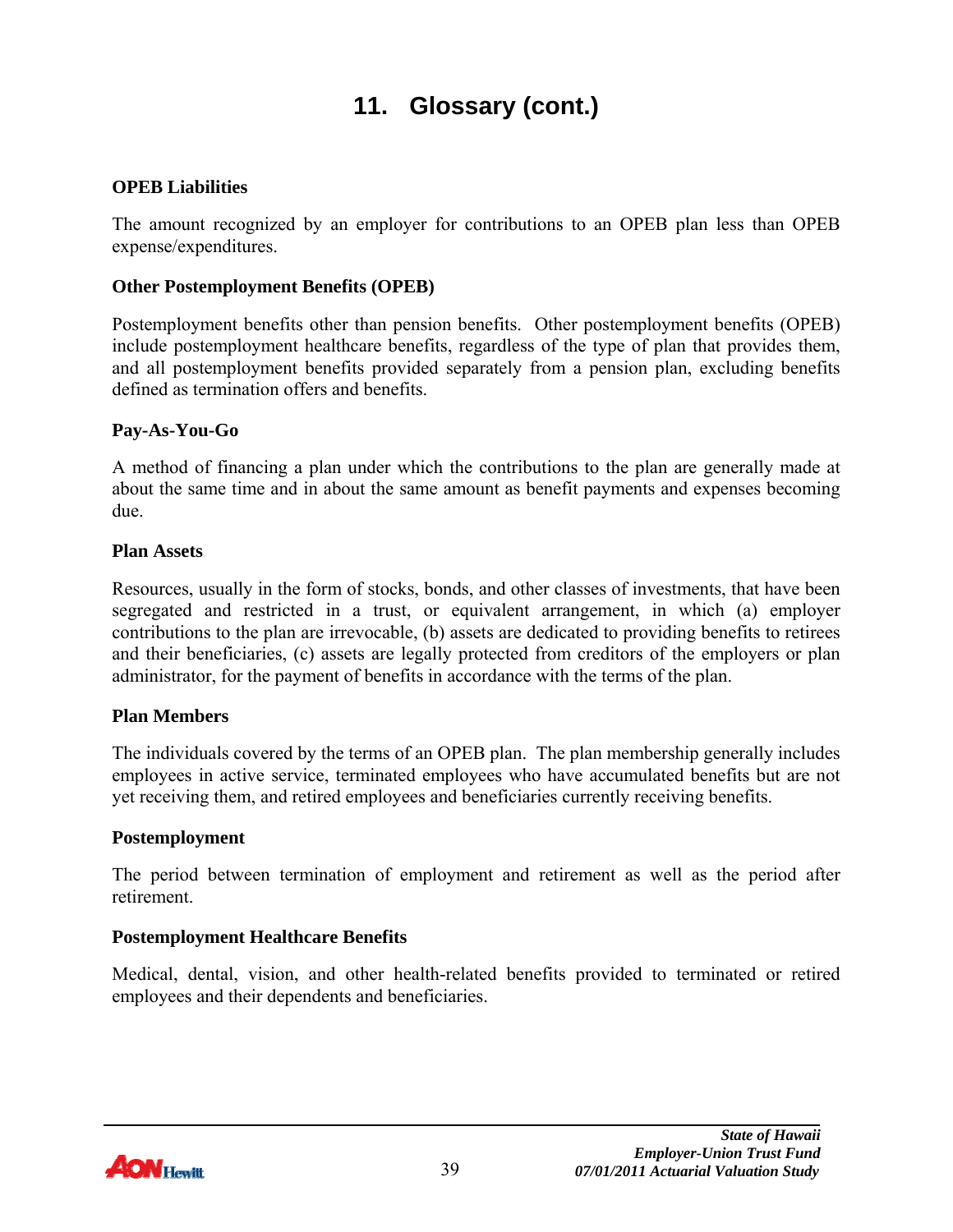#### **Postretirement Benefit Increase**

An increase in the benefits of retirees or beneficiaries granted to compensate for the effects of inflation (cost-of-living adjustment) or for other reasons. Ad hoc increases may be granted periodically by a decision of the board of trustees, legislature, or other authoritative body; both the decision to grant an increase and the amount of the increase are discretionary. Automatic increases are periodic increases specified in the terms of the plan; they are nondiscretionary except to the extent that the plan terms can be changed.

#### **Projected Benefits**

Those plan benefit amounts which are expected to be paid at various future times under a particular set of Actuarial Assumptions, taking into account such items as the effect of advancement in age and past and anticipated future compensation and service credits. That portion of an individual's Projected Benefit allocated to service to date, determined in accordance with the terms of a plan and based on future compensation as projected to retirement, is called the Credited Projected Benefit.

#### **Projected Unit Credit Actuarial Cost Method**

A method under which the benefits (projected or unprojected) of each individual included in an Actuarial Valuation are allocated by a consistent formula to valuation years. The Actuarial Present Value of benefits allocated to a valuation year is called the Normal Cost. The Actuarial Present Value of benefits allocated to all periods prior to a valuation year is called the Actuarial Accrued Liability.

Under this method, the Actuarial Gains (or Losses), as they occur, generally reduce (or increase) the Unfunded Actuarial Accrued Liability.

Under this method, benefits are projected to all future points in time under the terms of the Plan and actuarial assumptions (for example, health trends). Retirees are considered to be fully attributed in their benefits. For actives, attribution is to expected retirement age; thus, benefits at each future point in time are allocated to past service based on a proration of service-to-date over total projected service.

#### **Required Supplementary Information (RSI)**

Schedules, statistical data, and other information that are an essential part of financial reporting and should be presented with, but are not part of, the basic financial statements of a governmental entity.

#### **Single-Employer Plan**

A plan that covers the current and former employees, including beneficiaries, of only one employer.

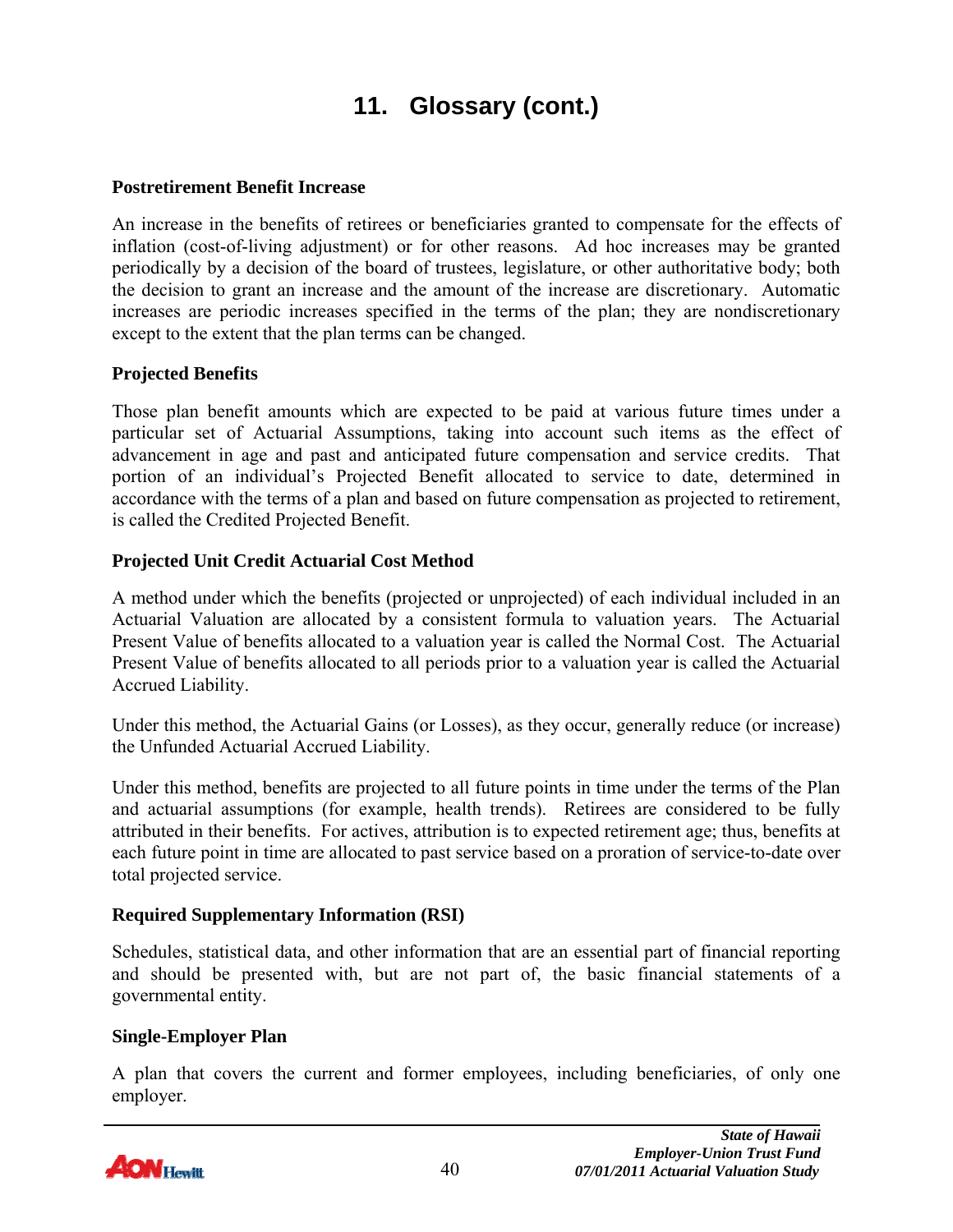#### **Sponsor**

The entity that established the plan. The sponsor generally is the employer or one of the employers that participate in the plan to provide benefits for their employees and employees of other employers.

#### **Substantive Plan**

The terms of an OPEB plan as understood by the employer(s) and plan members.

#### **Transition Year**

The fiscal year in which this Statement is first implemented.

#### **Unfunded Actuarial Accrued Liability (Unfunded Actuarial Liability)**

The excess of the Actuarial Accrued Liability over the Actuarial Value of Assets.

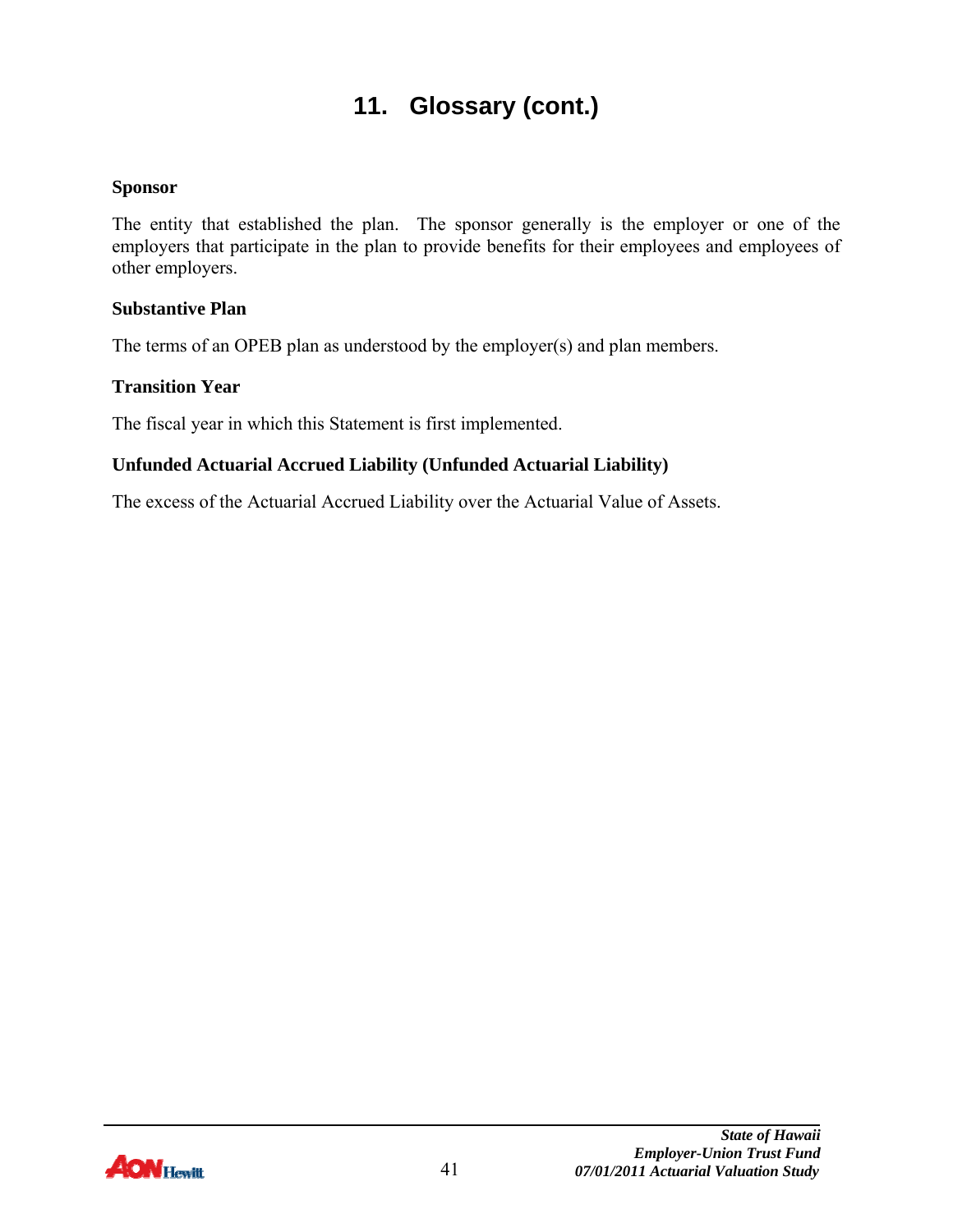### **Appendix A – Results by Employer**

#### **I.Assuming No Prefunding of Obligations (4%)**

The ARC shown below is based on 30 year open period amortization of the Unfunded AAL as a level percent of payroll.

|                                                | <b>State of</b> | City $\&$<br><b>County of</b> | <b>County of</b> | <b>County of</b> | <b>County of</b> | Kauai-<br><b>Department</b> | <b>Board of</b><br>Water<br>Supply - | Hawaii<br><b>Department</b><br>of Water |              |
|------------------------------------------------|-----------------|-------------------------------|------------------|------------------|------------------|-----------------------------|--------------------------------------|-----------------------------------------|--------------|
| $($Millions)$                                  | Hawaii          | Honolulu                      | Hawaii           | Maui             | Kauai            | of Water                    | Honolulu                             | <b>Supply</b>                           | <b>Total</b> |
| <b>Present Value of Benefits (PVB)</b>         |                 |                               |                  |                  |                  |                             |                                      |                                         |              |
| Retirees                                       | \$6,014.3       | \$1,433.4                     | \$322.0          | \$264.0          | \$139.0          | \$7.6                       | \$101.8                              | \$15.9                                  | \$8,298.0    |
| Deferred Inactives                             | \$1,171.1       | \$174.7                       | \$32.9           | \$43.6           | \$20.9           | \$0.9                       | \$12.2                               | \$0.0                                   | \$1,456.2    |
| Actives                                        | \$11,711.1      | \$2,345.3                     | \$582.9          | \$604.5          | \$271.8          | \$18.9                      | \$135.6                              | \$40.5                                  | \$15,710.4   |
| <b>Total PVB</b>                               | \$18,896.5      | \$3,953.3                     | \$937.8          | \$912.1          | \$431.6          | \$27.4                      | \$249.6                              | \$56.3                                  | \$25,464.7   |
| <b>Actuarial Accrued Liability (AAL)</b>       |                 |                               |                  |                  |                  |                             |                                      |                                         |              |
| Retirees                                       | \$6,014.3       | \$1,433.4                     | \$322.0          | \$264.0          | \$139.0          | \$7.6                       | \$101.8                              | \$15.9                                  | \$8,298.0    |
| Deferred Inactives                             | \$1,171.1       | \$174.7                       | \$32.9           | \$43.6           | \$20.9           | \$0.9                       | \$12.2                               | \$0.0                                   | \$1,456.2    |
| Actives                                        | \$6,381.4       | \$1,247.5                     | \$287.8          | \$302.8          | \$141.8          | \$10.5                      | \$83.6                               | \$23.1                                  | \$8,478.6    |
| <b>Total AAL</b>                               | \$13,566.8      | \$2,855.6                     | \$642.8          | \$610.4          | \$301.6          | \$18.9                      | \$197.6                              | \$39.0                                  | \$18,232.8   |
| Normal Cost                                    | \$449.5         | \$89.2                        | \$22.8           | \$23.9           | \$10.8           | \$0.7                       | \$5.0                                | \$1.5                                   | \$603.5      |
| <b>Assets</b>                                  | \$0.0           | \$40.2                        | \$61.9           | \$25.1           | \$29.7           | \$2.3                       | \$14.6                               | \$4.5                                   | \$178.2      |
| Unfunded AAL as of 7/1/2011                    | \$13,566.8      | \$2,815.4                     | \$580.9          | \$585.3          | \$272.0          | \$16.7                      | \$183.1                              | \$34.5                                  | \$18,054.6   |
| Interest on Unfunded AAL                       | \$542.7         | \$112.6                       | \$23.2           | \$23.4           | \$10.9           | \$0.7                       | \$7.3                                | \$1.4                                   | \$722.2      |
| Normal Cost plus interest                      | \$467.5         | \$92.7                        | \$23.8           | \$24.9           | \$11.2           | \$0.7                       | \$5.2                                | \$1.6                                   | \$627.6      |
| Contribution with interest                     | \$289.0         | \$159.1                       | \$36.9           | \$33.5           | \$17.4           | \$1.1                       | \$11.0                               | \$2.4                                   | \$550.4      |
| Unfunded AAL as of 7/1/2012                    | \$14,288.0      | \$2,861.6                     | \$591.0          | \$600.1          | \$276.7          | \$17.0                      | \$184.6                              | \$35.1                                  | \$18,854.0   |
| Annual Required Contribution for FYE 6/30/2013 |                 |                               |                  |                  |                  |                             |                                      |                                         |              |
| Normal Cost plus interest                      | \$474.5         | \$94.1                        | \$24.1           | \$25.2           | \$11.4           | \$0.8                       | \$5.3                                | \$1.6                                   | \$637.0      |
| Amortization of Unfunded AAL                   | \$520.4         | \$104.2                       | \$21.5           | \$21.9           | \$10.1           | \$0.6                       | \$6.7                                | \$1.3                                   | \$686.7      |
| <b>Total ARC</b>                               | \$994.9         | \$198.3                       | \$45.6           | \$47.1           | \$21.5           | \$1.4                       | \$12.0                               | \$2.9                                   | \$1,323.7    |
| % of Pay                                       | 36.0%           | 34.2%                         | 33.6%            | 34.2%            | 31.5%            | 25.0%                       | 29.7%                                | 33.0%                                   | 35.4%        |

<span id="page-44-0"></span>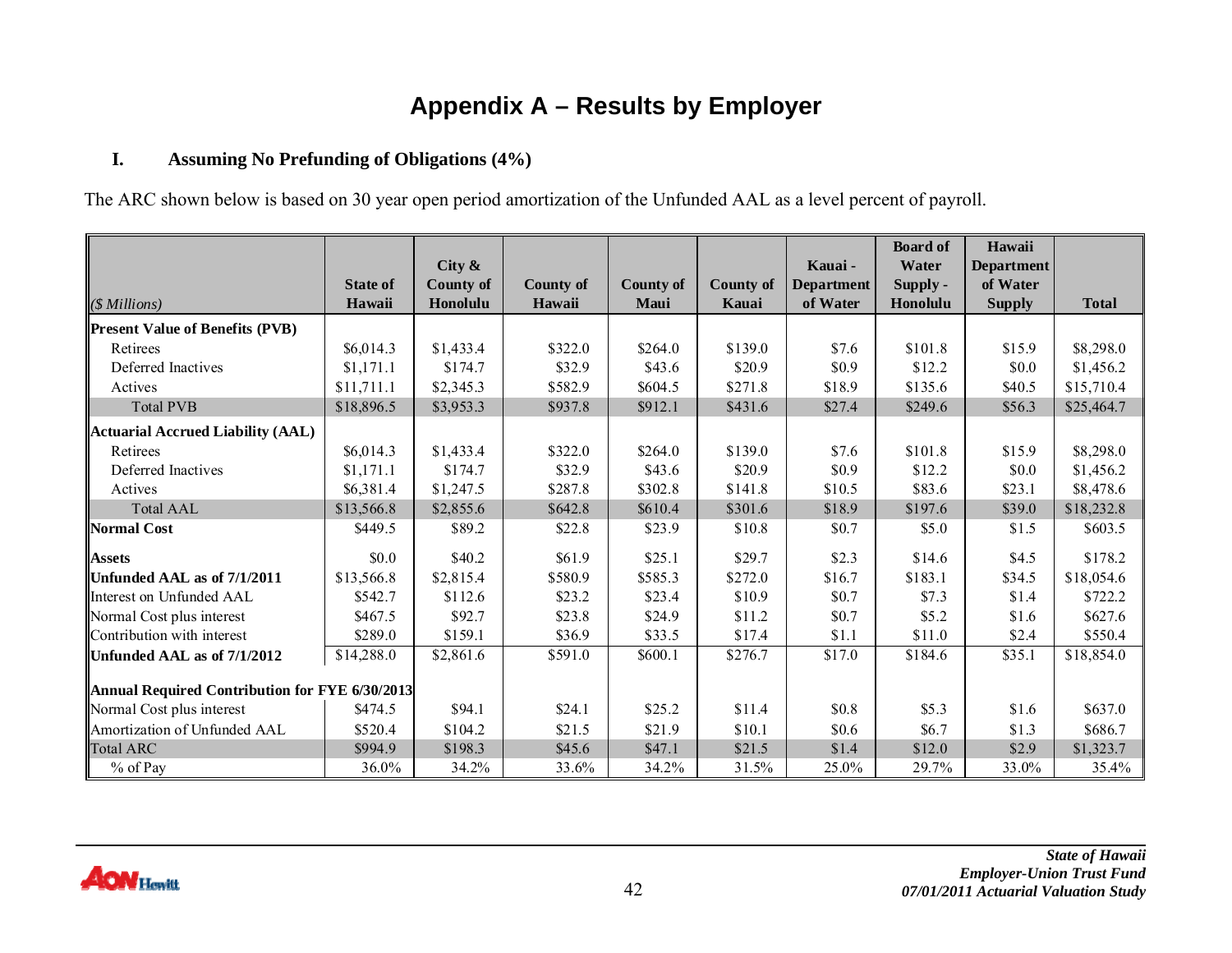# **Appendix A Results by Employer (cont.)**

#### **II.Assuming Prefunding of Obligations (7%)**

The ARC shown below for the State of Hawaii is based on 30 year open period amortization of the Unfunded AAL. For the other employers, separate amortization of Unfunded AAL developed each year is used.

|                                                |                 |           |                  |             |           |            | <b>Board of</b> | Hawaii            |              |
|------------------------------------------------|-----------------|-----------|------------------|-------------|-----------|------------|-----------------|-------------------|--------------|
|                                                |                 | City $\&$ |                  |             |           | Kauai -    | Water           | <b>Department</b> |              |
|                                                | <b>State of</b> | County of | <b>County of</b> | County of   | County of | Department | Supply -        | of Water          |              |
| ( <i>\$ Millions</i> )                         | Hawaii          | Honolulu  | Hawaii           | <b>Maui</b> | Kauai     | of Water   | Honolulu        | <b>Supply</b>     | <b>Total</b> |
| <b>Present Value of Benefits (PVB)</b>         |                 |           |                  |             |           |            |                 |                   |              |
| Retirees                                       | \$4,244.3       | \$984.0   | \$216.9          | \$179.3     | \$95.2    | \$5.2\$    | \$72.2          | \$11.3            | \$5,808.5    |
| Deferred Inactives                             | \$611.7         | \$86.7    | \$16.8           | \$21.8      | \$10.4    | \$0.4\$    | \$5.8           | \$0.0             | \$753.6      |
| Actives                                        | \$5,233.5       | \$1,041.7 | \$252.1          | \$261.4     | \$121.2   | \$8.5      | \$64.6          | \$18.7            | \$7,001.6    |
| <b>Total PVB</b>                               | \$10,089.5      | \$2,112.4 | \$485.8          | \$462.5     | \$226.8   | \$14.2     | \$142.6         | \$30.0            | \$13,563.7   |
| <b>Actuarial Accrued Liability (AAL)</b>       |                 |           |                  |             |           |            |                 |                   |              |
| Retirees                                       | \$4,244.3       | \$984.0   | \$216.9          | \$179.3     | \$95.2    | \$5.2\$    | \$72.2          | \$11.3            | \$5,808.5    |
| Deferred Inactives                             | \$611.7         | \$86.7    | \$16.8           | \$21.8      | \$10.4    | \$0.4      | \$5.8           | \$0.0             | \$753.6      |
| Actives                                        | \$3,614.5       | \$707.3   | \$160.9          | \$168.7     | \$80.6    | \$5.9      | \$49.1          | \$13.2            | \$4,800.4    |
| <b>Total AAL</b>                               | \$8,470.6       | \$1,778.0 | \$394.6          | \$369.8     | \$186.3   | \$11.6     | \$127.2         | \$24.5            | \$11,362.5   |
| <b>Normal Cost</b>                             | \$176.5         | \$34.5    | \$9.1            | \$9.5       | \$4.3     | \$0.3      | \$1.8           | \$0.6             | \$236.7      |
| <b>Assets</b>                                  | \$0.0           | \$40.2    | \$61.9           | \$25.1      | \$29.7    | \$2.3      | \$14.6          | \$4.5             | \$178.2      |
| Unfunded AAL as of 7/1/2011                    | \$8,470.6       | \$1,737.8 | \$332.7          | \$344.6     | \$156.6   | \$9.3      | \$112.6         | \$20.0            | \$11,184.3   |
| Annual Required Contribution for FYE 6/30/2013 |                 |           |                  |             |           |            |                 |                   |              |
| Normal Cost plus interest                      | \$189.0         | \$36.9    | \$9.7            | \$10.1      | \$4.7     | \$0.3      | \$2.0           | \$0.6             | \$253.3      |
| Amortization of Unfunded AAL                   | \$480.2         | \$103.1   | \$19.8           | \$20.3      | \$9.3     | \$0.6      | \$6.7           | \$1.2             | \$641.2      |
| <b>Total ARC</b>                               | \$669.2         | \$140.0   | \$29.5           | \$30.5      | \$14.0    | \$0.9      | \$8.7           | \$1.8             | \$894.5      |
| % of Pay                                       | 24.2%           | 24.1%     | 21.7%            | 22.1%       | 20.5%     | 15.5%      | 21.5%           | 20.8%             | 23.9%        |

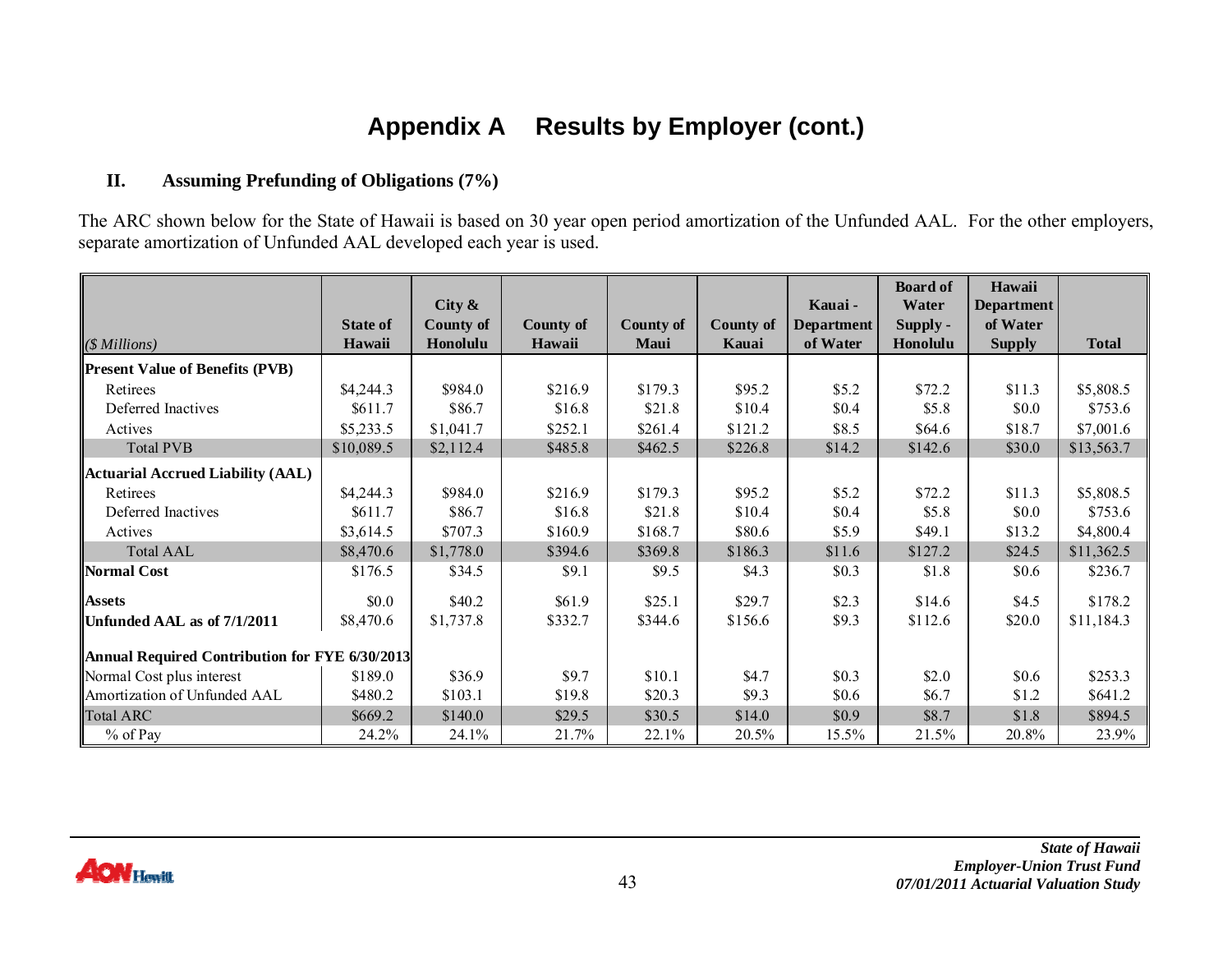# **Appendix A Results by Employer (cont.)**

#### **III. Actual Final Results Based on Employers' Funding Intentions**

The following exhibit shows the results based on each employer's specific discount rate, which is determined based on the employer's funding intentions. This exhibit also reflects different amortization methods of the Unfunded AAL to develop the ARC. The results were provided in separate employer reports and in some cases figures are slightly different than in earlier sections of this report due to rounding. *Please note that Honolulu Authority for Rapid Transportation (HART) requested their results shown as a separate employer, as shown in this exhibit. All other exhibits include HART with City & County of Honolulu based on the breakdown provided in preliminary results.*

|                                                |                 |                  | Honolulu              |                  |                  |           |                   | <b>Board of</b> | Hawaii        |              |
|------------------------------------------------|-----------------|------------------|-----------------------|------------------|------------------|-----------|-------------------|-----------------|---------------|--------------|
|                                                |                 | City $\&$        | <b>Authority for</b>  |                  |                  |           | Kauai -           | Water           | Department    |              |
|                                                | <b>State of</b> | <b>County of</b> | Rapid                 | <b>County of</b> | <b>County of</b> | County of | <b>Department</b> | Supply -        | of Water      |              |
| $($ Millions)$                                 | Hawaii          | Honolulu         | <b>Transportation</b> | Hawaii           | Maui             | Kauai     | of Water          | Honolulu        | <b>Supply</b> | <b>Total</b> |
| <b>Employer Specific Discount Rate</b>         | 4%              | $7\%$            | $7\%$                 | $7\%$            | $7\%$            | $7\%$     | 7%                | 7%              | $7\%$         |              |
| <b>Present Value of Benefits (PVB)</b>         |                 |                  |                       |                  |                  |           |                   |                 |               |              |
| Retirees                                       | \$6,014.3       | \$984.0          | \$0.0                 | \$216.9          | \$179.3          | \$95.2    | \$5.2             | \$72.2          | \$11.3        | \$7,578.5    |
| Deferred Inactives                             | \$1,171.1       | \$86.7           | \$0.0                 | \$16.8           | \$21.8           | \$10.4    | \$0.4             | \$5.8\$         | \$0.0         | \$1,313.0    |
| Actives                                        | \$11,711.1      | \$1,038.5        | \$3.3                 | \$252.1          | \$261.4          | \$121.2   | \$8.5             | \$64.6          | \$18.7        | \$13,479.3   |
| <b>Total PVB</b>                               | \$18,896.5      | \$2,109.1        | \$3.3                 | \$485.8          | \$462.5          | \$226.8   | \$14.2            | \$142.6         | \$30.0        | \$22,370.8   |
| Actuarial Accrued Liability (AAL)              |                 |                  |                       |                  |                  |           |                   |                 |               |              |
| Retirees                                       | \$6,014.3       | \$984.0          | \$0.0                 | \$216.9          | \$179.3          | \$95.2    | \$5.2             | \$72.2          | \$11.3        | \$7,578.5    |
| Deferred Inactives                             | \$1,171.1       | \$86.7           | \$0.0                 | \$16.8           | \$21.8           | \$10.4    | \$0.4             | \$5.8\$         | \$0.0         | \$1,313.0    |
| Actives                                        | \$6,381.4       | \$705.4          | \$2.0                 | \$160.9          | \$168.7          | \$80.6    | \$5.9             | \$49.1          | \$13.2        | \$7,567.3    |
| Total AAL                                      | \$13,566.8      | \$1,776.1        | \$2.0                 | \$394.6          | \$369.8          | \$186.3   | \$11.6            | \$127.2         | \$24.5        | \$16,458.8   |
| Normal Cost                                    | \$449.5         | \$34.3           | \$0.2\$               | \$9.1            | \$9.5            | \$4.3     | \$0.3             | \$1.8           | \$0.6         | \$509.7      |
| <b>Assets</b>                                  | \$0.0           | \$40.2           | \$0.0                 | \$61.9           | \$25.1           | \$29.7    | \$2.3             | \$14.6          | \$4.5         | \$178.2      |
| Unfunded AAL as of 7/1/2011                    | \$13,566.8      | \$1,735.9        | \$2.0                 | \$332.7          | \$344.6          | \$156.6   | \$9.3             | \$112.6         | \$20.0        | \$16,280.6   |
| Annual Required Contribution for FYE 6/30/2013 |                 |                  |                       |                  |                  |           |                   |                 |               |              |
| Normal Cost plus interest                      | \$474.5         | \$36.7           | \$0.2                 | \$9.7            | \$10.1           | \$4.7     | \$0.3             | \$2.0           | \$0.6         | \$538.8      |
| Amortization of Unfunded AAL                   | \$520.4         | \$103.0          | \$0.1                 | \$19.8           | \$20.3           | \$9.3     | \$0.6             | \$6.7           | \$1.2         | \$681.4      |
| <b>Total ARC</b>                               | \$994.9         | \$139.7          | \$0.3\$               | \$29.5           | \$30.5           | \$14.0    | \$0.9             | \$8.7           | \$1.8         | \$1,220.3    |
| % of Pay                                       | $36.0\%$        | 24.5%            | $3.0\%$               | 21.7%            | 22.1%            | 20.5%     | 15.5%             | 21.5%           | 20.8%         | 32.6%        |

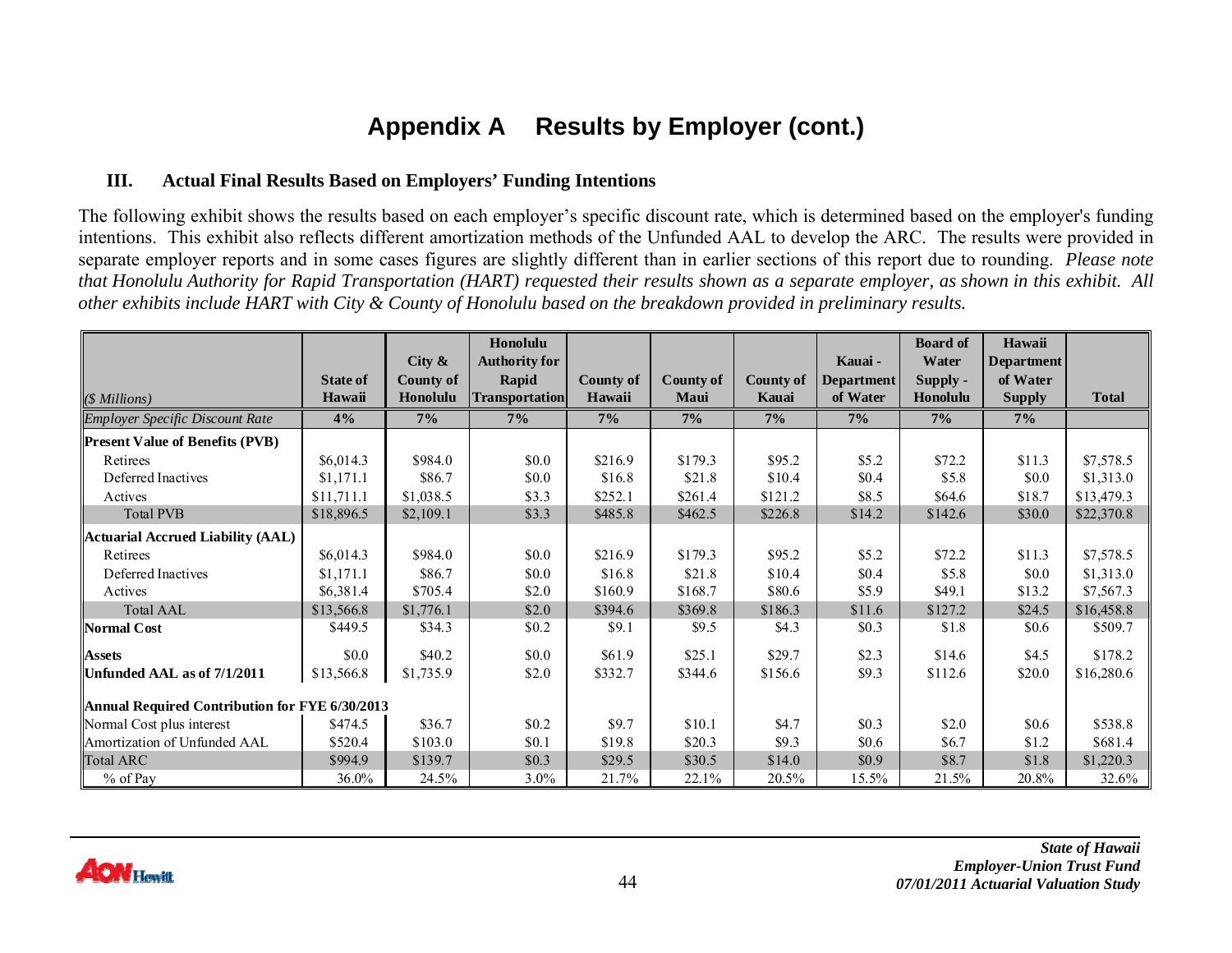# **Appendix A Results by Employer (cont.)**

#### **IV. Additional Information**

The following exhibit shows the 2012 ARC. This ARC was developed based on the July 1, 2009 actuarial valuation for all employers expect for the State, for which the ARC was developed based on the July 1, 2011 actuarial valuation.

| $(S\,Millions)$                        | <b>State of</b><br>Hawaii | City $\&$<br><b>County of</b><br>Honolulu | <b>County of</b><br>Hawaii | County of<br>Maui | County of<br>Kauai | Kauai -<br>Department<br>of Water | <b>Board of</b><br>Water<br>Supply -<br>Honolulu | Hawaii<br><b>Department</b><br>of Water<br><b>Supply</b> | <b>Total</b> |
|----------------------------------------|---------------------------|-------------------------------------------|----------------------------|-------------------|--------------------|-----------------------------------|--------------------------------------------------|----------------------------------------------------------|--------------|
| <b>Employer Specific Discount Rate</b> | 4%                        | 7%                                        | 7%                         | 7%                | $7\%$              | 7%                                | 7%                                               | $7\%$                                                    |              |
| Normal Cost plus interest              | \$458.4                   | \$44.0                                    | \$11.8                     | \$11.6            | \$5.6              | \$0.4\$                           | \$2.5                                            | \$0.9                                                    | \$535.3      |
| Amortization of Unfunded AAL           | \$494.1                   | \$112.0                                   | \$24.4                     | \$21.2            | \$11.5             | \$0.7                             | \$8.2                                            | \$1.5                                                    | \$673.7      |
| Total 6/30/2012 ARC                    | \$952.6                   | \$156.0                                   | \$36.2                     | \$32.9            | \$17.1             | \$1.1                             | \$10.8                                           | \$2.4                                                    | \$1,209.0    |
| $%$ of Pay                             | 36.7%                     | 28.4%                                     | 27.8%                      | 24.8%             | 25.7%              | 21.7%                             | $36.0\%$                                         | $30.0\%$                                                 | 34.4%        |

The following exhibit shows the change in the ARC from FY 2012 to FY 2013 by source.

|                                                             |                 |                  |           |           |           |                   | <b>Board of</b> | Hawaii            |              |
|-------------------------------------------------------------|-----------------|------------------|-----------|-----------|-----------|-------------------|-----------------|-------------------|--------------|
|                                                             |                 | City $\&$        |           |           |           | Kauai -           | Water           | <b>Department</b> |              |
|                                                             | <b>State of</b> | <b>County of</b> | County of | County of | County of | <b>Department</b> | Supply -        | of Water          |              |
| $(S\,Millions)$                                             | Hawaii          | Honolulu         | Hawaii    | Maui      | Kauai     | of Water          | Honolulu        | <b>Supply</b>     | <b>Total</b> |
| <b>Employer Specific Discount Rate</b>                      | 4%              | 7%               | 7%        | 7%        | $7\%$     | $7\%$             | 7%              | $7\%$             |              |
| $6/30/2012$ ARC                                             | \$952.6         | \$156.0          | \$36.2    | \$32.9    | \$17.1    | \$1.1             | \$10.8          | \$2.4             | \$1,209.0    |
| Anticipated growth*                                         | \$42.3\$        | \$5.5            | \$1.3     | \$1.2     | \$0.6     | \$0.0\$           | \$0.4           | \$0.1             | \$51.3       |
| Contribution Shortfall / (Excess) vs. ARC                   | N/A             | \$8.3            | \$0.0     | \$1.9     | $(\$0.0)$ | $(\$0.0)$         | $(\$0.1)$       | $(\$0.0)$         | \$10.1       |
| Asset (Gain) / Loss                                         | N/A             | \$0.3\$          | \$0.3     | \$0.2     | \$0.1     | \$0.0             | \$0.1           | \$0.0             | \$1.0        |
| Liability (Gain) / Loss - Amortization of AAL               | N/A             | $(\$21.3)$       | (\$5.8)   | $(\$3.8)$ | (\$2.7)   | $(\$0.2)$         | \$1.8)          | $(\$0.4)$         | $(\$36.0)$   |
| Liability (Gain) / Loss - Normal Cost                       | N/A             | (S8.7)           | (\$2.5)   | \$1.9     | (S1.1)    | (S0.1)            | $(\$0.7)$       | $(\$0.2)$         | (\$15.1)     |
| 6/30/2013 ARC                                               | \$994.9         | \$140.0          | \$29.5    | \$30.5    | \$14.0    | \$0.8             | \$8.7           | \$1.8             | \$1,220.2    |
| * The anticipated growth is 3.5% for pre-funding employers. |                 |                  |           |           |           |                   |                 |                   |              |

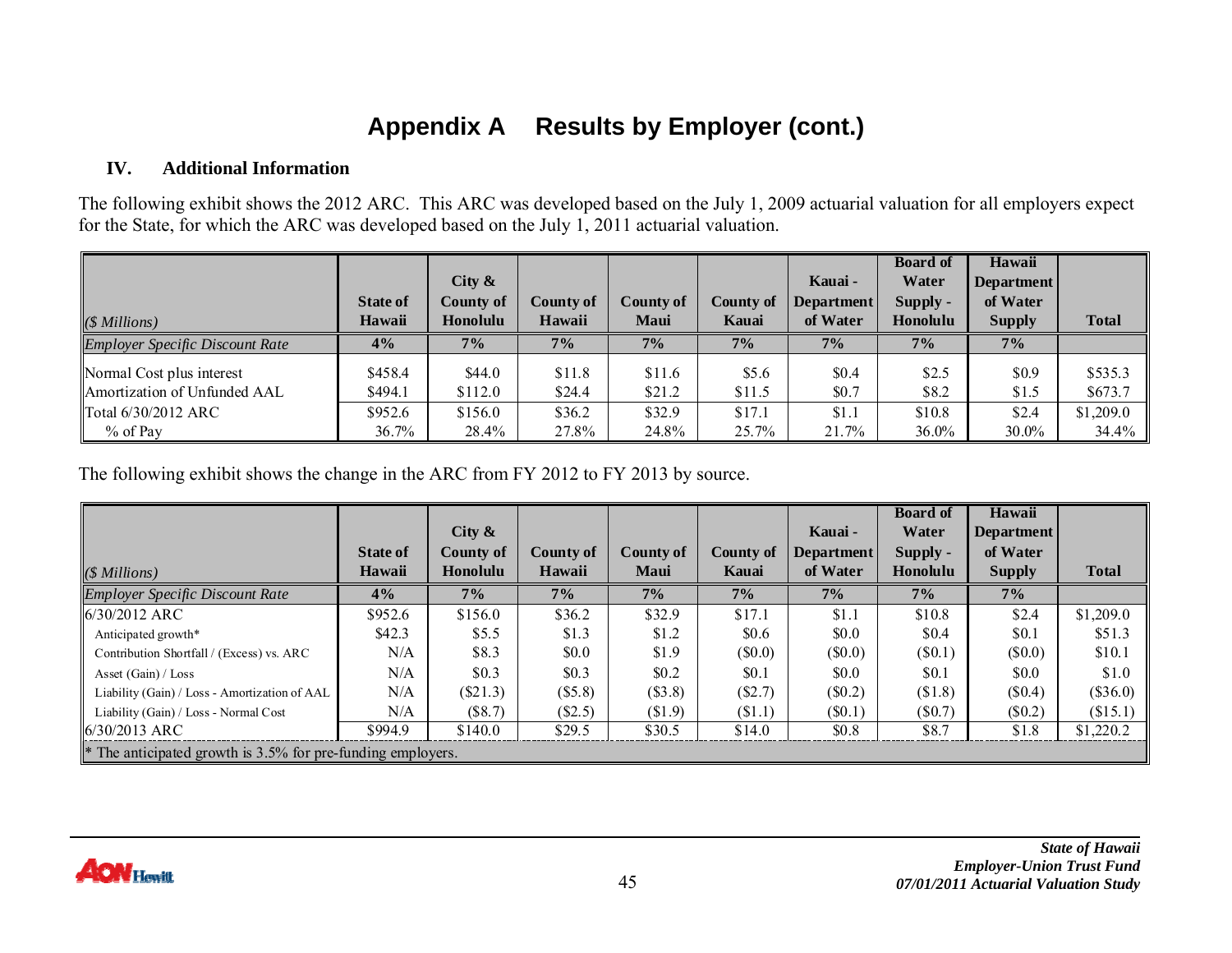# **Appendix B – Results for the State**

The following exhibit compares results for the State to the prior valuation results, both at 4.0% discount rate.

|                                          |                                                | <b>July 1, 2011</b> |                 |                 | <b>July 1, 2009</b> |                 |
|------------------------------------------|------------------------------------------------|---------------------|-----------------|-----------------|---------------------|-----------------|
|                                          |                                                |                     | <b>State of</b> |                 |                     | <b>State of</b> |
|                                          | <b>Non-HSTA</b>                                |                     | Hawaii          | <b>Non-HSTA</b> |                     | Hawaii          |
| $(S\,Millions)$                          | (EUTF)                                         | <b>HSTA</b>         | <b>Total</b>    | (EUTF)          | <b>HSTA</b>         | <b>Total</b>    |
| <b>Present Value of Benefits (PVB)</b>   |                                                |                     |                 |                 |                     |                 |
| Retirees                                 | \$5,227.8                                      | \$786.5             | \$6,014.3       | \$5,221.0       | \$507.7             | \$5,728.8       |
| Deferred Inactives                       | \$931.6                                        | \$239.5             | \$1,171.1       | \$1,019.6       | \$263.5             | \$1,283.1       |
| Actives                                  | \$8,295.6                                      | \$3,415.6           | \$11,711.1      | \$9,283.4       | \$2,985.2           | \$12,268.5      |
| <b>Total PVB</b>                         | \$14,455.0                                     | \$4,441.5           | \$18,896.5      | \$15,524.0      | \$3,756.4           | \$19,280.4      |
| <b>Actuarial Accrued Liability (AAL)</b> |                                                |                     |                 |                 |                     |                 |
| Retirees                                 | \$5,227.8                                      | \$786.5             | \$6,014.3       | \$5,221.0       | \$507.7             | \$5,728.8       |
| Deferred Inactives                       | \$931.6                                        | \$239.5             | \$1,171.1       | \$1,019.6       | \$263.5             | \$1,283.1       |
| Actives                                  | \$4,575.7                                      | \$1,805.7           | \$6,381.4       | \$5,282.7       | \$1,712.9           | \$6,995.6       |
| <b>Total AAL</b>                         | \$10,735.2                                     | \$2,831.6           | \$13,566.8      | \$11,523.3      | \$2,484.2           | \$14,007.5      |
| Normal Cost                              | \$327.0                                        | \$122.6             | \$449.5         | \$379.8         | \$108.5             | \$488.2         |
| <b>Assets</b>                            | \$0.0                                          | \$0.0               | \$0.0           | \$0.0           | \$0.0               | \$0.0           |
| Unfunded AAL as of 7/1/2011              | \$10,735.2                                     | \$2,831.6           | \$13,566.8      | \$11,523.3      | \$2,484.2           | \$14,007.5      |
| <b>Annual Required Contribution</b>      | For FYE June 30, 2013<br>For FYE June 30, 2011 |                     |                 |                 |                     |                 |
| Normal Cost plus interest                | \$345.1                                        | \$129.4             | \$474.5         | \$400.8         | \$114.5             | \$515.3         |
| Amortization of Unfunded AAL             | \$409.5                                        | \$110.8             | \$520.4         | \$441.4         | \$97.4              | \$538.8         |
| Total ARC                                | \$754.7                                        | \$240.2             | \$994.9         | \$842.3         | \$211.9             | \$1,054.1       |

<span id="page-48-0"></span>